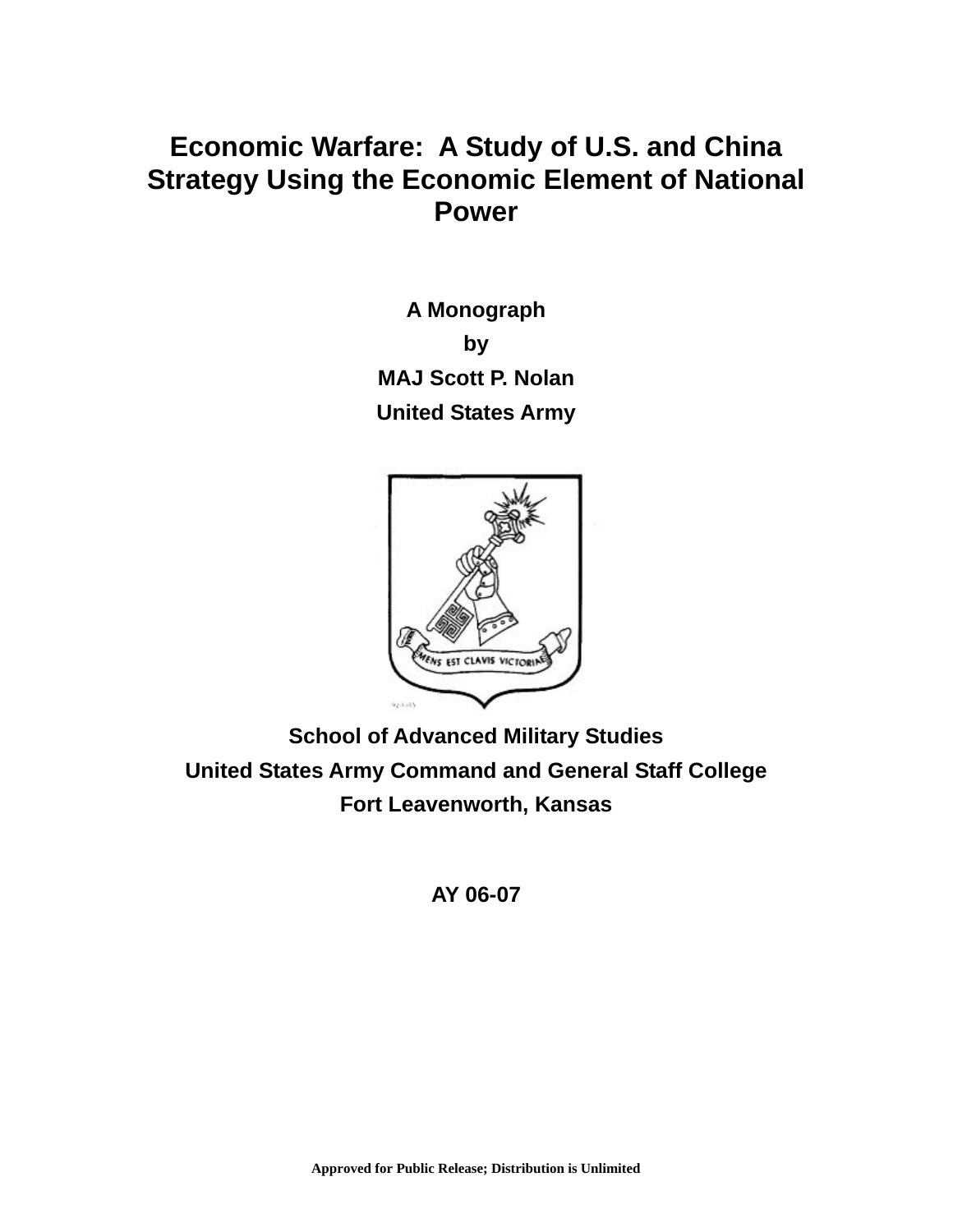|                                                                                                                                                                                                                                                           |                    |                     |                       |                        | Form Approved                                                                                                                                                                                                                                                                                                                                                                                                                                                                                                                                                                                                                                        |  |  |
|-----------------------------------------------------------------------------------------------------------------------------------------------------------------------------------------------------------------------------------------------------------|--------------------|---------------------|-----------------------|------------------------|------------------------------------------------------------------------------------------------------------------------------------------------------------------------------------------------------------------------------------------------------------------------------------------------------------------------------------------------------------------------------------------------------------------------------------------------------------------------------------------------------------------------------------------------------------------------------------------------------------------------------------------------------|--|--|
| <b>REPORT DOCUMENTATION PAGE</b><br>Public reporting burden for this collection of information is estimated to average 1 hour per response, including the time for reviewing instructions, searching existing data sources, gathering and maintaining the |                    |                     |                       |                        | OMB No. 0704-0188                                                                                                                                                                                                                                                                                                                                                                                                                                                                                                                                                                                                                                    |  |  |
|                                                                                                                                                                                                                                                           |                    |                     |                       |                        | data needed, and completing and reviewing this collection of information. Send comments regarding this burden estimate or any other aspect of this collection of information, including suggestions for reducing<br>this burden to Department of Defense, Washington Headquarters Services, Directorate for Information Operations and Reports (0704-0188), 1215 Jefferson Davis Highway, Suite 1204, Arlington, VA 22202-<br>4302. Respondents should be aware that notwithstanding any other provision of law, no person shall be subject to any penalty for failing to comply with a collection of information if it does not display a currently |  |  |
| valid OMB control number. PLEASE DO NOT RETURN YOUR FORM TO THE ABOVE ADDRESS.<br>1. REPORT DATE (DD-MM-YYYY)                                                                                                                                             |                    | 2. REPORT TYPE      |                       |                        | 3. DATES COVERED (From - To)                                                                                                                                                                                                                                                                                                                                                                                                                                                                                                                                                                                                                         |  |  |
| $10 - 05 - 2007$                                                                                                                                                                                                                                          |                    | AMSP Monograph      |                       |                        | July 2006 - May 2007                                                                                                                                                                                                                                                                                                                                                                                                                                                                                                                                                                                                                                 |  |  |
| <b>4. TITLE AND SUBTITLE</b>                                                                                                                                                                                                                              |                    |                     |                       |                        | <b>5a. CONTRACT NUMBER</b>                                                                                                                                                                                                                                                                                                                                                                                                                                                                                                                                                                                                                           |  |  |
| Economic Warfare: A Study of U.S. and China Strategy Using                                                                                                                                                                                                |                    |                     |                       |                        |                                                                                                                                                                                                                                                                                                                                                                                                                                                                                                                                                                                                                                                      |  |  |
| the Economic Element of National Power                                                                                                                                                                                                                    |                    |                     |                       |                        | <b>5b. GRANT NUMBER</b>                                                                                                                                                                                                                                                                                                                                                                                                                                                                                                                                                                                                                              |  |  |
|                                                                                                                                                                                                                                                           |                    |                     |                       |                        |                                                                                                                                                                                                                                                                                                                                                                                                                                                                                                                                                                                                                                                      |  |  |
|                                                                                                                                                                                                                                                           |                    |                     |                       |                        | <b>5c. PROGRAM ELEMENT NUMBER</b>                                                                                                                                                                                                                                                                                                                                                                                                                                                                                                                                                                                                                    |  |  |
| 6. AUTHOR(S)                                                                                                                                                                                                                                              |                    |                     |                       |                        | <b>5d. PROJECT NUMBER</b>                                                                                                                                                                                                                                                                                                                                                                                                                                                                                                                                                                                                                            |  |  |
| MAJOR Scott P. Nolan (U.S. Army)                                                                                                                                                                                                                          |                    |                     |                       |                        |                                                                                                                                                                                                                                                                                                                                                                                                                                                                                                                                                                                                                                                      |  |  |
|                                                                                                                                                                                                                                                           |                    |                     |                       | <b>5e. TASK NUMBER</b> |                                                                                                                                                                                                                                                                                                                                                                                                                                                                                                                                                                                                                                                      |  |  |
|                                                                                                                                                                                                                                                           |                    |                     |                       |                        |                                                                                                                                                                                                                                                                                                                                                                                                                                                                                                                                                                                                                                                      |  |  |
|                                                                                                                                                                                                                                                           |                    |                     |                       |                        | <b>5f. WORK UNIT NUMBER</b>                                                                                                                                                                                                                                                                                                                                                                                                                                                                                                                                                                                                                          |  |  |
| 7. PERFORMING ORGANIZATION NAME(S) AND ADDRESS(ES)                                                                                                                                                                                                        |                    |                     |                       |                        | <b>8. PERFORMING ORGANIZATION REPORT</b>                                                                                                                                                                                                                                                                                                                                                                                                                                                                                                                                                                                                             |  |  |
| Advanced Military Studies Program                                                                                                                                                                                                                         |                    |                     |                       |                        | <b>NUMBER</b>                                                                                                                                                                                                                                                                                                                                                                                                                                                                                                                                                                                                                                        |  |  |
| 250 Gibbon Avenue                                                                                                                                                                                                                                         |                    |                     |                       |                        |                                                                                                                                                                                                                                                                                                                                                                                                                                                                                                                                                                                                                                                      |  |  |
| Fort Leavenworth, KS 66027-2134                                                                                                                                                                                                                           |                    |                     |                       |                        |                                                                                                                                                                                                                                                                                                                                                                                                                                                                                                                                                                                                                                                      |  |  |
|                                                                                                                                                                                                                                                           |                    |                     |                       |                        |                                                                                                                                                                                                                                                                                                                                                                                                                                                                                                                                                                                                                                                      |  |  |
|                                                                                                                                                                                                                                                           |                    |                     |                       |                        |                                                                                                                                                                                                                                                                                                                                                                                                                                                                                                                                                                                                                                                      |  |  |
|                                                                                                                                                                                                                                                           |                    |                     |                       |                        |                                                                                                                                                                                                                                                                                                                                                                                                                                                                                                                                                                                                                                                      |  |  |
|                                                                                                                                                                                                                                                           |                    |                     |                       |                        |                                                                                                                                                                                                                                                                                                                                                                                                                                                                                                                                                                                                                                                      |  |  |
| 9. SPONSORING / MONITORING AGENCY NAME(S) AND ADDRESS(ES)                                                                                                                                                                                                 |                    |                     |                       |                        | 10. SPONSOR/MONITOR'S ACRONYM(S)                                                                                                                                                                                                                                                                                                                                                                                                                                                                                                                                                                                                                     |  |  |
| Command and General Staff College                                                                                                                                                                                                                         |                    |                     |                       |                        | CGSC                                                                                                                                                                                                                                                                                                                                                                                                                                                                                                                                                                                                                                                 |  |  |
| 1 Reynolds Avenue                                                                                                                                                                                                                                         |                    |                     |                       |                        |                                                                                                                                                                                                                                                                                                                                                                                                                                                                                                                                                                                                                                                      |  |  |
| Fort Leavenworth, KS 66027                                                                                                                                                                                                                                |                    |                     |                       |                        | <b>11. SPONSOR/MONITOR'S REPORT</b>                                                                                                                                                                                                                                                                                                                                                                                                                                                                                                                                                                                                                  |  |  |
|                                                                                                                                                                                                                                                           |                    |                     |                       |                        | <b>NUMBER(S)</b>                                                                                                                                                                                                                                                                                                                                                                                                                                                                                                                                                                                                                                     |  |  |
|                                                                                                                                                                                                                                                           |                    |                     |                       |                        |                                                                                                                                                                                                                                                                                                                                                                                                                                                                                                                                                                                                                                                      |  |  |
| <b>12. DISTRIBUTION / AVAILABILITY STATEMENT</b>                                                                                                                                                                                                          |                    |                     |                       |                        |                                                                                                                                                                                                                                                                                                                                                                                                                                                                                                                                                                                                                                                      |  |  |
| Approved for Public Release; Distribution is Unlimited                                                                                                                                                                                                    |                    |                     |                       |                        |                                                                                                                                                                                                                                                                                                                                                                                                                                                                                                                                                                                                                                                      |  |  |
|                                                                                                                                                                                                                                                           |                    |                     |                       |                        |                                                                                                                                                                                                                                                                                                                                                                                                                                                                                                                                                                                                                                                      |  |  |
|                                                                                                                                                                                                                                                           |                    |                     |                       |                        |                                                                                                                                                                                                                                                                                                                                                                                                                                                                                                                                                                                                                                                      |  |  |
|                                                                                                                                                                                                                                                           |                    |                     |                       |                        |                                                                                                                                                                                                                                                                                                                                                                                                                                                                                                                                                                                                                                                      |  |  |
| <b>13. SUPPLEMENTARY NOTES</b>                                                                                                                                                                                                                            |                    |                     |                       |                        |                                                                                                                                                                                                                                                                                                                                                                                                                                                                                                                                                                                                                                                      |  |  |
|                                                                                                                                                                                                                                                           |                    |                     |                       |                        |                                                                                                                                                                                                                                                                                                                                                                                                                                                                                                                                                                                                                                                      |  |  |
|                                                                                                                                                                                                                                                           |                    |                     |                       |                        |                                                                                                                                                                                                                                                                                                                                                                                                                                                                                                                                                                                                                                                      |  |  |
|                                                                                                                                                                                                                                                           |                    |                     |                       |                        |                                                                                                                                                                                                                                                                                                                                                                                                                                                                                                                                                                                                                                                      |  |  |
| <b>14. ABSTRACT</b>                                                                                                                                                                                                                                       |                    |                     |                       |                        |                                                                                                                                                                                                                                                                                                                                                                                                                                                                                                                                                                                                                                                      |  |  |
|                                                                                                                                                                                                                                                           |                    |                     |                       |                        | The U.S. military forces dominate the battlefield today, but recent operations have demonstrated that victory cannot                                                                                                                                                                                                                                                                                                                                                                                                                                                                                                                                 |  |  |
| be achieved through the traditional annihilation of enemy forces alone. The United States can only achieve victory                                                                                                                                        |                    |                     |                       |                        |                                                                                                                                                                                                                                                                                                                                                                                                                                                                                                                                                                                                                                                      |  |  |
| through the quiet synchronization and integration of all elements of national power. Current operations in Kosovo,                                                                                                                                        |                    |                     |                       |                        |                                                                                                                                                                                                                                                                                                                                                                                                                                                                                                                                                                                                                                                      |  |  |
|                                                                                                                                                                                                                                                           |                    |                     |                       |                        |                                                                                                                                                                                                                                                                                                                                                                                                                                                                                                                                                                                                                                                      |  |  |
| Afghanistan, and Iraq provide poignant examples of the future nature of warfare. This change in warfare requires                                                                                                                                          |                    |                     |                       |                        |                                                                                                                                                                                                                                                                                                                                                                                                                                                                                                                                                                                                                                                      |  |  |
| the United States to shift from a 20 <sup>th</sup> century annihilation approach toward a full spectrum approach which engages                                                                                                                            |                    |                     |                       |                        |                                                                                                                                                                                                                                                                                                                                                                                                                                                                                                                                                                                                                                                      |  |  |
| all elements of national power. The use of these elements of national power protects and allows the United States                                                                                                                                         |                    |                     |                       |                        |                                                                                                                                                                                                                                                                                                                                                                                                                                                                                                                                                                                                                                                      |  |  |
| to remain the lone superpower in the world today. One element of national power that is of critical importance                                                                                                                                            |                    |                     |                       |                        |                                                                                                                                                                                                                                                                                                                                                                                                                                                                                                                                                                                                                                                      |  |  |
|                                                                                                                                                                                                                                                           |                    |                     |                       |                        |                                                                                                                                                                                                                                                                                                                                                                                                                                                                                                                                                                                                                                                      |  |  |
| because of the recent explosion in technology and globalization is the <i>economic</i> arm. This monograph will                                                                                                                                           |                    |                     |                       |                        |                                                                                                                                                                                                                                                                                                                                                                                                                                                                                                                                                                                                                                                      |  |  |
| compare the economic arm of national power for both the United States and China.                                                                                                                                                                          |                    |                     |                       |                        |                                                                                                                                                                                                                                                                                                                                                                                                                                                                                                                                                                                                                                                      |  |  |
|                                                                                                                                                                                                                                                           |                    |                     |                       |                        |                                                                                                                                                                                                                                                                                                                                                                                                                                                                                                                                                                                                                                                      |  |  |
| <b>15. SUBJECT TERMS</b>                                                                                                                                                                                                                                  |                    |                     |                       |                        |                                                                                                                                                                                                                                                                                                                                                                                                                                                                                                                                                                                                                                                      |  |  |
| Elements of National Power, National Security Strategy, China's Strategy, U.S. Economic                                                                                                                                                                   |                    |                     |                       |                        |                                                                                                                                                                                                                                                                                                                                                                                                                                                                                                                                                                                                                                                      |  |  |
| Strategy, China's Economic Strategy, Asymetric Warfare, Economic Theory                                                                                                                                                                                   |                    |                     |                       |                        |                                                                                                                                                                                                                                                                                                                                                                                                                                                                                                                                                                                                                                                      |  |  |
|                                                                                                                                                                                                                                                           |                    |                     |                       |                        |                                                                                                                                                                                                                                                                                                                                                                                                                                                                                                                                                                                                                                                      |  |  |
| <b>16. SECURITY CLASSIFICATION OF:</b>                                                                                                                                                                                                                    |                    |                     | <b>17. LIMITATION</b> | <b>18. NUMBER</b>      | <b>19a. NAME OF RESPONSIBLE PERSON</b>                                                                                                                                                                                                                                                                                                                                                                                                                                                                                                                                                                                                               |  |  |
|                                                                                                                                                                                                                                                           |                    |                     | OF ABSTRACT           | <b>OF PAGES</b>        | Kevin C.M. Benson, COL, US Army                                                                                                                                                                                                                                                                                                                                                                                                                                                                                                                                                                                                                      |  |  |
| a. REPORT                                                                                                                                                                                                                                                 | <b>b. ABSTRACT</b> | <b>c. THIS PAGE</b> | UNLIMITED             |                        | 19b. TELEPHONE NUMBER (include area code)                                                                                                                                                                                                                                                                                                                                                                                                                                                                                                                                                                                                            |  |  |
| UNCLASS                                                                                                                                                                                                                                                   | UNCLASS            | UNCLASS             |                       | 43                     | 913-758-3302                                                                                                                                                                                                                                                                                                                                                                                                                                                                                                                                                                                                                                         |  |  |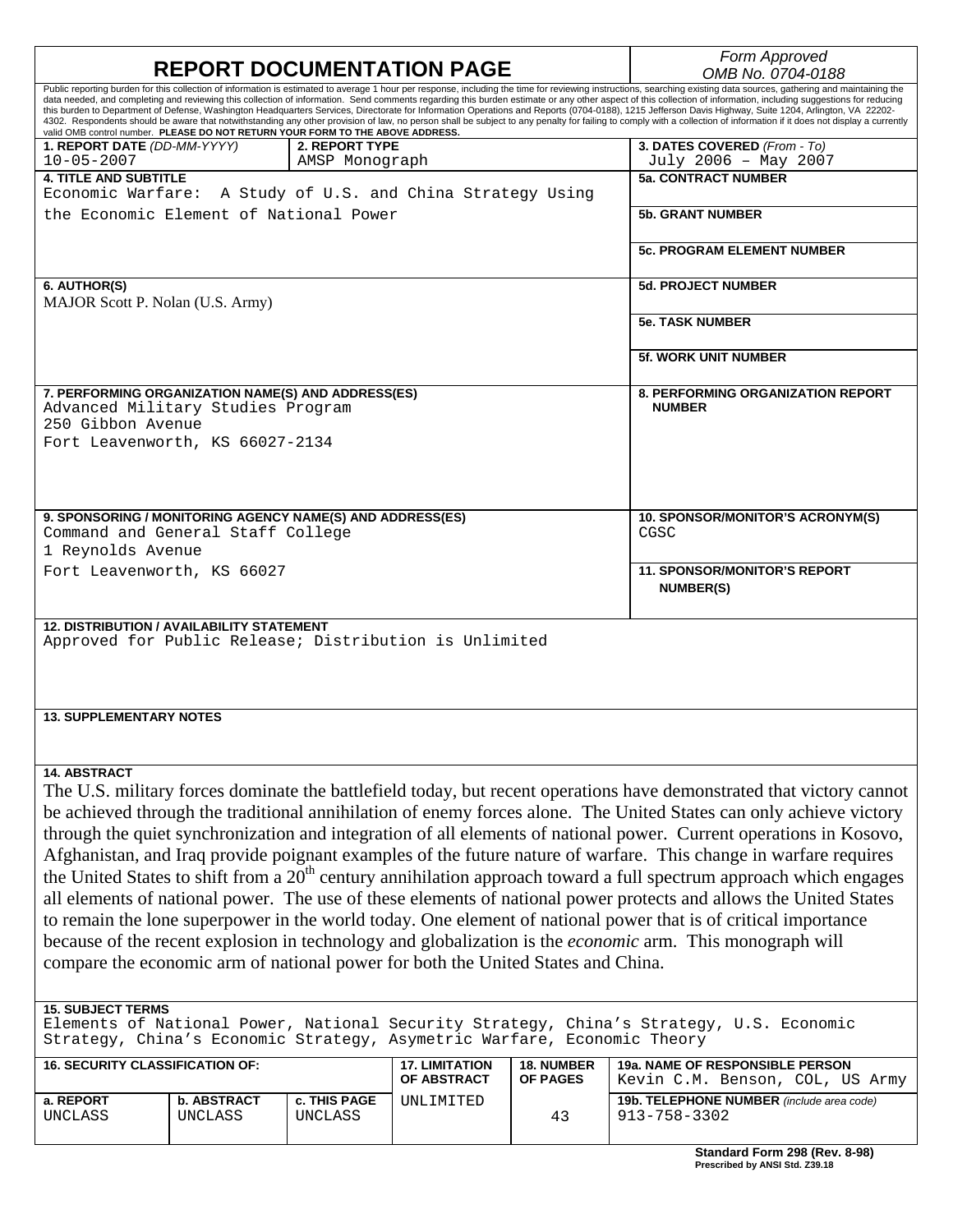# **SCHOOL OF ADVANCED MILITARY STUDIES**

# **MONOGRAPH APPROVAL**

MAJ Scott P. Nolan

Economic Warfare: A Study of U.S. and China Strategy Using the Economic Element of National Power

Approved by:

.

Michael W. Mosser, Ph.D.

Monograph Director

Kevin C.M. Benson, COL, AR

Director,<br>School of Advanced Military Studies

Robert F. Baumann, Ph.D. Graduate Degree

Director, Programs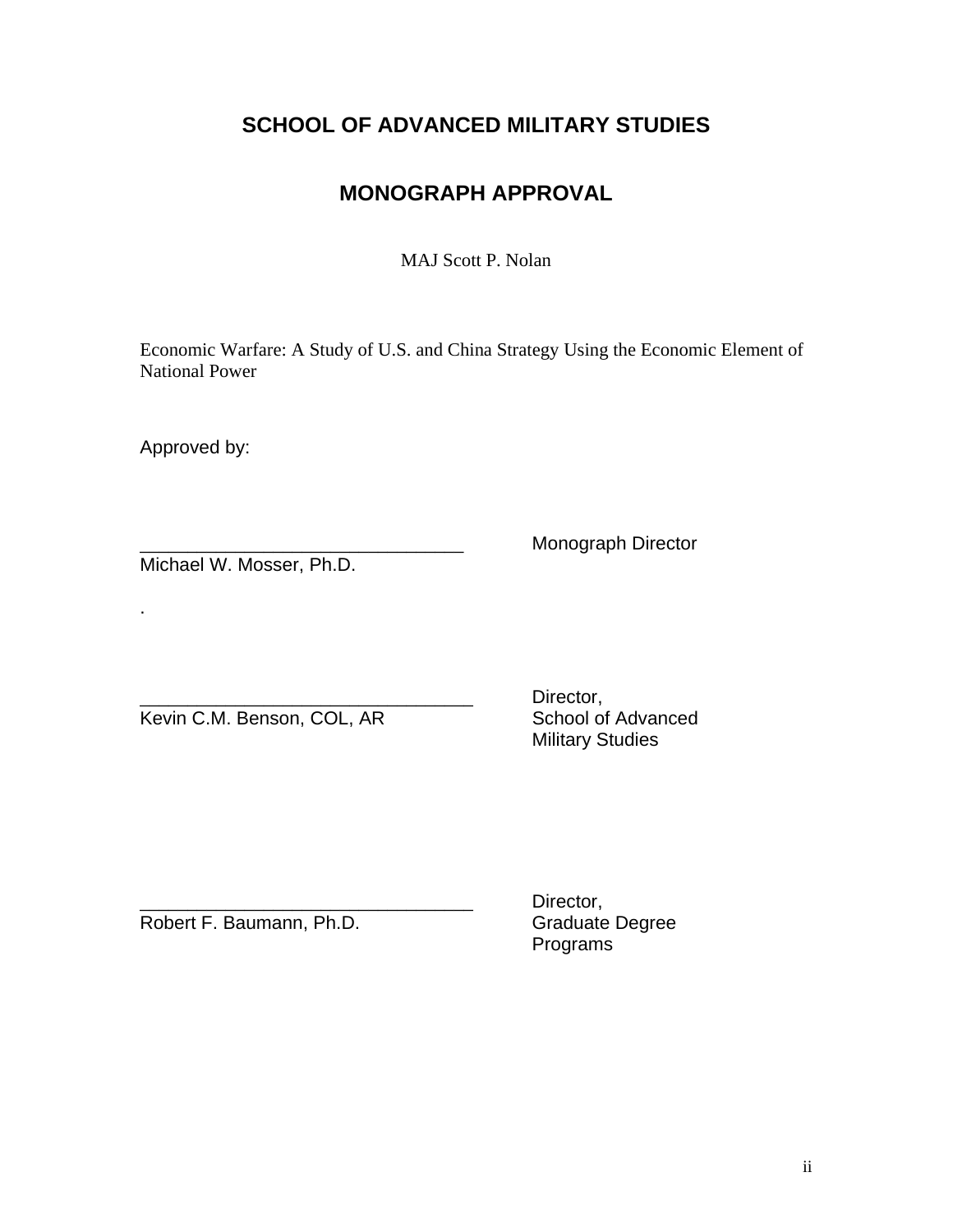## **Abstract**

Economic Warfare: A Study of U.S. and China Strategy Using the Economic Element of National Power, 43 pages

 Following the fall of the Soviet Union in 1991, the United States stands alone today as the only global superpower remaining. Many political scientists have speculated that our nation will enjoy this status for many years to come with only China as a possible near peer competitor in the next 25 years. Today, China is rising—peacefully so far. Its focus remains on economic development and winning acceptance as a great power.

 The U.S. military forces dominate the battlefield today, but recent operations have demonstrated that victory cannot be achieved through the traditional annihilation of enemy forces alone. The United States can only achieve victory through the quiet synchronization and integration of all elements of national power. Current operations in Kosovo, Afghanistan, and Iraq provide poignant examples of the future nature of warfare. This change in warfare requires the United States to shift from a 20<sup>th</sup> century annihilation approach toward a full spectrum approach which engages all elements of national power.

America has at its disposal the elements of national power (diplomatic, information, military, and economic) to support the U.S. National Security Strategy. The use of these elements of national power protects and allows the United States to remain the lone superpower in the world today. The efficient and effective use of America's assets is critical in support of the National Security Strategy. One element of national power that is of critical importance because of the recent explosion in technology and globalization is the *economic* arm. This monograph will compare the economic arm of national power for both the U.S. and China.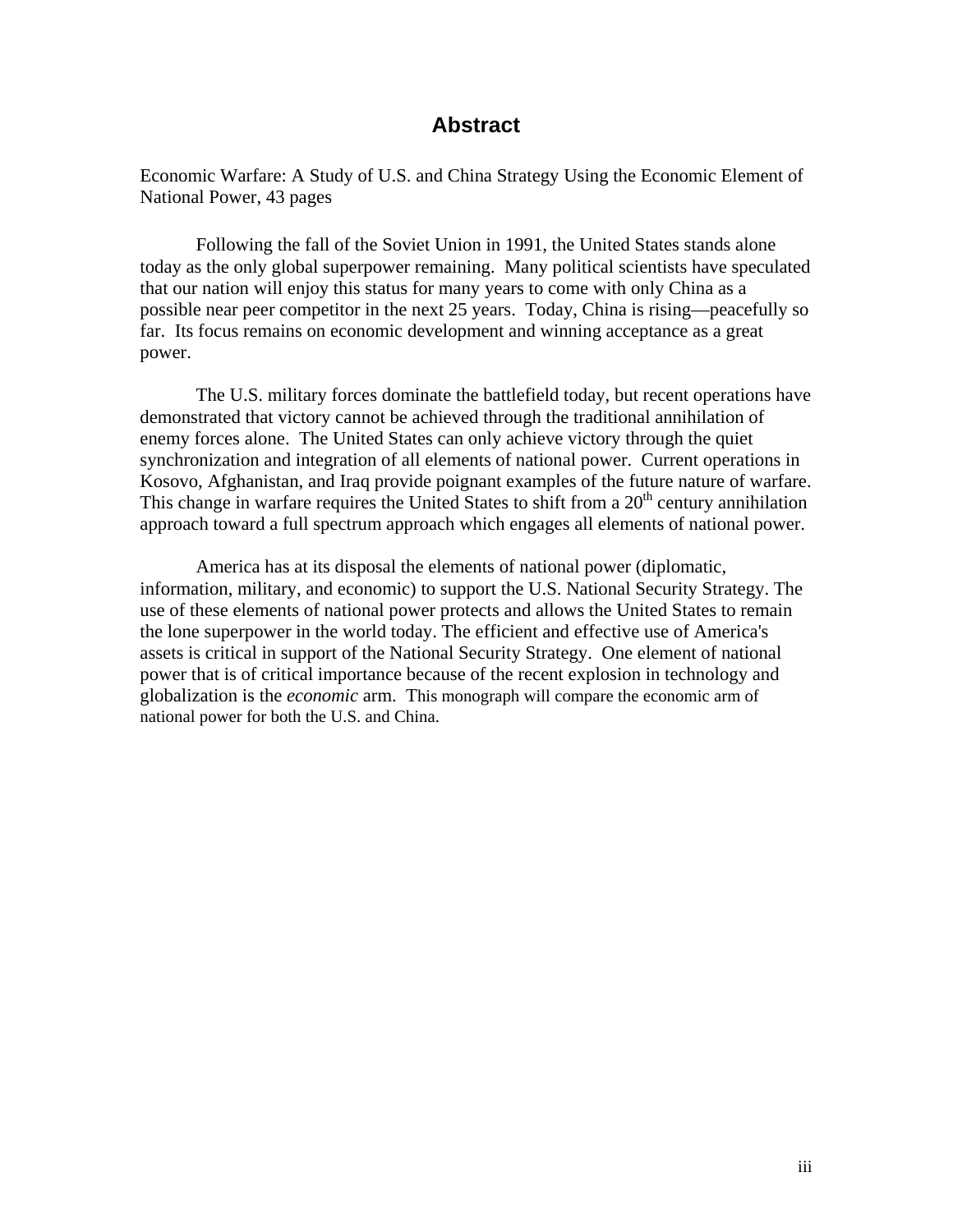# **TABLE OF CONTENTS**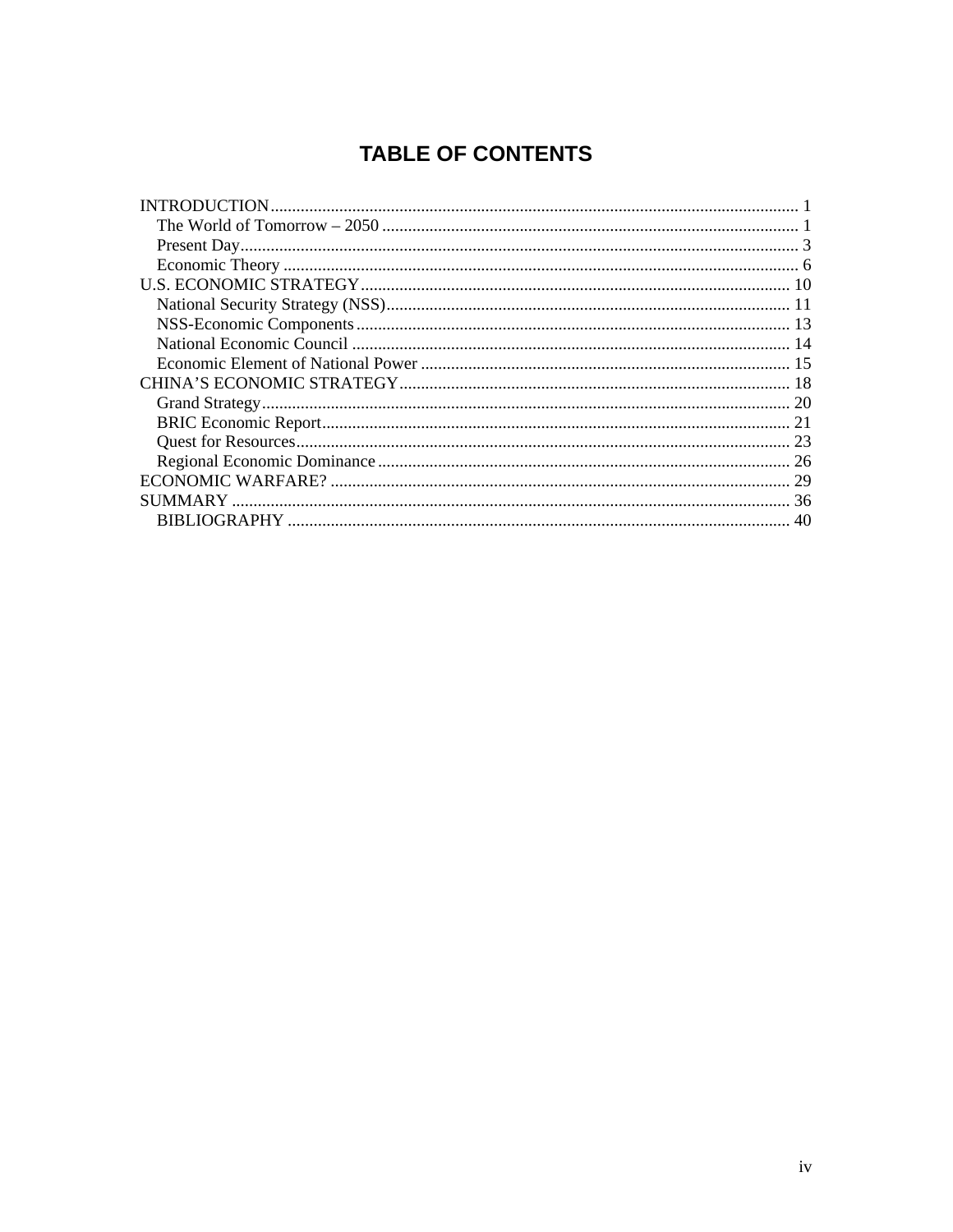## **INTRODUCTION**

<span id="page-5-0"></span>Economic power has helped shape American foreign policy for decades. This element of power is very flexible. If used wisely in conjunction with the political, military, and informational elements, it is extremely effective. Whether our nation has a large or small military, our leadership does understand economics, but not necessarily in the same manner the Chinese do as a weapon of warfare. Economics is a great tool to create conditions for further action or to coerce a nation to change its behavior. As the world further embraces globalization, economics as an element of power will only gain greater influence in the United States and around the world. This monograph will look at how China and the U.S. use this element of national power to shape their world. The question is whether we are truly using economics to *our* advantage as a weapon of warfare to shape the world of tomorrow.

### **The World of Tomorrow – 2050**

 I want to take you forward in time to the year 2050 for a fictional snapshot of the United States and the world at large if current international economic policies continue. The top six economies in the world (in order) in the year 2050 are: China, United States, India, Japan, Brazil, and Russia. European countries are not within the top six as the European Union imploded due to infighting amongst its members. The United Kingdom sided with the United States as its economy continued to spiral as part of the European Union. The value of one U.S. dollar buys only 2.5 Chinese yuan. The U.S. dollar is no longer seen as stable currency due to the tremendous international debt accrued from overspending and lack of fiscal economic policy.

The United Nations has been replaced by the World Trade Federation (WTF) with 7 permanent members (the top six world economies and additionally the United Kingdom, which the U.S. insisted as a member). The balance of power within this organization is tipped to the east with China, India, Japan, and Russia on one side, with United States, United Kingdom, and Brazil on the other.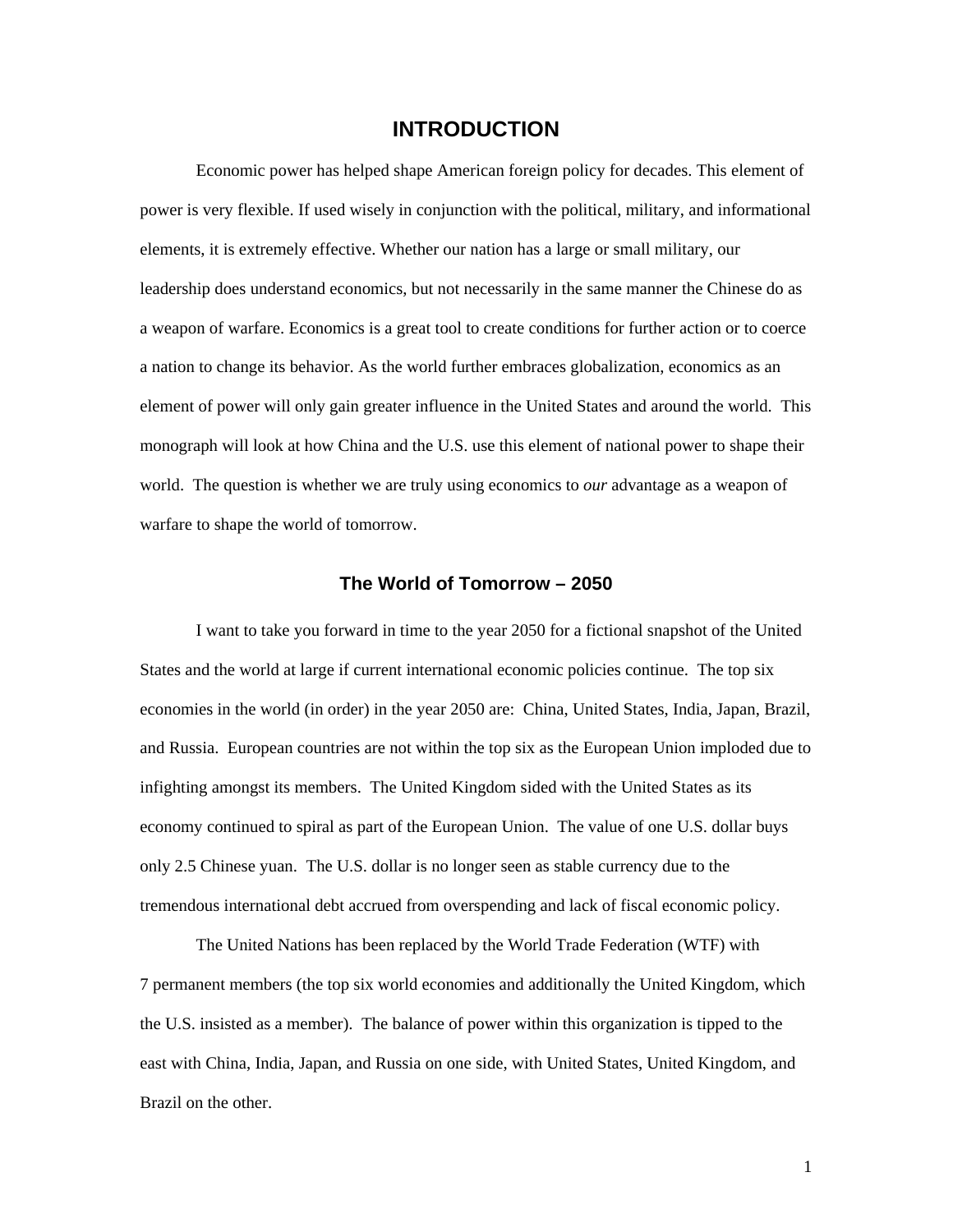Manufacturing and production is now primarily based in the East, as U.S. companies in the past 40 years, continued to move their factories overseas and outsourced technical expertise to Eastern professionals in China, India, and Japan. General Motors and Ford were bought by Toyota in 2042.

 The United States is in debt of over 10 trillion dollars. China owns over half of this debt with China continuing to buy our Treasury bonds (albeit it at much lower rates) to keep our interdependent market regulated and the value of their currency stable. Prices in America have spiked in the past 10 years due to lack of foreign investment as the dollar value has declined. China's integrated economy has been affected, but in comparison China's domestic prices have steadily increased with inflation and production, while the U.S. prices have spike in the last 10 years. China now dictates the price of their exports to the United States (the price of foreign controlled debt).

 The average American home was \$400,000 in 2040, but those prices have fallen in the past 10 years to \$250,000. Americans have no savings and owe more than their homes are worth. Credit cards and bank loan interest rates are so high that the average American cannot afford to get a loan and owes more than they can pay on their credit cards. The government is allowing the American family a one time bankruptcy in an attempt to generate domestic economy. American families are now forced to live within their means for the first time in almost 100 years.

 The U.S. government has cut many programs to attempt to balance the budget and become fiscally responsible. Currently, the President is an Independent that was voted into office on a fiscal reform campaign promoting economic responsibility and accountability. Over 90% of voters believe that the U.S. economic policy needs improvement.

 Although the world of 2050 is fiction, one can agree that it is certainly not "shaped" for United States success. The questions raised are how did this happen?; why did this happen?; and what can we do today to prevent this future from coming to fruition? As the United States implements economic policy today, it must realize that it is shaping the world we must live in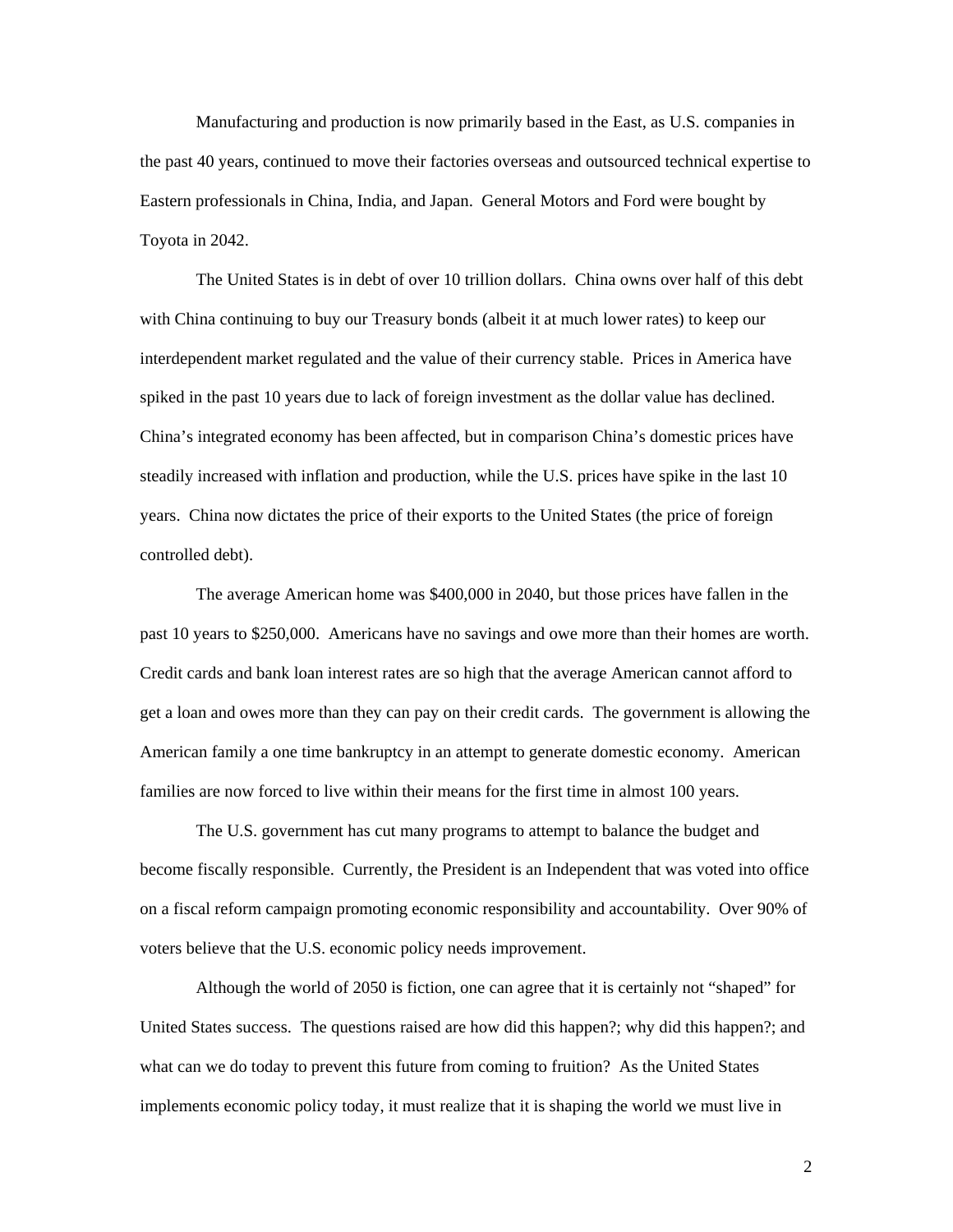<span id="page-7-0"></span>tomorrow. The United States is shaping both our own and China's destiny through its own policies, but is China an innocent player in this game or is China also shaping its own destiny?

### **Present Day**

Following the fall of the Soviet Union in 1991, the United States stands alone today as the only superpower remaining in the world. Many political scientists have speculated that our nation will enjoy this status for many years to come with only China as a possible near peer competitor within the next 25 years. Today, China is rising—peacefully so far. Its focus remains on economic development and winning acceptance as a great power. Is China's economic focus out of necessity or rather is it a calculated plan to gain power against the United States?

China is already emerging as an economic power in Asia. In 2006, China stood as the second-largest economy in the world after the  $US<sup>1</sup>$  $US<sup>1</sup>$  $US<sup>1</sup>$  U.S. strategy with China focuses on economic engagement, with the hope that increasing wealth within China may eventually lead to democratic reform. China and U.S. economies are interdependent upon one another. It is because of this interdependence coupled with U.S. economic policy that both countries will engage in economic conflict within the future. This paper will analyze both China and U.S. economic policies and determine where the conflicts are. China's true economic strategy will be determined using the published Chinese concept of "Unrestricted Warfare." An analysis of trade alliances and currency devaluation will determine current Chinese methodologies and strategies in the global market.

 China has two very important upcoming world events: the 2008 Olympic Games and the 2010 World Expo. These international gatherings are extremely important to China. No longer

<span id="page-7-1"></span><sup>&</sup>lt;sup>1</sup> CIA World Factbook, Updated 15 Mar 07, available at

[https://www.cia.gov/cia/publications/factbook/geos/ch.html;](https://www.cia.gov/cia/publications/factbook/geos/ch.html) Internet; accessed 15 March 2007.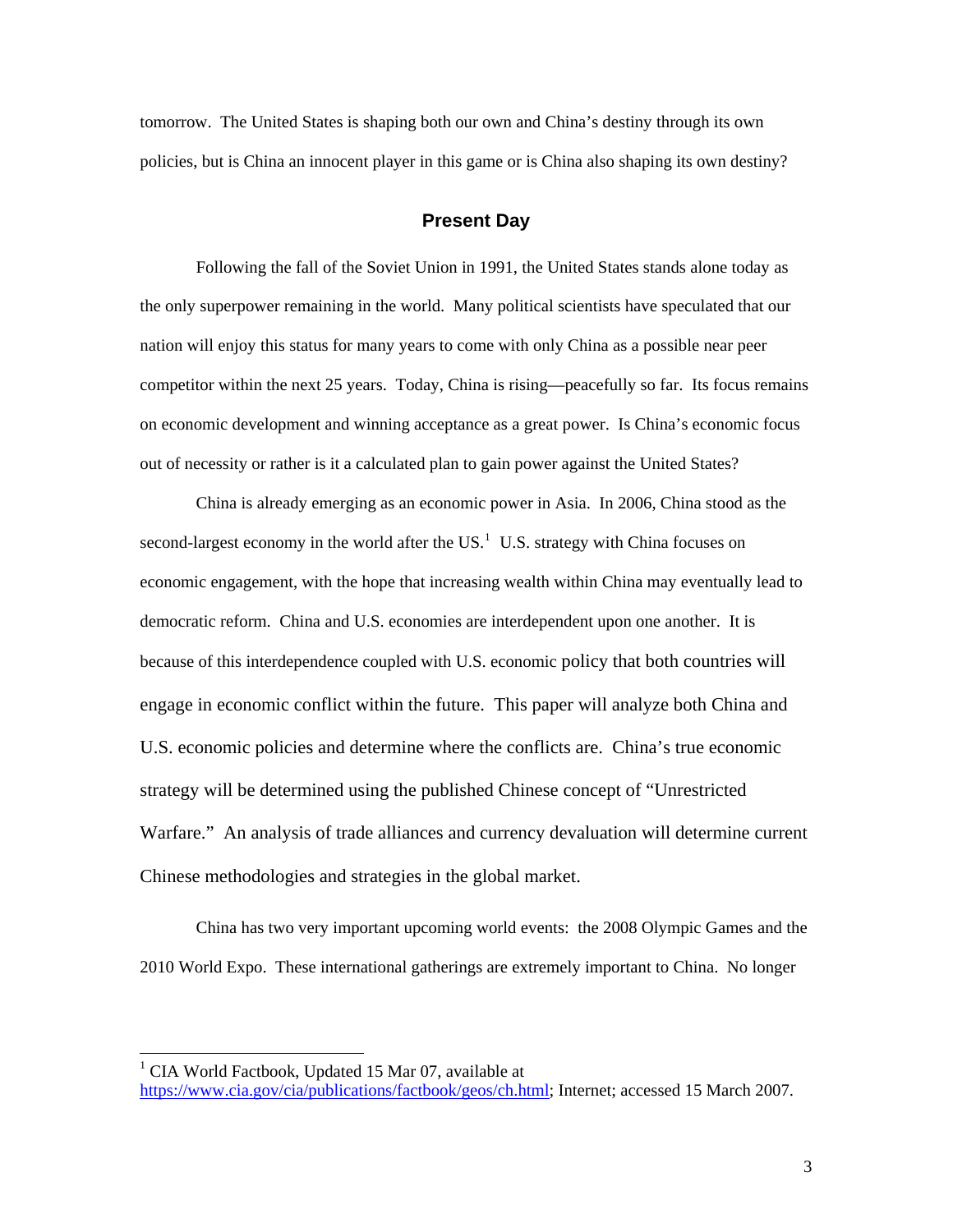will China focus internally alone, as it must now engage the world to quench its desire for resources for its "ever growing" middle class.

As recently as 1850, China was the world's largest economy. However, by 1950, China and India together had declined to about 8 percent of global GDP while Europe and North America had become 75 percent of global GDP.  $2$  This imbalance is changing in Asia's favor where China and India account for over 15 percent of the global economy and are growing at phenomenal rates. By 2025, China is likely to become the world's biggest economy and after 2050. Asia will resume its historical position as the global economic leader.<sup>[3](#page-8-1)</sup>

The words *Made In China* have become synonymous with American children's toys, clothes, and shoes. No other nation sews more clothes, stitches more shoes, or makes more toys than China. China exports more electronics (TVs, DVDs, and cellphones) than any other nation. No other nation has ever made such a run at climbing the economic ladder, and no other country plays this economic game better.<sup>[4](#page-8-2)</sup>

Beyond China's economy is its large population. China is home to close to 1.5 billion people equal to the populations of Germany, France, and the United Kingdom combined. Currently, a large urban migration is occurring in the peasant countryside. This migration to the cities is due largely to a lack of government support to rural farmers and the rise of capitalism in urban areas. By 2010, almost half of all Chinese will live in urban areas.<sup>[5](#page-8-3)</sup> This change in China's populous has led to a search for resources to quench the thirst of this new emerging middle class. How the world chooses to quench this appetite will shape not only the U.S. economy, but every other economy in the world much in the same way that American industrialization and expansion influenced the world over the last hundred years.<sup>[6](#page-8-4)</sup>

<span id="page-8-0"></span><sup>2</sup> Clyde Prestowitz, "The Return to Asia", *Economic Strategy* Institute (October 3, 2006), 1.  $3$  Ibid.

<span id="page-8-2"></span><span id="page-8-1"></span><sup>4</sup> Ted C. Fishman, *China Inc*. (New York: Scribner, 2005), 1.

<span id="page-8-3"></span> $<sup>5</sup>$  Ibid, 2.</sup>

<span id="page-8-4"></span> $<sup>6</sup>$  Ibid, 7.</sup>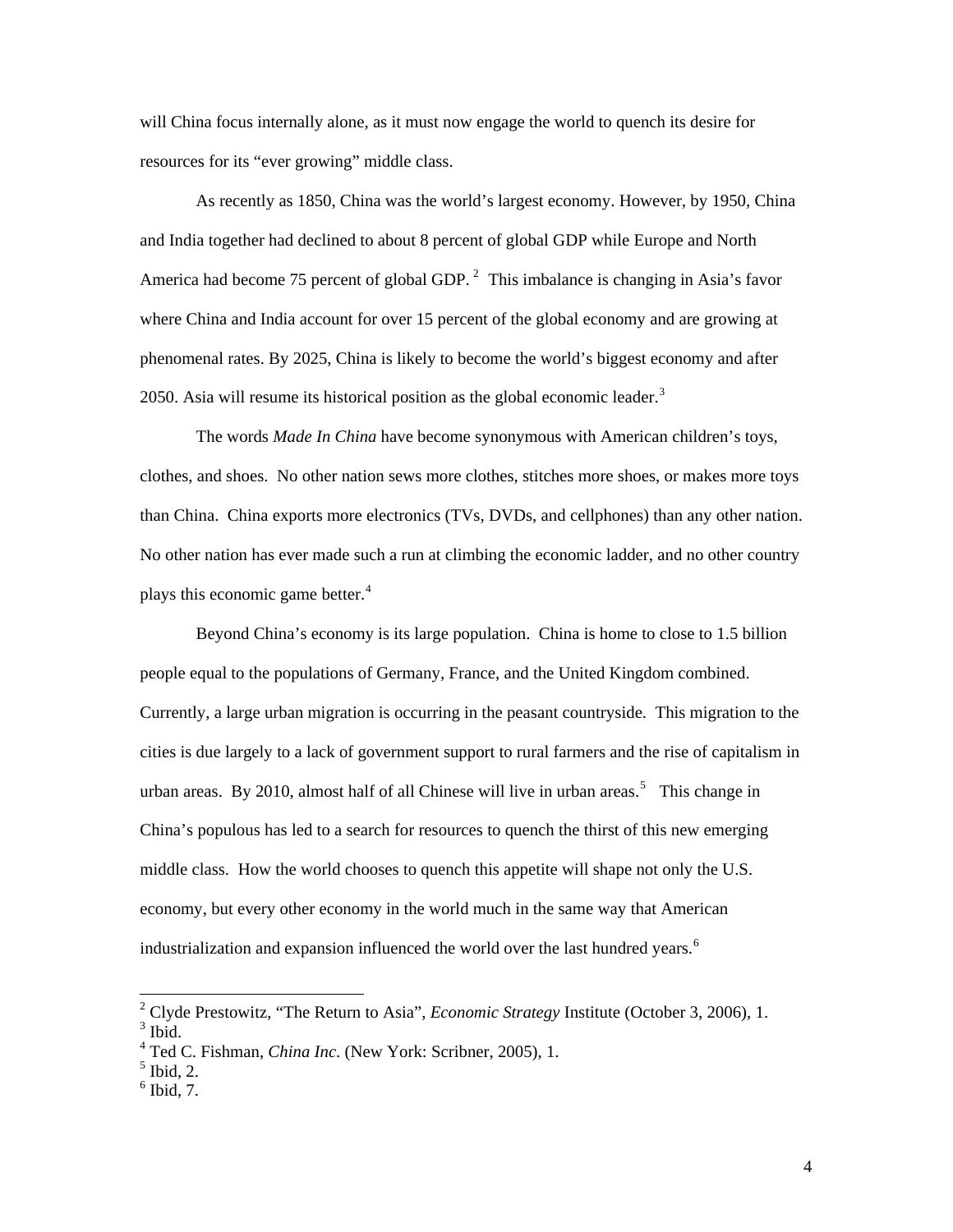President Hu Jintao has provided China remarkable success in engaging the world in search of market economies. President Hu spent more time in South America in two weeks in 2004 than President George W. Bush spent on the continent of South America during his first four-year term as president.<sup>[7](#page-9-0)</sup> President Hu pledged billions of dollars in investments to Brazil, Argentina, Cuba, and Chile during his visit. During a three-week period at the end of 2006, President Hu hosted leaders of over 48 African countries in Beijing, visited Vietnam for the annual Asia-Pacific Economic Cooperation summit, Laos, and India and Pakistan. Hu promised to double aid to the African countries by 2009, train 15,000 professionals, provide scholarships to over 4,000 students, and help Africa's health care and farming sectors. $8$ 

As China becomes more globally focused, it still remains a country that does not wish to engage in other nation's internal affairs. According to the Council of Foreign Studies report regarding China-African foreign aid, "These aids are attractive to countries within Africa because they come with "no conditionality related to governance, fiscal probity, or other concerns of Western donors."<sup>[9](#page-9-2)</sup>

In December 2006, China signed a \$16 billion natural gas contract with Iran and partnership to develop oilfields for China in Iran. This contract may explain why China consistently joins with Russia (also dependent on Iran for oil) to refuse tough sanctions against Tehran which have been sought in 2006 by both Europe and the U.S. $^{10}$  $^{10}$  $^{10}$ 

China's military spending is up 300% in the past decade.<sup>[11](#page-9-4)</sup> Noted China watcher at the Johns Hopkins School of Advanced International Studies, James Mann in his recently published book, *The China Fantasy*, states that the U.S. has less leverage over China than it did over the Soviet Union because China holds billions of dollars in U.S. government assets. American

 7 Michael Elliott, "The Chinese Century," *Time* (January 22, 2007), vol. 169, no. 4, 35-44.

<span id="page-9-1"></span><span id="page-9-0"></span><sup>8</sup> Ibid.

<sup>&</sup>lt;sup>9</sup> Ibid.

<span id="page-9-2"></span> $^{10}$  Ibid.

<span id="page-9-4"></span><span id="page-9-3"></span> $^{11}$  Ibid.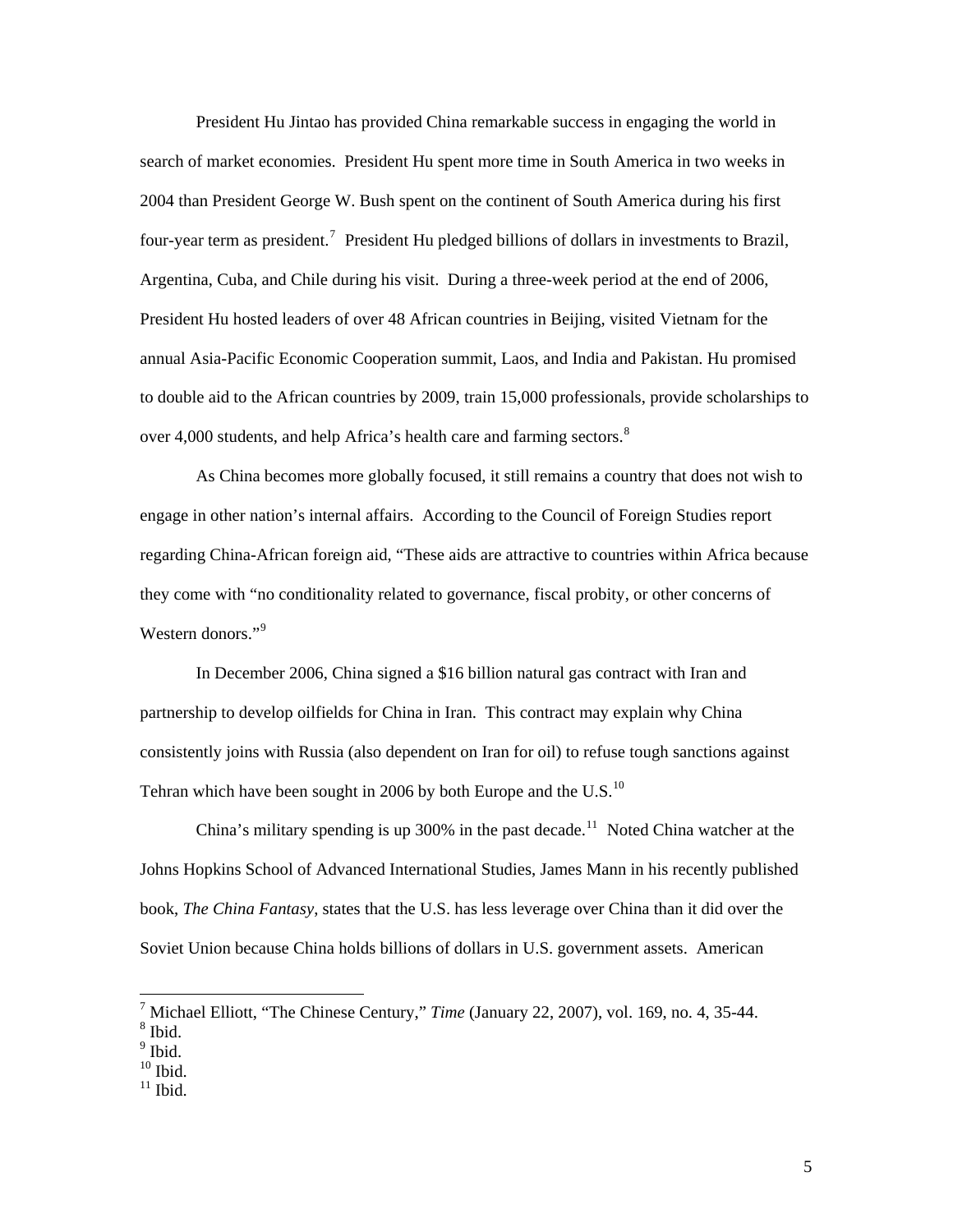<span id="page-10-0"></span>consumers now rely on China's cheap labor to ensure low prices at American stores such as Wal-Mart. Mann states that, "this lack of leverage over China may make for an uncomfortable future." $^{12}$  $^{12}$  $^{12}$ 

 Although U.S. military forces dominate the battlefield today, recent operations have demonstrated that victory alone cannot be achieved through the traditional annihilation of enemy forces. The United States can only achieve victory through the quiet synchronization and integration of all elements of national power. Current operations in Kosovo, Afghanistan and Iraq provide poignant examples of the future nature of warfare. This change in warfare requires the United States to shift from a  $20<sup>th</sup>$  century annihilation approach toward a full spectrum approach which engages all elements of national power: diplomacy, intelligence, military and *economic*.

America has at its disposal the elements of national power (diplomatic, information, military, and economic) to support the U.S. National Security Strategy. The use of these elements of national power protects and allows the United States to remain the lone superpower in the world today. The efficient and effective use of America's assets is critical in support of the National Security Strategy. Although the United States remains focused on the military element of national power, one element that is recently emerging, once again, because of the recent explosion in technology and globalization is the *economic* arm.

## **Economic Theory**

 Economics originated in the West with the publication in 1776 of *Wealth of Nations* by political economist Adam Smith.<sup>[13](#page-10-2)</sup> According to Smith, trade between two nations is based on

<span id="page-10-1"></span><sup>&</sup>lt;sup>12</sup> James Mann, *The China Fantasy: How Our Leaders Explain Away Chinese Repression* (New York: Viking, 2007), 19-25.

<span id="page-10-2"></span><sup>&</sup>lt;sup>13</sup> Adam Smith, *Wealth of Nations*, (New York: P.F. Collier & Son: 1909), 1.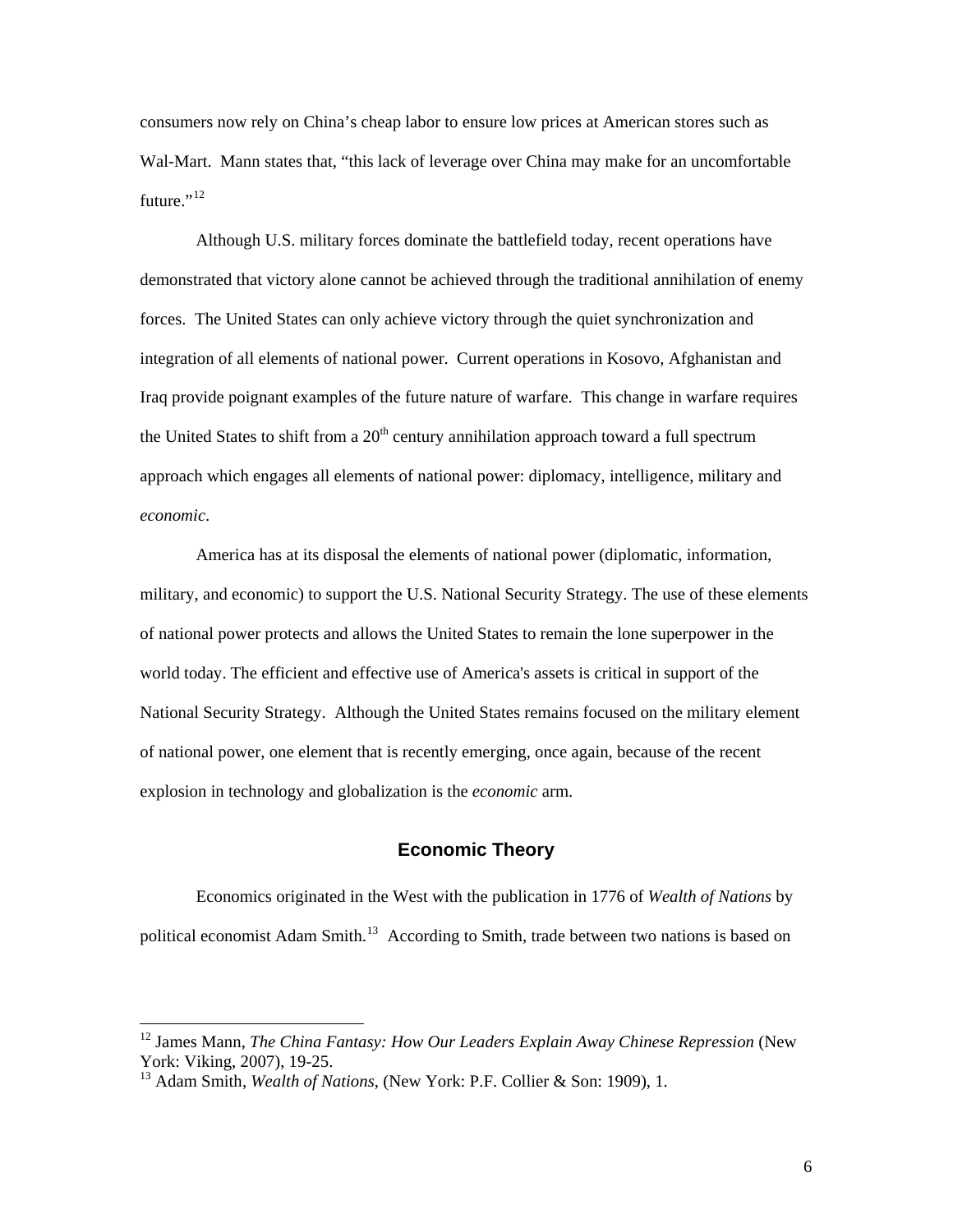absolute advantage.<sup>[14](#page-11-0)</sup> Absolute advantage theory asserts that individuals or nations trade because they have superior productivity in particular industries. Nations should produce and export goods for which they have an absolute advantage and import goods by which other nations have an absolute advantage of producing. Governments can attempt to counter absolute advantage through trade barriers $^{15}$  $^{15}$  $^{15}$ 

Smith's theory was superseded by the comparative advantage theory in 1817. Political economist David Ricardo's comparative advantage theory suggested that international trade was not governed by absolute advantage in price but by comparative advantage.<sup>[16](#page-11-2)</sup> A country can still gain from trading certain goods even though its trading partners can produce those goods at a cheaper price. The comparative advantage comes if each trader has a product that will bring a better price in another country than it will at home. If each country specializes in producing the goods in which it has a comparative advantage and more goods are produced. The wealth of both the buying and the selling nations increases. $17$ 

 Economic interdependence theory posits that "reducing barriers among countries to transactions and to movements of goods, capital, and labor, including harmonization of laws, regulations, and standards" leads to linked economies that trade together in harmony.<sup>[18](#page-11-4)</sup> The liberals have highlighted economic interdependence in order to show how prevalent cooperation is, and can be, in international relations. Liberals argue that economic interdependence lowers the likelihood of war by increasing the value of trading over the alternative of aggression: interdependent states would rather trade than invade.<sup>[19](#page-11-5)</sup> The argument was first made popular in

<span id="page-11-0"></span><sup>&</sup>lt;sup>14</sup> Dominick Salvatore, *International Economics*,  $5<sup>th</sup> Edition$  (New Jersey: Prentice Hall, 1995), 28.

<span id="page-11-1"></span><sup>&</sup>lt;sup>15</sup> Ibid 28-29.

<span id="page-11-2"></span> $16$  Ibid 30-31.

<span id="page-11-3"></span> $17$  Ibid.

<span id="page-11-4"></span><sup>&</sup>lt;sup>18</sup> Deardorff's Glossary of International Economics, available from [http://www-](http://www-personal.umich.edu/~alandear/glossary/i.html#integration)

<span id="page-11-5"></span>[personal.umich.edu/~alandear/glossary/i.html#integration](http://www-personal.umich.edu/~alandear/glossary/i.html#integration); Internet, accessed on 26 Mar 07. 19 Keohane, Robert O. "International Liberalism Reconsidered," in John Dunn, ed., *The Economic Limits to Modern Politics* (Cambridge: Cambridge University Press, 1990), pp. 165-194.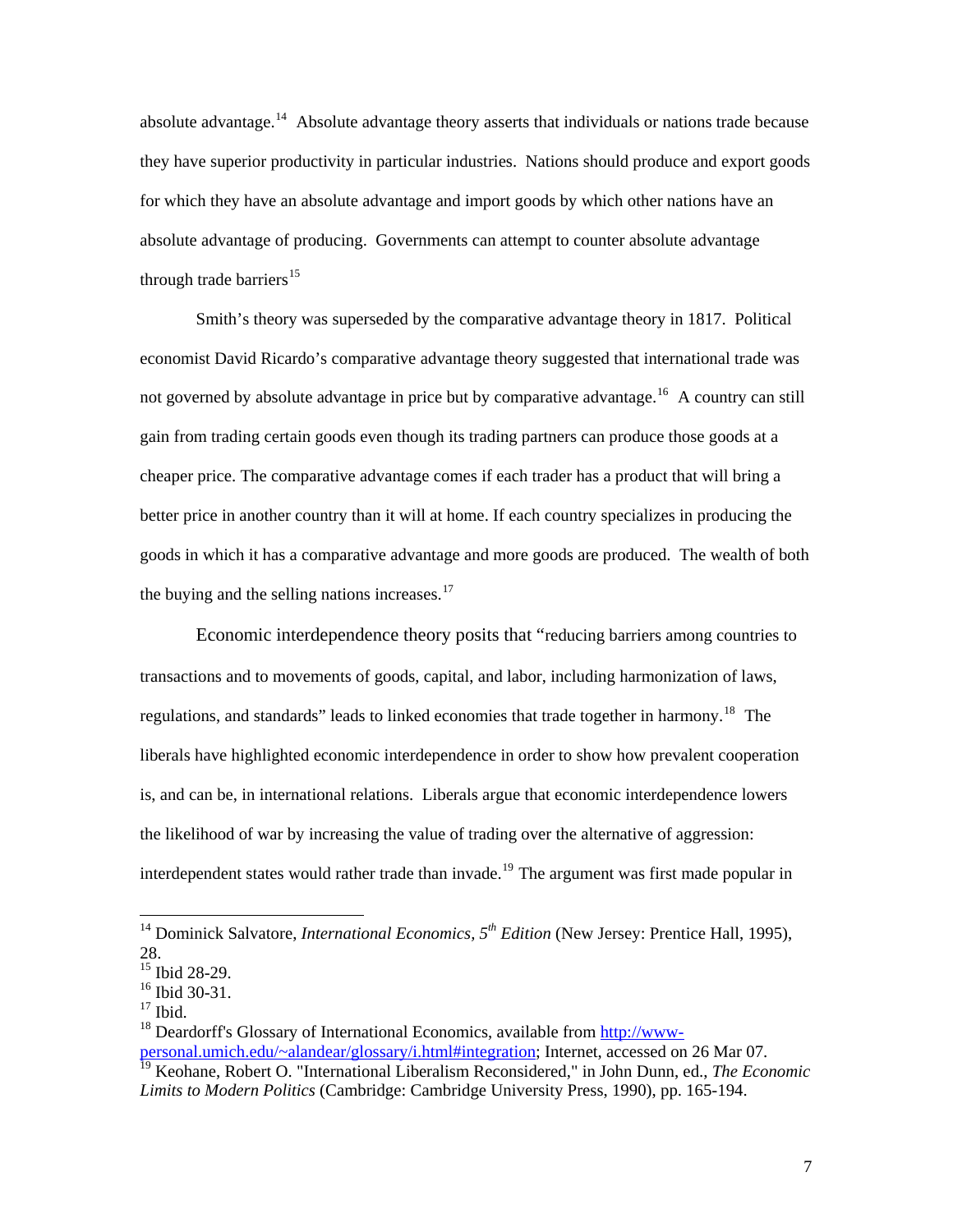the 1850s by Richard Cobden, who asserted that free trade "unites" states, "making each equally anxious for the prosperity and happiness of both."<sup>[20](#page-12-0)</sup>

Interdependence falls short from a realist perspective regarding state's interests. Realists dismiss the liberal argument, arguing that high interdependence increases rather than decreases the probability of war. In anarchy, states must constantly worry about their security. Accordingly, interdependence - meaning mutual dependence and thus vulnerability - gives states an incentive to initiate war, if only to ensure continued access to necessary materials and goods.

For political scientist, John Mearsheimer, nations that "depend on others for critical economic supplies will fear cutoff or blackmail in time of crisis or war." Consequently, "they may try to extend political control to the source of supply, giving rise to conflict with the source or with its other customers." Interdependence, therefore, "will probably lead to greater security competition."[21](#page-12-1)

According to realist international relations theory, [states](http://en.wikipedia.org/wiki/States) are primarily motivated by the desire for military and economic power or security, rather than ideals or ethics.<sup>[22](#page-12-2)</sup> A realist perspective views the international world whereby states can never be sure about the intentions of other states; the basic motive driving states is survival or the maintenance of sovereignty; states are instrumentally rational and think strategically about how to survive.<sup>[23](#page-12-3)</sup>

The modern version of a realist "economic" perspective in international relations can be found in Neo-realism Theory. Neo-Realism takes a more international realist perspective toward economics. Neo-realism is a modern day reactionary approach to current international relations

<span id="page-12-0"></span><sup>20</sup> Richard Cobden, *The Political Writings of Richard Cobden* (London: T. Fischer Unwin, 1903), p. 225.

<span id="page-12-1"></span> $2^{1}$ John J. Mearsheimer, "Disorder Restored," in Graham Allison and Gregory F. Treverton, eds., *Rethinking America's Security* (New York: W.W. Norton, 1992), p. 223.

<span id="page-12-2"></span><sup>22</sup> Martin Dunn, *Virtual War College*, 1998-2000 available at [http://www.geocities.com/virtualwarcollege/ir\\_realism.htm](http://www.geocities.com/virtualwarcollege/ir_realism.htm); accessed on 27 March 2007.

<span id="page-12-3"></span><sup>&</sup>lt;sup>23</sup> International Relations Theory (Realism defined), available at [http://www.irtheory.com/know.htm;](http://www.irtheory.com/know.htm) accessed on 28 March 2007.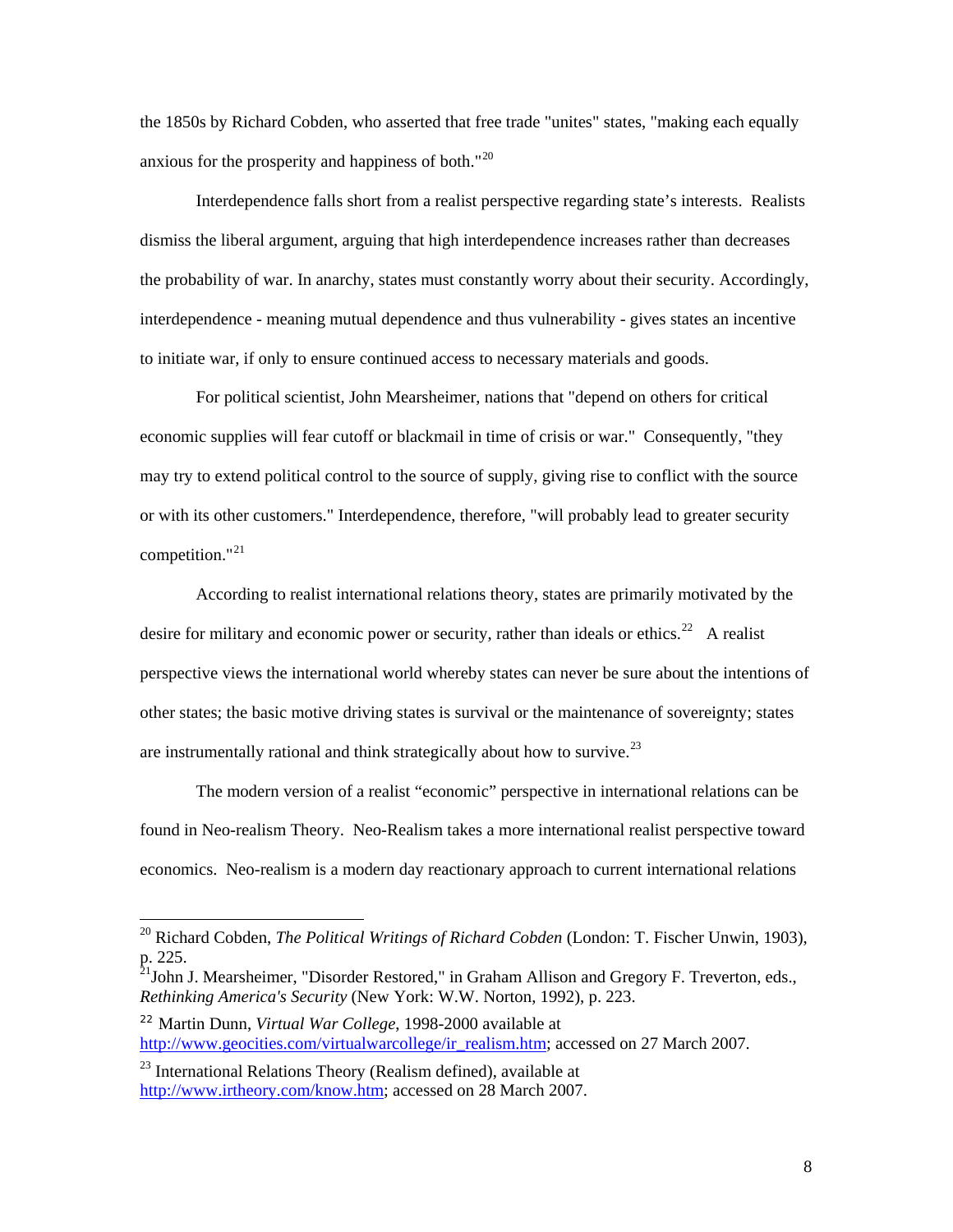and specifically globalization occurring in the world today. Neo-realism became popular in 1979 with the release of *Theory of International Politics* by Kenneth Waltz. In his book, Waltz states that the fundamental "ordering principle" of the international system is [anarchy](http://en.wikipedia.org/wiki/Anarchy_in_international_relations) and individual state actors lack "relations of super- and subordination that are distinguished only by their varying capabilities."<sup>[24](#page-13-0)</sup> Waltz argues in favor of constraint on state behavior, so that different states behave in a similar rational manner, and outcomes fall within an expected range.<sup>[25](#page-13-1)</sup>

Neo-realism is not the current economic theory in place today within America's National Security Strategy (NSS). Currently, the NSS strategy using economic means is a more liberal approach using economic enablers to allow democracy to flourish in developing countries. Is this the right economic strategy for us? This monograph will compare the economic arm of national power for both the U.S. and China and how each nation uses or fails to use this important element of national power.

<span id="page-13-1"></span><span id="page-13-0"></span><sup>24</sup> Kenneth Waltz, *Theory of International Politics* (New York, NY: [McGraw-Hill,](http://en.wikipedia.org/wiki/McGraw-Hill) 1979), 88-97.  $25$  Ibid.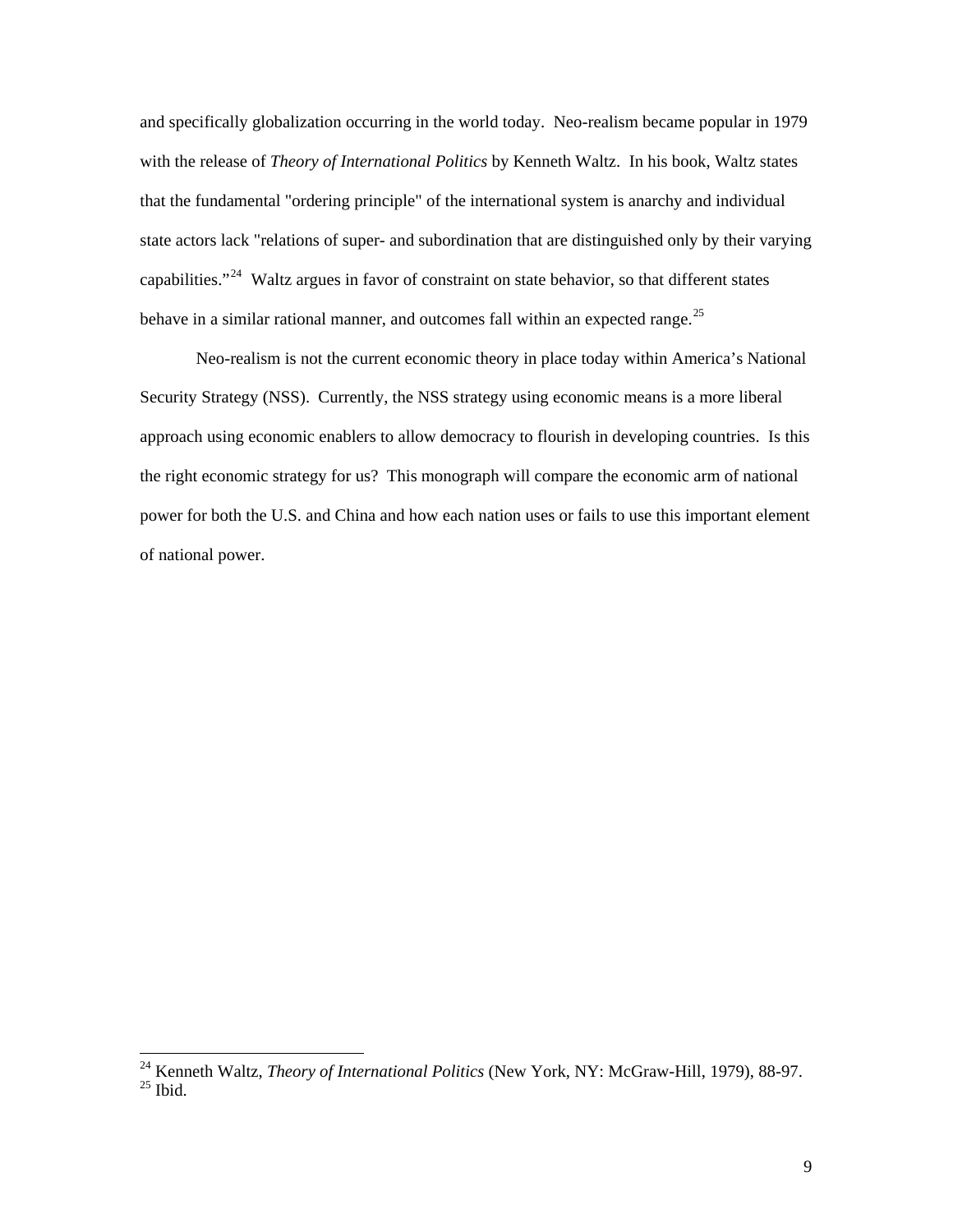#### <span id="page-14-0"></span>CHAPTER ONE

1

## **U.S. ECONOMIC STRATEGY**

The National Security Strategy recognizes the importance of strengthening our economic security, expanding trade and investment, and promoting economic development. We are working to achieve these goals through diplomacy and by sharing the experience of our own development, based on our political and economic freedoms. Success in achieving these economic policy goals is a core part of our National Security Strategy.

*Under Secretary of State, Alan P. Larson*[26](#page-14-1)

"Our Nation's cause has always been larger than our Nation's defense. We fight, as we always fight, for a just peace—a peace that favors liberty. We will defend the peace against the threats from terrorists and tyrants. We will preserve the peace by building good relations among the great powers. And we will extend the peace by encouraging free and open societies on every continent."

*President George W. Bush*[27](#page-14-2)

 America's current way of thinking is skewed toward the military element of national power. The United State has at its disposal many elements of national power (diplomatic, information, military, and economic) to support the U.S. National Security Strategy. The economic arm is a core part of the NSS as articulated in the quote above. Prior to getting to this core element of the NSS it is important to discuss and understand the basic design of the National Security Strategy.

<span id="page-14-1"></span><sup>&</sup>lt;sup>26</sup> Alan P. Larson, "Economic Priorities of the National Security Strategy," available from [http://usinfo.state.gov/journals/itps/1202/ijpe/pj7-4larson.htm;](http://usinfo.state.gov/journals/itps/1202/ijpe/pj7-4larson.htm) Internet; accessed 21 December 2006.

<span id="page-14-2"></span> $27$  President George W. Bush speech to West Point Class of 2002. West Point, New York, June 1, 2002.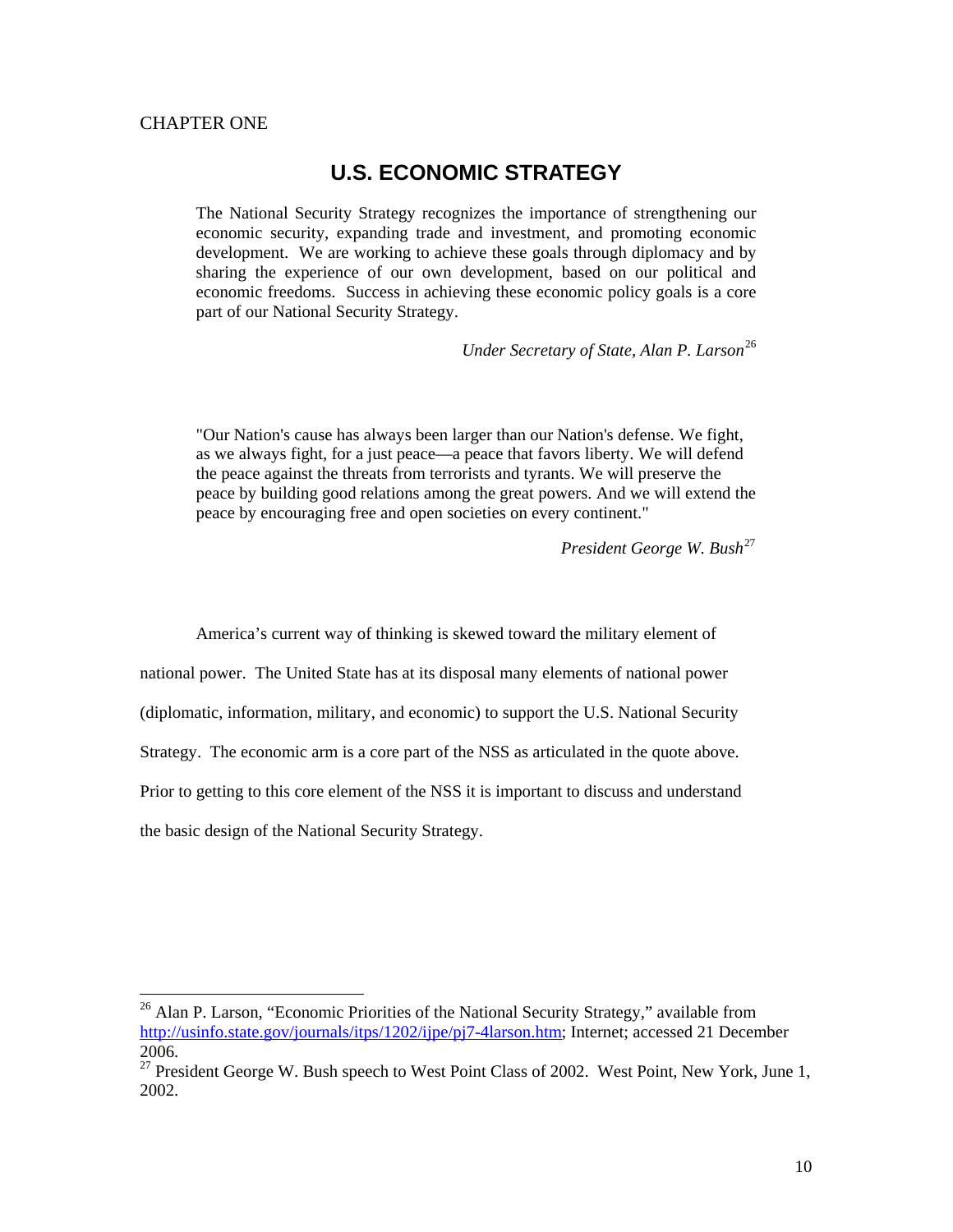#### **National Security Strategy (NSS)**

<span id="page-15-0"></span>According to Deputy National Security Advisor J.D. Crouch, the NSS is "based on the proposition that peace and international stability rest on a foundation of free nations."<sup>[28](#page-15-1)</sup> The current administration's NSS document released in 2006 is an updated version of NSS 2006. This document states that the United States will continue to help nations develop their own democratic institutions and prosperous societies. By using the elements of national power, the United States proposes to remain the lone superpower in the world today. The efficient and effective use of America's assets is critical in support of the National Security Strategy. Some of these elements of national power are more important than others but all work together to support the National Security Strategy objectives.

The National Security Strategy contains five essential themes:<sup>[29](#page-15-2)</sup>

- 1. Preserving and enhancing America's political, economic, diplomatic, and military strength against those who would harm the United States and its allies;
- 2. Defeating terrorism by promoting a positive vision of freedom and democracy as the alternative to the terrorists' negative ideology of hatred and repression;
- 3. Working to defeat tyranny and promoting effective democratic institutions;
- 4. Encouraging nations that pursue effective democratic institutions by supporting their efforts to promote prosperity, open markets, and integrating developing countries into the world economy; and
- 5. Leading the growing community of democracies to face cross-border threats, such as pandemic diseases, the spread of weapons of mass destruction, terrorism, human trafficking and natural disasters.

<span id="page-15-1"></span> $28$  Press interview with Deputy National Security Advisor, J.D. Crouch, "New National Security Strategy Charts U.S. Foreign Policy Course" outlining the new U.S. National Security Strategy March 2006. Available from [http://usinfo.state.gov/mena/Archive/2006/Mar/20-242143.html;](http://usinfo.state.gov/mena/Archive/2006/Mar/20-242143.html) Internet, accessed 17 January 2007.

<span id="page-15-2"></span><sup>29</sup> George W. Bush, *National Security Strategy 2006*, 36-37.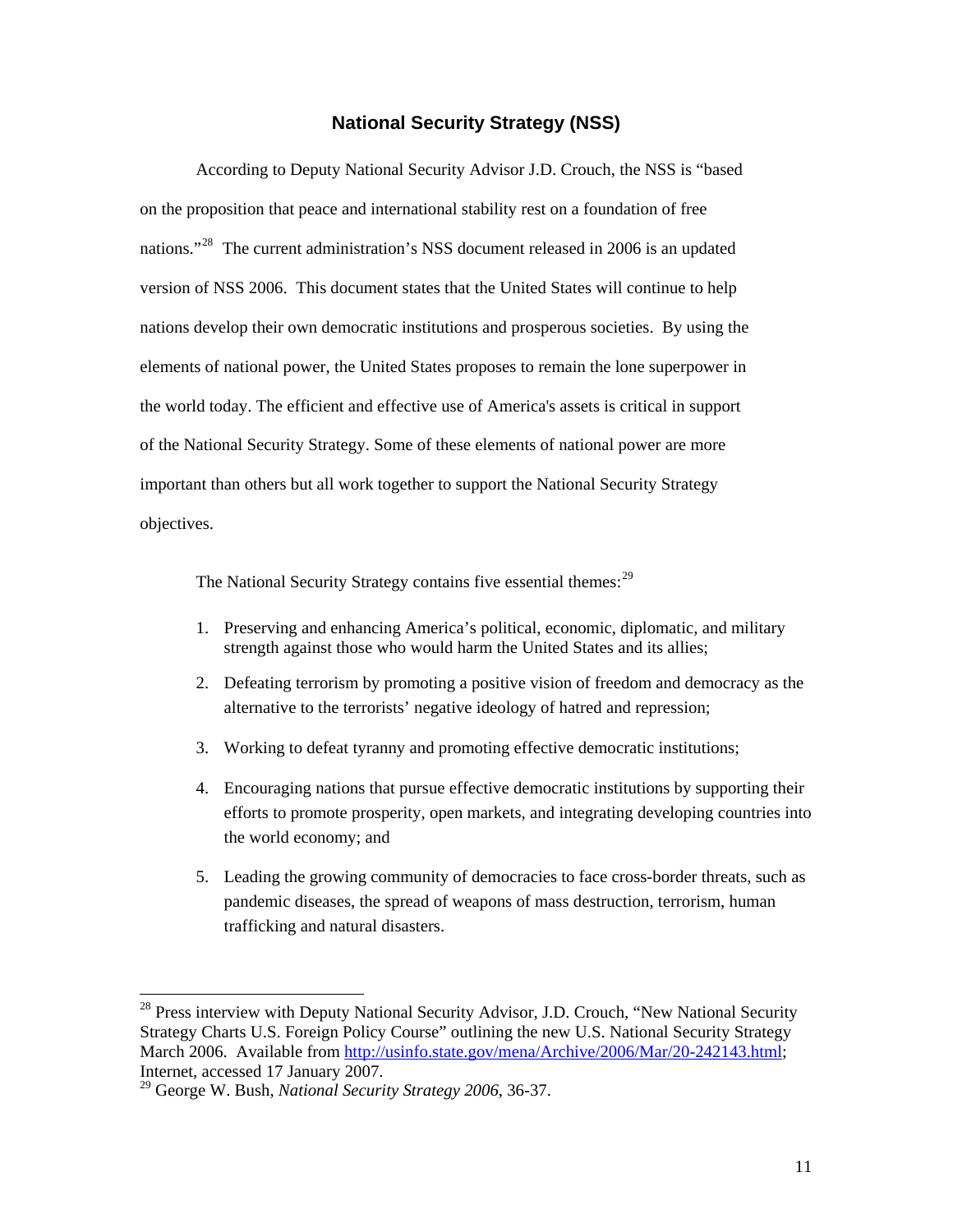According to Deputy National Security Advisor J.D. Crouch, the first strategy is really premised on preserving our national, economic, diplomatic, and our military strength. He states that the President has articulated what we need to preserve these elements from and that is terrorism.<sup>[30](#page-16-0)</sup> The second theme describes a long-term strategy to defeating terrorists, focused on defeating their hateful ideology. The third theme recognizes that freedom and democracy are not just a means to an end. This means the U.S. works to end tyranny and to promote effective democracies. The fourth theme of the NSS emphasizes a development strategy that focuses on outcomes.

The NSS articulates an economic strategy or "way forward" approach focused on achieving a spread of democracy throughout the world. The NSS even states the theory behind this approach in the context of the document, "over time, as people gain control over their economic lives, they will insist on more control over their political and personal lives as well."<sup>[31](#page-16-1)</sup>

Regarding U.S. relations with China, NSS 2006 states that engagement with China is fundamental to our influence on their political future. "As economic growth continues, China will face a growing demand from its own people to follow the path of East Asia's many modern democracies, adding political freedom to economic freedom. Continuing along this path will contribute to regional and international security."<sup>[32](#page-16-2)</sup>

According to Deputy National Security Advisor Crouch, the U.S. "needs to encourage nations and reward nations that govern well and invest in their own people, and that we will work

 $\overline{\phantom{a}}$ 

<span id="page-16-0"></span> $30$  Press interview with Deputy National Security Advisor, J.D. Crouch, "New National Security Strategy Charts U.S. Foreign Policy Course" outlining the new U.S. National Security Strategy March 2006. Available from [http://usinfo.state.gov/mena/Archive/2006/Mar/20-242143.html;](http://usinfo.state.gov/mena/Archive/2006/Mar/20-242143.html) Internet, accessed 17 January 2007.

<span id="page-16-1"></span><sup>31</sup> George W. Bush, *National Security Strategy 2006*, 4.

<span id="page-16-2"></span> $32$  Ibid, 1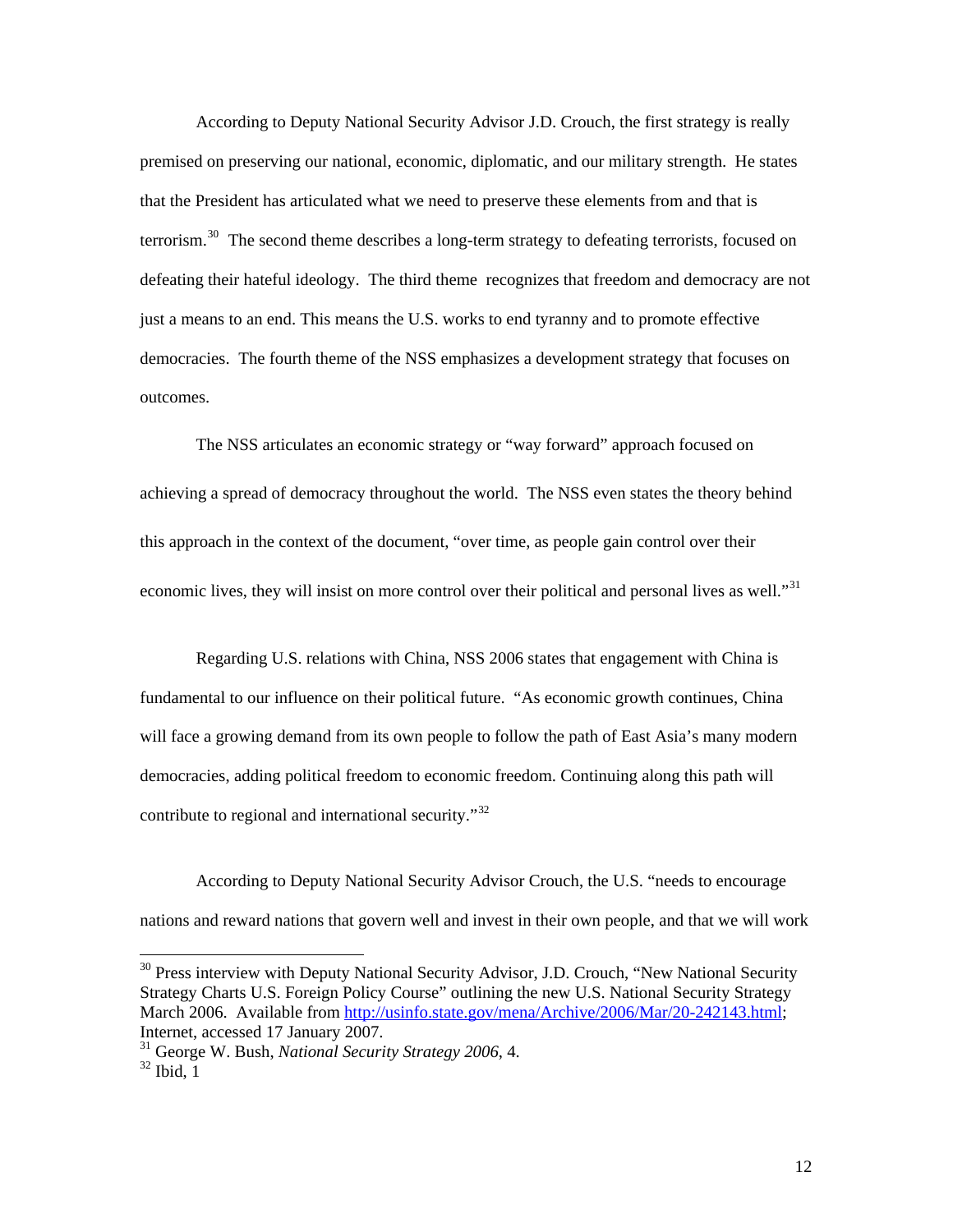<span id="page-17-0"></span>with them to promote prosperity, open markets, integrating developing countries into the world economy through the WTO, free trade agreements, and the like.<sup>[33](#page-17-1)</sup> The fifth and final theme explains the importance of growing a "community of democracies" to deal with catastrophes such as pandemic disease, the proliferation of weapons of mass destruction, terrorism, human trafficking, natural disasters (ie tsunami). "Effective democracies are better able to deal with these challenges than are repressive or poorly governed states."<sup>[34](#page-17-2)</sup>

### **NSS-Economic Components**

One element of national power that is of critical importance because of the recent explosion in technology and globalization is the economic arm. There is no one document alone to find an all encompassing economic strategy which supports the National Security Strategy (NSS) and provides the U.S. government, corporations, small businesses, and every American individual an economic strategy for maintaining our global economic strength. However, economic strategic themes are present throughout the NSS and make up the core underpinnings of the strategy. The NSS provides a clear vision to spread economic prosperity through democracy, globalization, and free trade.<sup>[35](#page-17-3)</sup>

The National Security Strategy states that economic freedom is "a moral imperative…that also reinforces political freedom."[36](#page-17-4) "It creates diversified centers of power and authority that ultimately limit the reach of government. It expands the free flow of ideas; with increased trade and foreign investment comes exposure to new ways

<span id="page-17-1"></span><sup>&</sup>lt;sup>33</sup> Press interview with Deputy National Security Advisor, J.D. Crouch, "New National Security Strategy Charts U.S. Foreign Policy Course" outlining the new U.S. National Security Strategy March 2006. Available from [http://usinfo.state.gov/mena/Archive/2006/Mar/20-242143.html;](http://usinfo.state.gov/mena/Archive/2006/Mar/20-242143.html) Internet, accessed 17 January 2007.

<span id="page-17-2"></span> $34$  Ibid.

<span id="page-17-3"></span><sup>&</sup>lt;sup>35</sup> Alan P. Larson, "Economic Priorities of the National Security Strategy," available from [http://usinfo.state.gov/journals/itps/1202/ijpe/pj7-4larson.htm;](http://usinfo.state.gov/journals/itps/1202/ijpe/pj7-4larson.htm) Internet; accessed 21 December 2006.

<span id="page-17-4"></span><sup>36</sup> George W. Bush, *National Security Strategy 2006*, 27.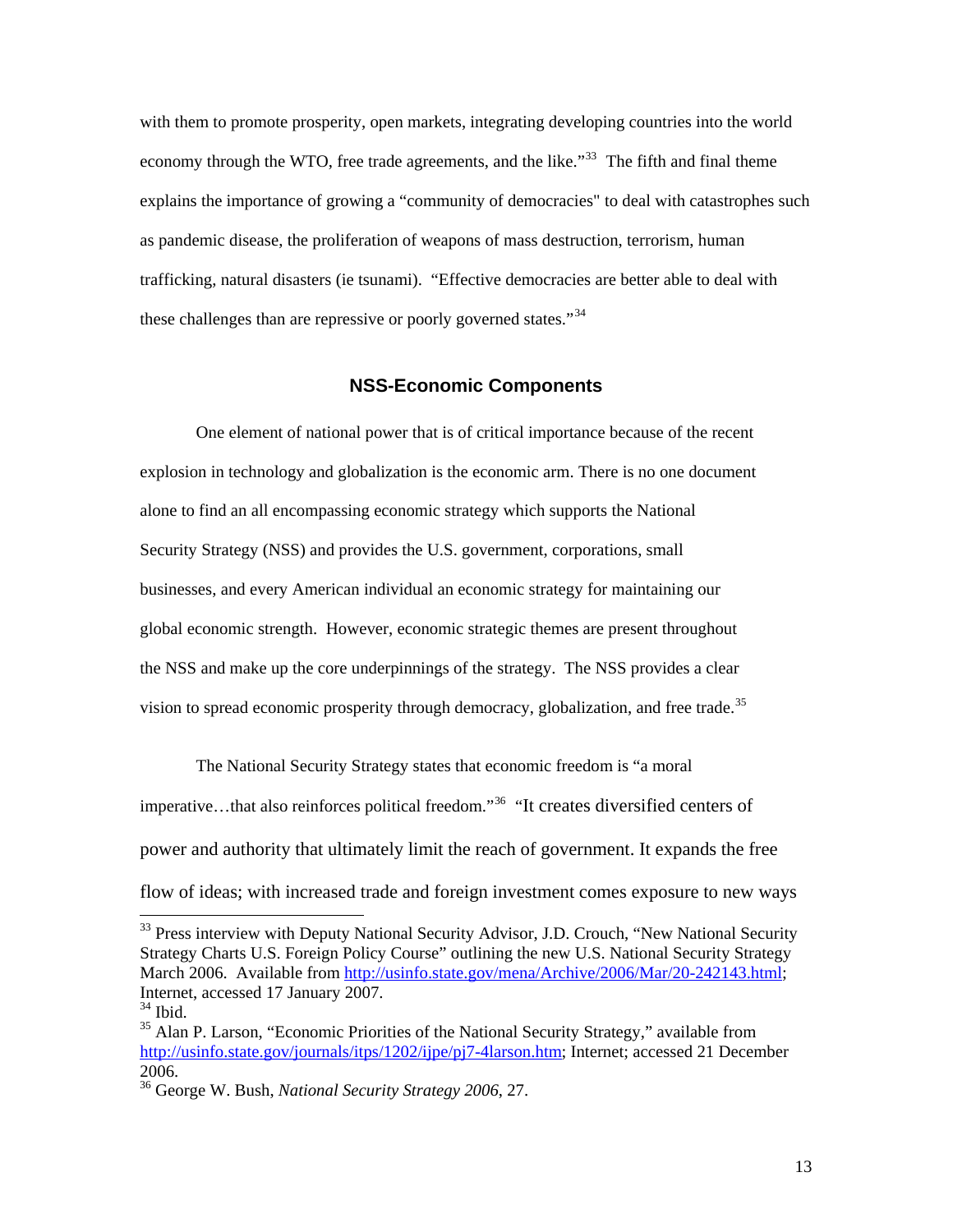<span id="page-18-0"></span>of thinking and living which give citizens more control over their own lives."<sup>[37](#page-18-1)</sup> In short, the NSS articulates our economy as central to the spread of democracy, also a theme throughout the NSS.

The economic element of national power is extremely important to the overall strategy for the United States abroad. The economic "way forward" strategy as articulated by the NSS is:

- 1. Opening markets and integrating developing countries.
- 2. Opening, integrating, and diversifying energy markets to ensure energy independence.
- 3. Reforming the International Financial System to Ensure Stability and Growth.

According to Under Secretary of State, Alan Larson, the economic dimension of the National Security Strategy focuses on three distinct priorities<sup>[38](#page-18-2)</sup>:

- 1. Economic security by making the U.S. and global economies more resilient to economic shocks.
- 2. Advance a global prosperity agenda by expanding trade and investment between nations.
- 3. Ensure poor nations participate fully in the rising tide of prosperity.

## **National Economic Council**

 The National Economic Council was established in 1993 within the Office of Policy Development and is part of the Executive Office of the President. It was created to advise the President of the United States on matters related to U.S. and global economic policy. The NEC has four principal functions: to coordinate policy-making for domestic and international

l  $37$  Ibid.

<span id="page-18-2"></span><span id="page-18-1"></span><sup>38</sup> Ibid.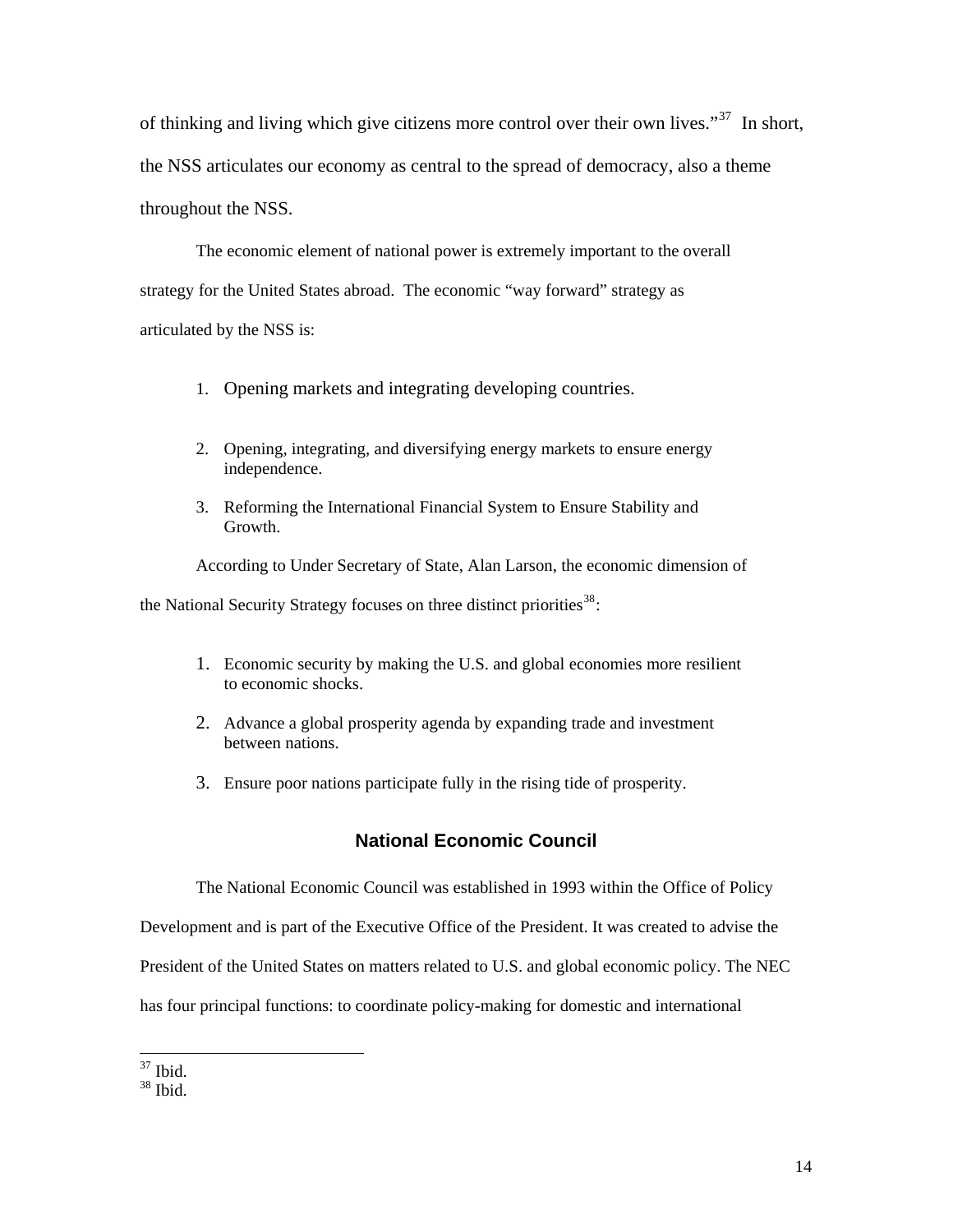<span id="page-19-0"></span>economic issues, to coordinate economic policy advice for the President, to ensure that policy decisions and programs are consistent with the President's economic goals, and to monitor implementation of the President's economic policy agenda.<sup>[39](#page-19-1)</sup> Allan Hubbard is Assistant to the President for Economic Policy and Director of the National Economic Council (NEC). The NEC is comprised numerous department and agency heads within the administration, whose policy jurisdictions impact the nation's economy. The staff is composed of two Deputy Assistants to the President, whose responsibilities are divided between domestic and international economic issues. The Deputy Assistant concerned with international economy reports directly to the National Security Adviser. The other members of the NEC coordinate and implement the President's economic policy objectives on the following economic policy issues: agriculture, commerce, energy, financial markets, fiscal policy, healthcare, labor, and Social Security.<sup>[40](#page-19-2)</sup> Interestingly, there is no one document that has been produced by the United States NEC to outline the economic strategy of the United States of America in the global, international environment. The NEC continues to focus on overriding domestic issues.

## **Economic Element of National Power**

The most potent and flexible ability of the United States to influence events worldwide may not be military, but economic.<sup>[41](#page-19-3)</sup> Increasingly, national leadership may find exercising military power difficult to use in this complex world. One way to think about national power is "the capacity to create capabilities that a nation can use to undertake actions to achieve its

<span id="page-19-1"></span><sup>39</sup> The White House, *The National Economic Council,* available from [http://www.whitehouse.gov/nec/;](http://www.whitehouse.gov/nec/) Internet, accessed 21 January 2007.

<span id="page-19-2"></span> $40$  Ibid.

<span id="page-19-3"></span><sup>&</sup>lt;sup>41</sup> Clayton K. S. Chun, "Economics: American element of Power or Source of Vulnerability?" available at [http://www.au.af.mil/au/awc/awcgate/army-usawc/strategy2004/11chun.pdf;](http://www.au.af.mil/au/awc/awcgate/army-usawc/strategy2004/11chun.pdf) Internet, accessed 21 March 2007, 157.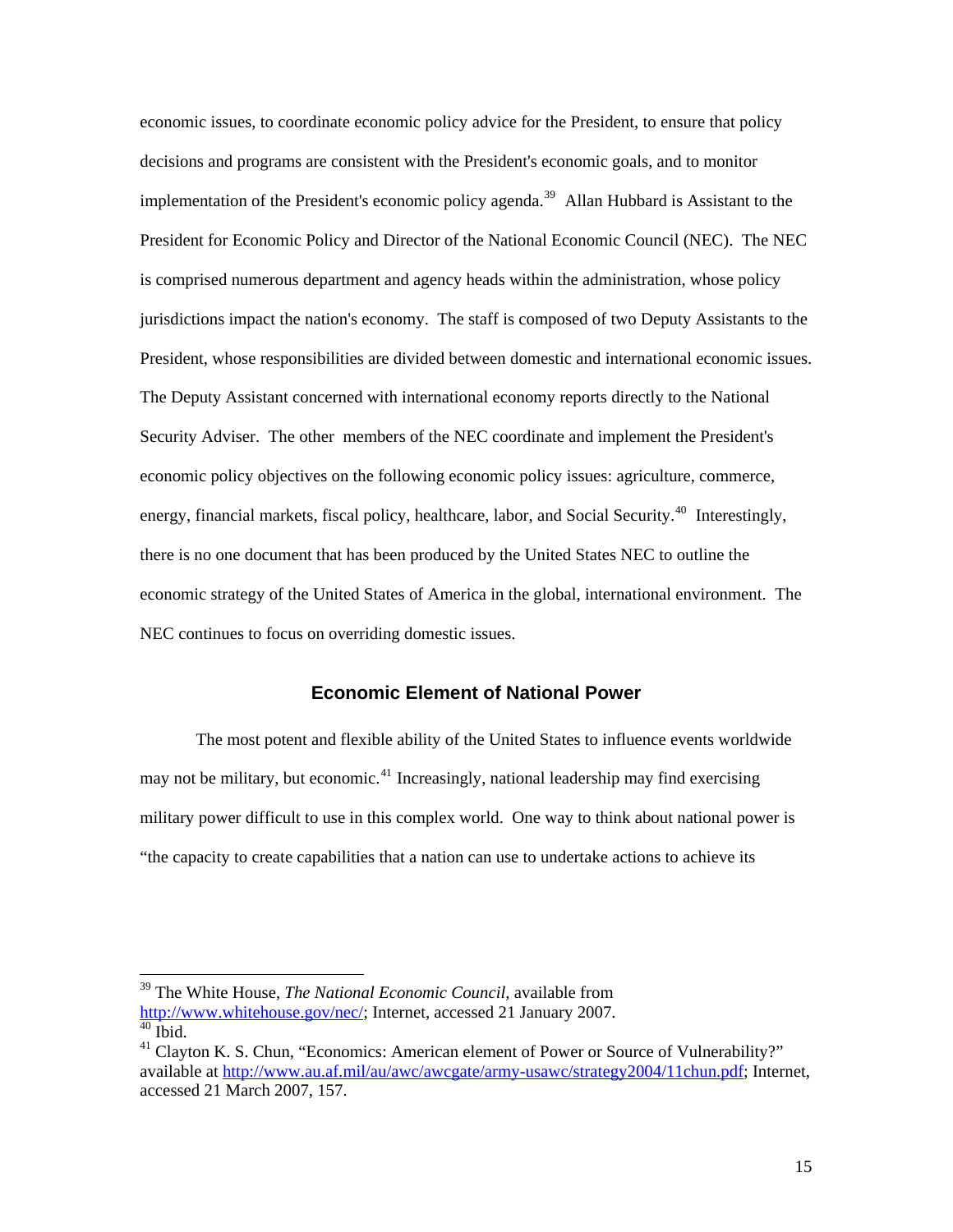national interests. In this light, a strong economy provides the means to allow national leaders the ways to attain desired ends."<sup>[42](#page-20-0)</sup>

The economic element of national power is a mechanism that can be used to shape international activity through United States government spending and taxation. Economic policy on money supply and interest rates, trade agreements, trade policy, and other negotiated trade arrangements in addition to U.S. Government policy to promote international trade activity, and sometimes American Trade Interests. Although boring and mundane compared to the other elements of National Power—this element especially the money supply and interest rate aspect— is critical for stability both domestically and overseas.<sup>[43](#page-20-1)</sup>

A government can use economic means to deter or compel another to take certain actions. The United States can use its economic power to deny essential goods or services from a potential adversary. The nation can simply refuse to sell certain items to a country, outbid rivals for the sale of the items so that the targeted country cannot purchase the items, deny adversaries the ability to sell goods and services that would reduce their ability to buy certain resources, or get other countries to act against the state in question. A strong economy has a great say among producers and consumers around the world. In some respects, even if the nation is concerned about buying a product from another country, the United States can influence adversaries behavior. Suppose the seller of a raw material decides to export that product to an American adversary.[44](#page-20-2)

A nation can also use its economy to try to defeat another power. The nation can use its economic power in an attempt to destroy an adversary's capability to take certain actions or destroy power projection. Although the physical defeat of an enemy is usually associated with

 $42$  Ibid, 159.

<span id="page-20-2"></span><span id="page-20-1"></span><span id="page-20-0"></span><sup>&</sup>lt;sup>43</sup> John Mills, "All Elements of National Power': Re-Organizing the Interagency Structure and Process for Victory in the Long War," *Strategic Insights*, volume V, issue 6 (July 2006), available at <http://www.ccc.nps.navy.mil/si/2006/Jul/millsJul06.pdf>; Internet, accessed 21 March 2007.  $44$  Ibid, 159-160.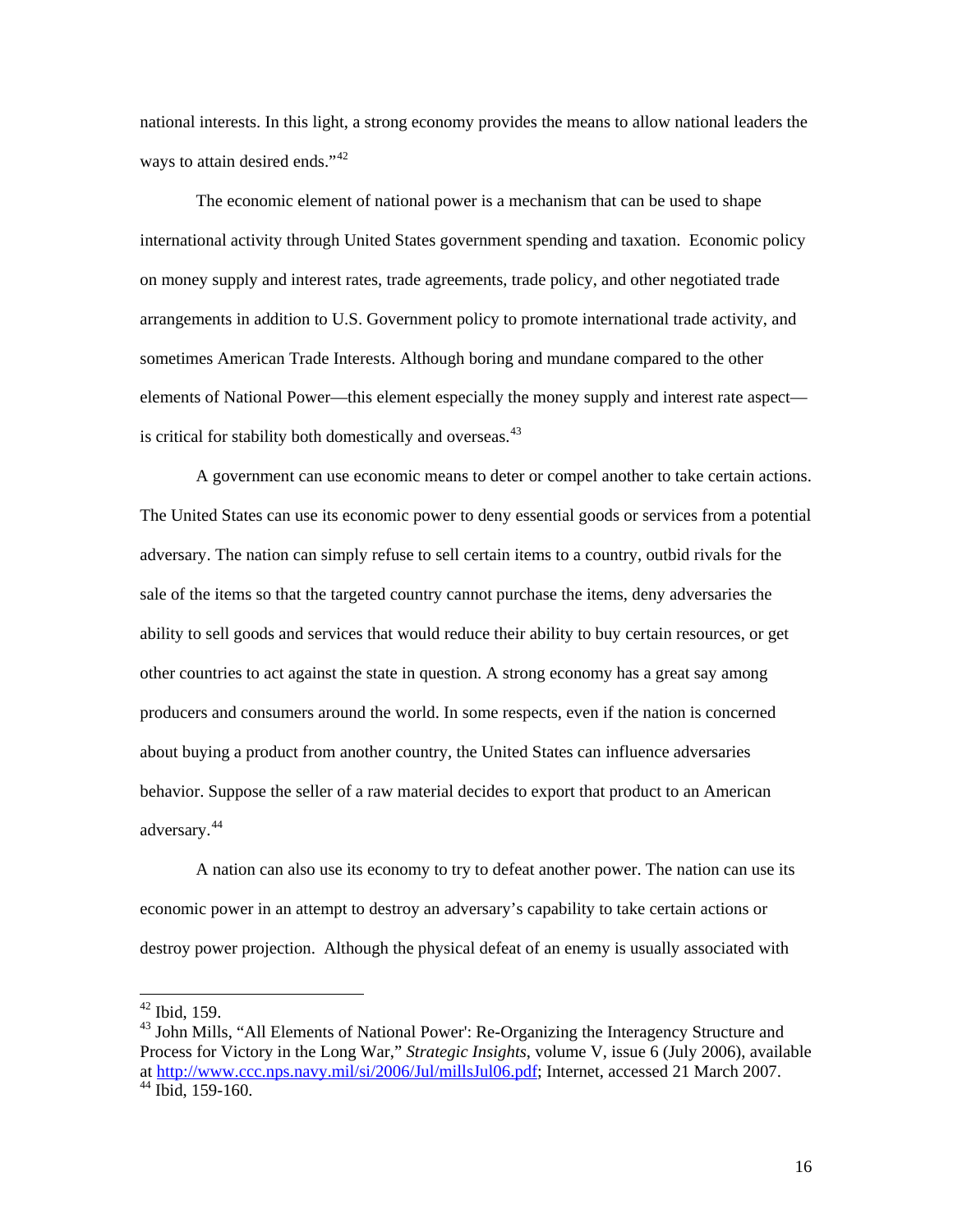military operations, economic means are also viable to support the elimination of a nation's ability to take certain actions.<sup>[45](#page-21-0)</sup> The United States, with the world's largest economy, has many options it can use to influence, coerce, and defeat a foe with economic means.[46](#page-21-1)

<span id="page-21-0"></span> $45$  Ibid, 160.

<span id="page-21-1"></span> $46$  Ibid, 160-161.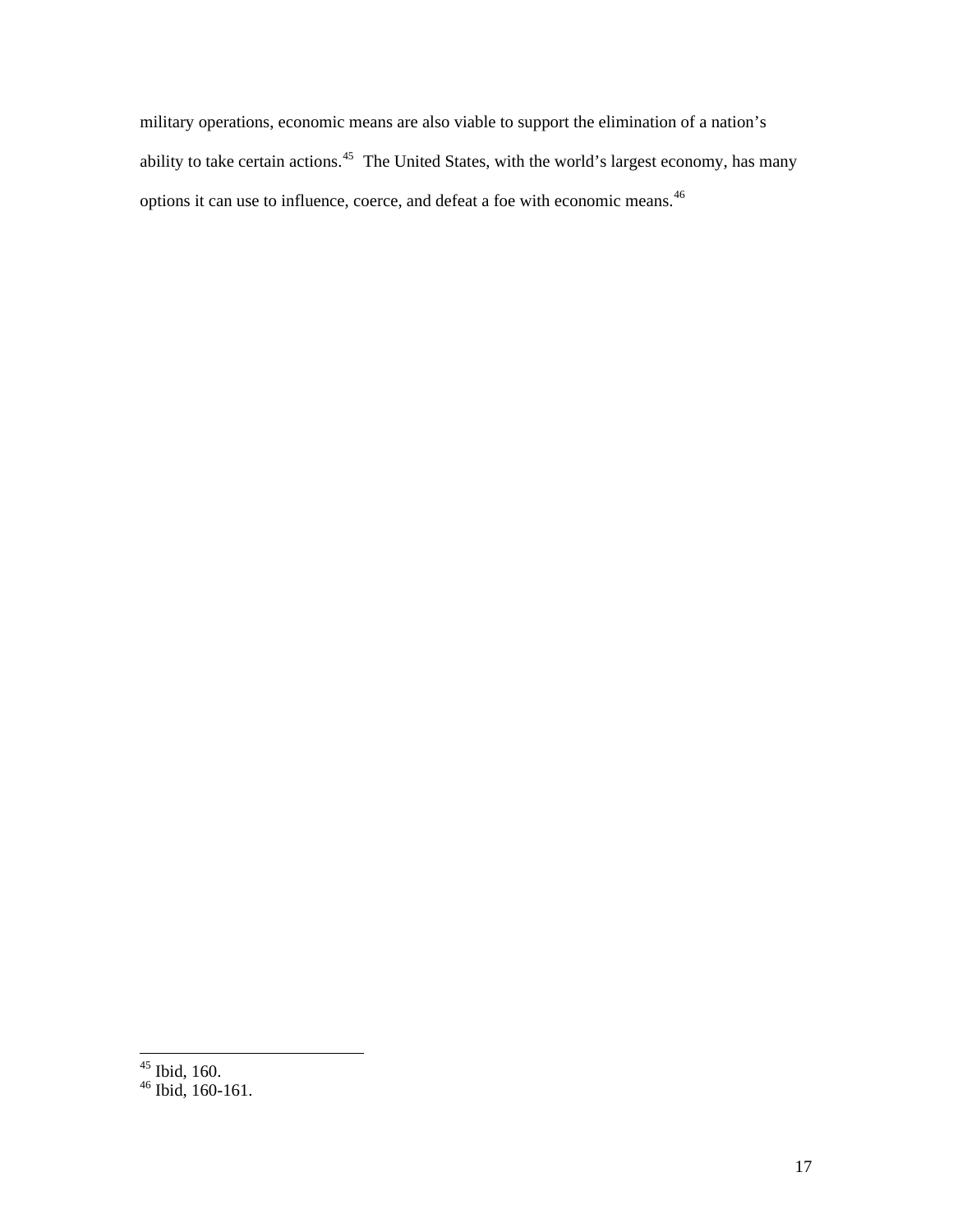#### <span id="page-22-0"></span>CHAPTER 2

l

## **CHINA'S ECONOMIC STRATEGY**

In general, the strategy for employing the military is this: If your strength is ten times theirs, surround them,: if five, then attack them; if double, then divide your forces. If you are equal in strength to the enemy, you can engage him. If fewer, you can circumvent him. If outmatched, you can avoid him.

> Sun Tzu, *Art of*  47 *War*

For centuries China stood as one of the world's leading civilizations, outpacing the rest of the world in the arts and sciences. As recently as 1850, China was the world's largest economy. Although by the early 20th century, China was beseiged by civil unrest, major famines, military defeats, and foreign occupation. After World War II, the Communists under Mao Zedong established an autocratic socialist system that, although ensured China's sovereignty, imposed strict controls over everyday life and cost the lives of tens of millions of people.<sup>48</sup> By 1950, China and India together had declined to about 8 percent of global GDP while Europe and North America had become 75 percent of global GDP.<sup>49</sup> This imbalance is changing in Asia's favor where China and India account for over 15 percent of the global economy and are growing at phenomenal rates.

After 1978, Mao Zedong's successor Deng Xiaoping and other leaders within China began to focus on a market-oriented economy, and by 2000 output had quadrupled. In 2001, China was accepted to the World Trade Organization (WTO) with support and encouragement from the United States. By 2006, China stood as the second-largest economy in the world after

<sup>47</sup> Sun Tzu, *Art of War*, Translated by Ralph D. Sawyer (Colorado: Westview Press, 1996), 51. 48 CIA World Factbook, available from

[https://www.cia.gov/cia/publications/factbook/geos/ch.html;](https://www.cia.gov/cia/publications/factbook/geos/ch.html) Internet; accessed 15 March 2007. <sup>49</sup> Clyde Prestowitz, "The Return to Asia", *Economic Strategy* Institute (October 3, 2006), 1.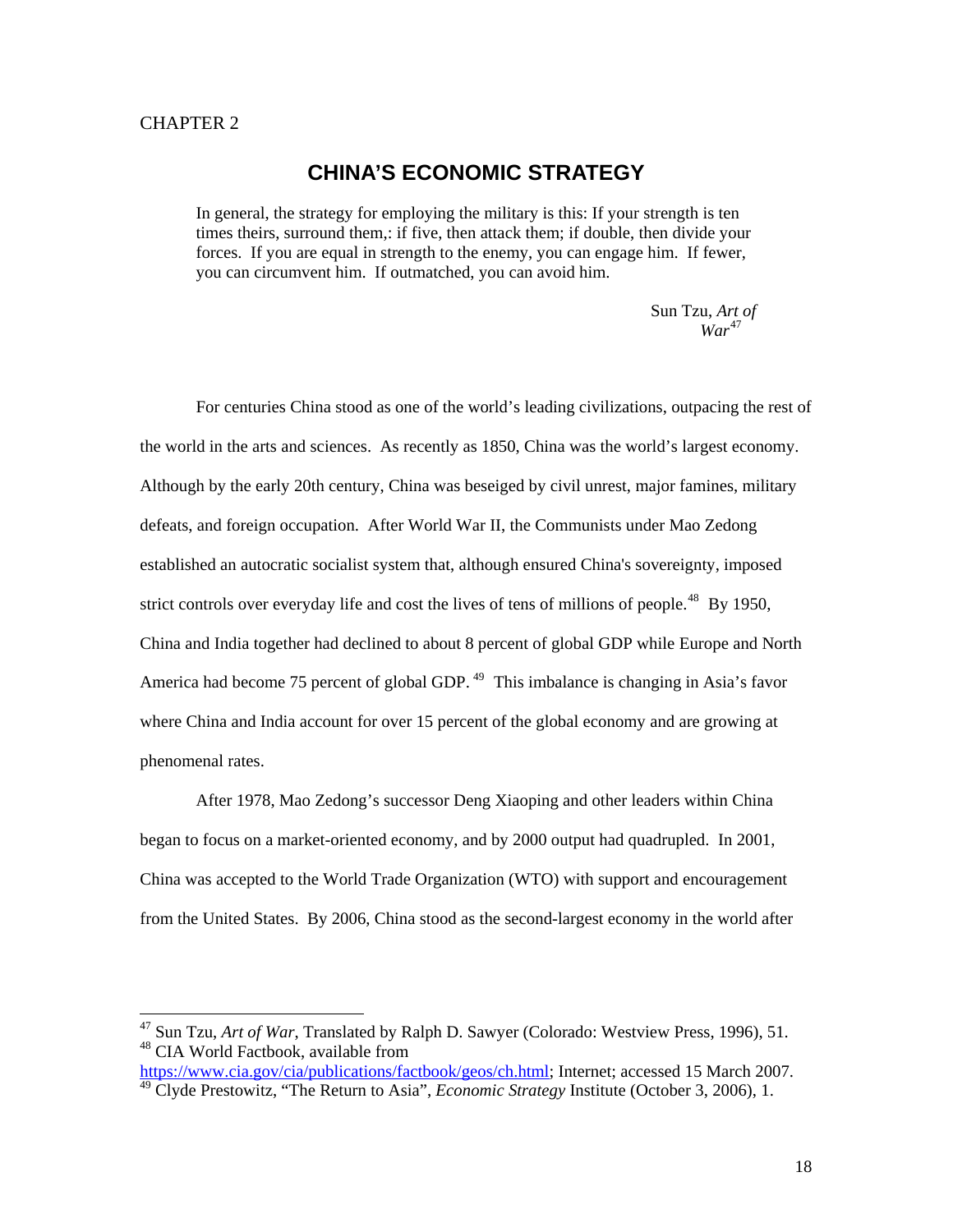the only the U.S.<sup>[50](#page-23-0)</sup> By 2025, China is likely to become the world's biggest economy and after 2050. Asia will resume its historical position as the global economic leader.<sup>[51](#page-23-1)</sup>

The economic strategy enacted by Mao Zedong in 1978 sent China on an economic pace that within the past two decades has China growing at a phenomenal rate of 10% annually.<sup>[52](#page-23-2)</sup> During 2004, the Chinese government tightened down on macroeconomic policies. The People's Bank of China (PBC) took steps to reduce overall liquidity in the banking sector and slow overall lending growth, intensified open market operations, increased bank deposit and lending interest rates, and eliminated the ceiling on lending rates.<sup>[53](#page-23-3)</sup>

China, like the United States, uses all of its elements of national power within its strategy that the Chinese refer to as their "grand strategy." China's grand strategy consists of a combination of political, *economic,* informational, and military means that Beijing has adopted over the past ten years actively embracing multilateralism and improving bilateral relations with the world's major powers to conduct a "peaceful rise." This strategy emerged in 1996 after a thorough analysis regarding the post-Cold War world.<sup>[54](#page-23-4)</sup>

Chinese grand strategy is the first level of warfare. This level can be somewhat compared to our own strategic level of war, but focused solely at the international level. This is

 $\overline{\phantom{a}}$ 

[https://www.cia.gov/cia/publications/factbook/geos/ch.html;](https://www.cia.gov/cia/publications/factbook/geos/ch.html) Internet; accessed 15 March 2007.

<span id="page-23-1"></span><sup>51</sup> Prestowitz, "The Return to Asia," 1.

<span id="page-23-2"></span>52 Stanford University China Economic Overview 2007, available at [http://www.gsb.stanford.edu/library/programs/faculty\\_china\\_study\\_trip/pdf/Economic%20Overvi](http://www.gsb.stanford.edu/library/programs/faculty_china_study_trip/pdf/Economic%20Overview.pdf) [ew.pdf](http://www.gsb.stanford.edu/library/programs/faculty_china_study_trip/pdf/Economic%20Overview.pdf); Internet; accessed 18 March 2007.  $\overline{53}$  Ibid.

<span id="page-23-0"></span><sup>50</sup> CIA World Factbook, available from

<span id="page-23-4"></span><span id="page-23-3"></span><sup>&</sup>lt;sup>54</sup> Avery Goldstein. "China's Grand Strategy and U.S. Foreign Policy," available from AmericanDiplomacy.org at

[http://www.unc.edu/depts/diplomat/item/2005/0709/gold/gold\\_china.html;](http://www.unc.edu/depts/diplomat/item/2005/0709/gold/gold_china.html) Internet; accessed 11 January 2007.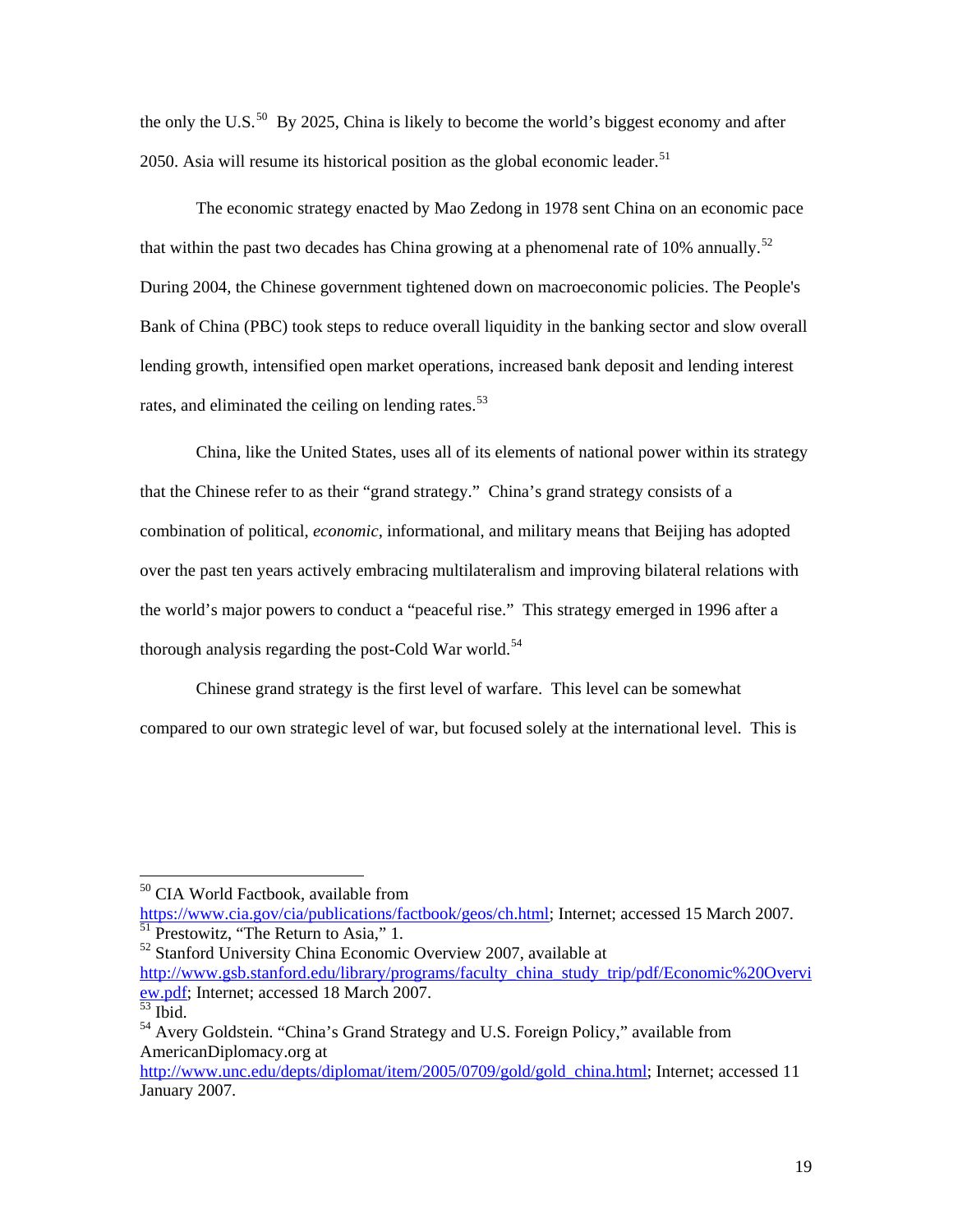<span id="page-24-0"></span>the level of war that we will focus on for the remainder of this monograph. The following are the Chinese 4 levels of warfare<sup>[55](#page-24-1)</sup>:

- 1. Grand War-War Policy
- 2. War- Strategy
- 3. Campaigns-Operational Art
- 4. Battles-Tactics

The first level is "grand war-war policy." In this level of war, the Chinese use military and non-military actions of warfare, but mainly focused on the non-military. Often referred to as "grand strategy," this level of warfare is focused internationally using non-military means.<sup>[56](#page-24-2)</sup> The second level is "war-strategy" which focuses on the national level using again using both military and non-military actions or warfare, but with the military playing a much larger role. The third is "campaigns-operational art" which is warfare in between the war and battle levels of Western warfare. This level of warfare can be compared to the Western operational level of war. The fourth and final level of warfare focus on military action at the tactical level and is comparable to the tactical level of Western warfare.

### **Grand Strategy**

China's current grand strategy focuses on a peaceful rise to generate economic growth to allow China to establish itself as a global power. This strategy has emerged as a reaction to China's global position as a weak but potentially powerful state. This strategy will allow China to grow for several decades into a truly great power.

Four distinct factors contributed to China's current grand strategy: U.S. strength, China weakness, nervous international reaction, and Taiwan tensions. In the mid 1990s, China realized

<span id="page-24-1"></span><sup>55</sup> Col Qiao Liang and Col Wang Xiangsui. *Unrestricted Warfare: China's Master Plan to Destroy America* (Panama: Pan American Publishing Company, 2002), 169-171.

<span id="page-24-2"></span><sup>56</sup> Ibid,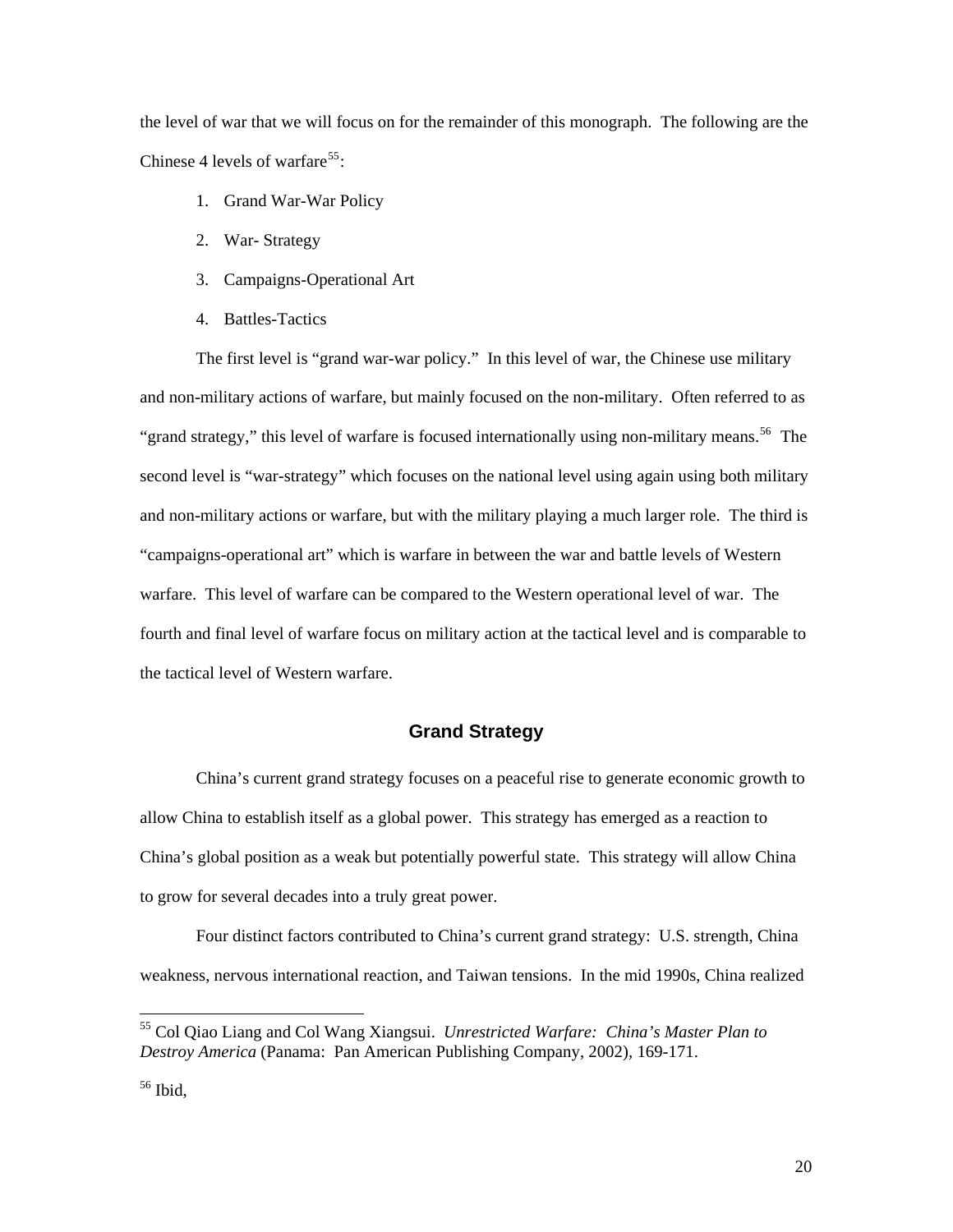<span id="page-25-0"></span>that the world was not going to be multi-polar, and that they would face a foreseeable future where the U.S. could potentially frustrate China's international ambitions. China witnessed a strong U.S. military in 1991 during Operation Desert Storm. They clearly recognized just how far they would have to go to compete militarily. In the mid 1990s, this weakness was once again confirmed as the U.S. Navy conducted a show of force operation off the Taiwan Strait to ward off Chinese intimidations of Taiwan pursuing independence. $57$ 

 China's grand strategy using economic power is ultimately causing geopolitical power. China is gaining political soft power by becoming everyone's largest customer.<sup>[58](#page-25-2)</sup> China has surpassed the United States as the largest export market for South Korea, Taiwan, Japan, Thailand, and Indonesia.<sup>[59](#page-25-3)</sup>

## **BRIC Economic Report**

In a fascinating study, conducted by the investment house Goldman, Sachs and Co. in 2003, the company compared the BRIC economies (China, Brazil, Russia, and India) to the G6 economies (United States, Japan, Germany, United Kingdom, France, and Italy) over the next 40 years in comparative GDP growth. The report concluded that China would become the largest economy in the world and the BRICs together would surpass the 7 leading industrialized countries of the world.  $^{60}$  $^{60}$  $^{60}$  The BRIC report used information from demographic projections, capital accumulation, productivity growth, GDP growth, income per capita, and currency

<span id="page-25-1"></span><sup>&</sup>lt;sup>57</sup> Avery Goldstein. "China's Grand Strategy and U.S. Foreign Policy," available from AmericanDiplomacy.org at

[http://www.unc.edu/depts/diplomat/item/2005/0709/gold/gold\\_china.html;](http://www.unc.edu/depts/diplomat/item/2005/0709/gold/gold_china.html) Internet; accessed 11 January 2007.

<span id="page-25-2"></span><sup>58</sup> Clyde Prestowitz, *Three Billion New Capitalists: The Great Shift of Wealth and Power to the East*. (New York: Basic Books, 2005), 226.

<span id="page-25-3"></span><sup>59</sup> Ibid.

<span id="page-25-4"></span> $60$  Dominic Wilson and Roopa Purushothaman, "Dreaming With BRICs: The Path to 2050" *Global Economics Paper No: 99*, Goldman, Sachs & Co. Economic Report, 1 October 2003,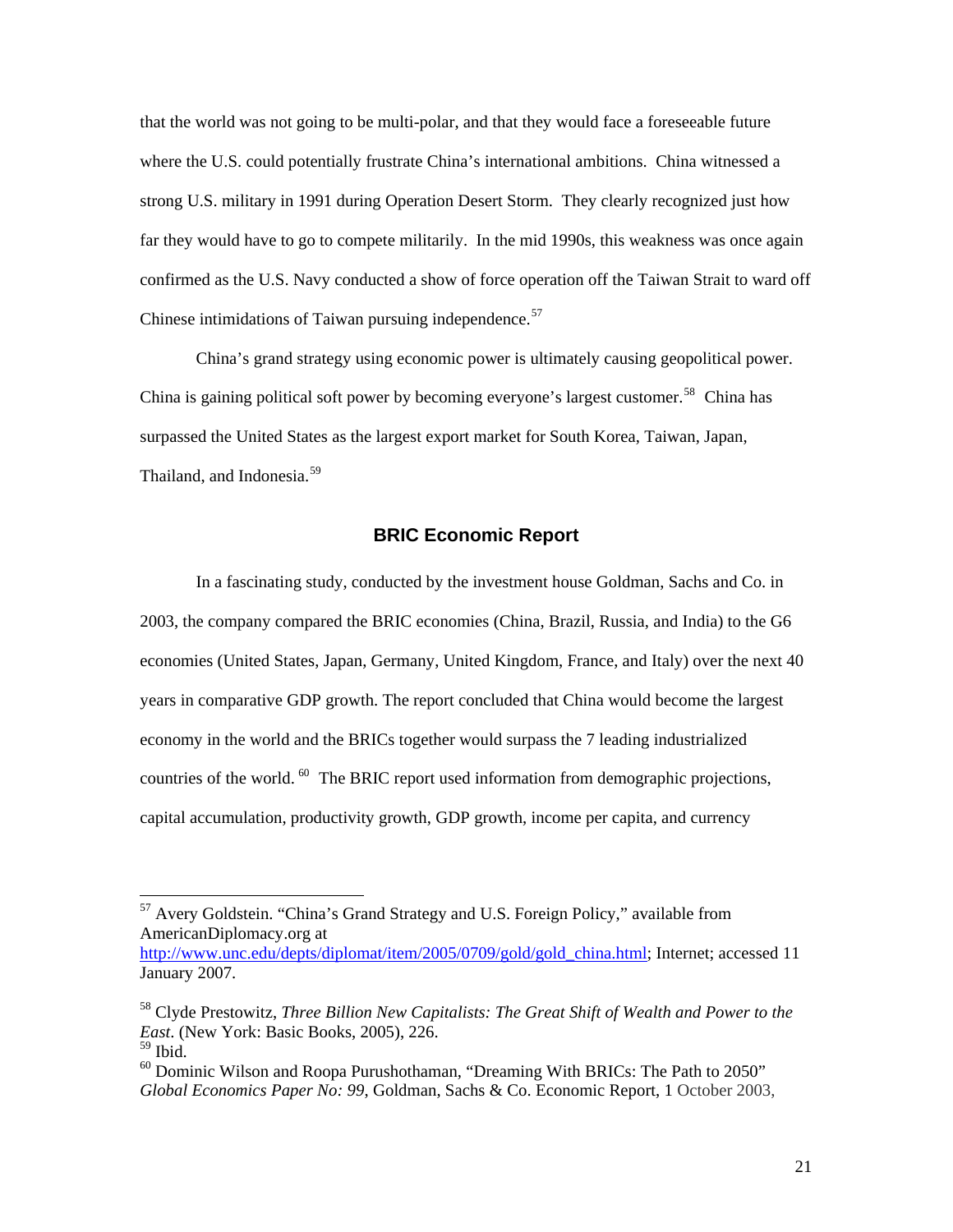movements projected to the year 2050.<sup>[61](#page-26-0)</sup> Today, the BRIC countries account for only 15% of the combined GDP of the G6 (in current U.S. dollar term), but by 2050, only the U.S. and Japan will still be in the top 6 economies in the world.<sup>[62](#page-26-1)</sup> In terms of purchasing power, the BRICs pass the G6 by 2020. $^{63}$  $^{63}$  $^{63}$ 







available at<http://www2.goldmansachs.com/insight/research/reports/99.pdf>; Internet, accessed 21 March 2003, 1.

<span id="page-26-0"></span> $^{61}$  Ibid.

-

<span id="page-26-1"></span> $62$  Ibid.

<span id="page-26-2"></span> $^{63}$  Ibid.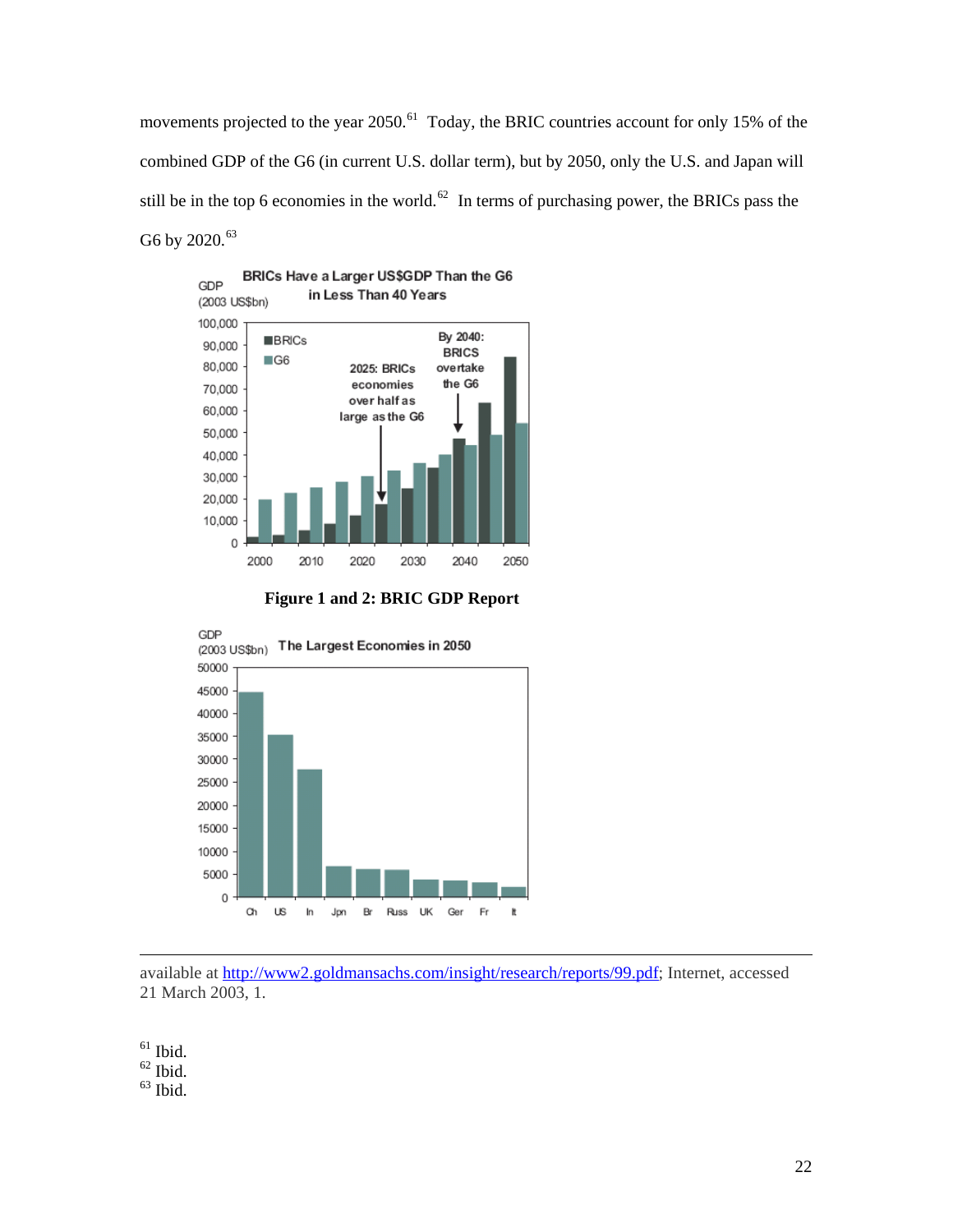<span id="page-27-0"></span> The BRIC report was very enlightening and projected a very different future political landscape in world politics. This different political landscape was not commented on within the report, and no projections were made within the report to describe this new global political dynamic other than stating it would be very "different" than today. This is where the report falls short. One major point of analysis can drawn from this report regarding the future of the United Nations. Of the countries within the study, there were five which are currently serving as permanent members of the United Nations Security Council (UNSC): United States, Russia, France, United Kingdom, and China. Of the five nations on the UNSC, only China and Russia are members of the BRIC nations, with China depicted as the largest economy by 2050. The point to draw is that the world will be different indeed if the BRIC report is correct in the future.

In a recent interview conducted by *Business Week* magazine, both noted economists and authors of the BRIC report, Wilson and Purushothaman, were asked a few questions regarding this report and stated that "in the future the largest economies in the world are no longer necessarily the richest countries."<sup>[64](#page-27-1)</sup> The economic engagement of these countries and the strategies implemented today will be critical to shaping the world of tomorrow.

#### **Quest for Resources**

China has an insatiable consumption rate with little end in sight. This consumption rate is directly effecting the world markets. Between 1990 and 2003, China's oil consumption increased 81 percent. The direct effect on the global oil market was an increase of 13 percent. China's consumption of cement doubled in that 13 year span, the world market demand for

<span id="page-27-1"></span><sup>64</sup> Dominic Wilson and Roopa Purushothaman, "The BRICs Are Coming—Fast," *Business Week Online*, 27 October 2003, available at

[http://www.businessweek.com/magazine/content/03\\_43/b3855187\\_mz035.htm;](http://www.businessweek.com/magazine/content/03_43/b3855187_mz035.htm) Internet, accessed 21 March 2007.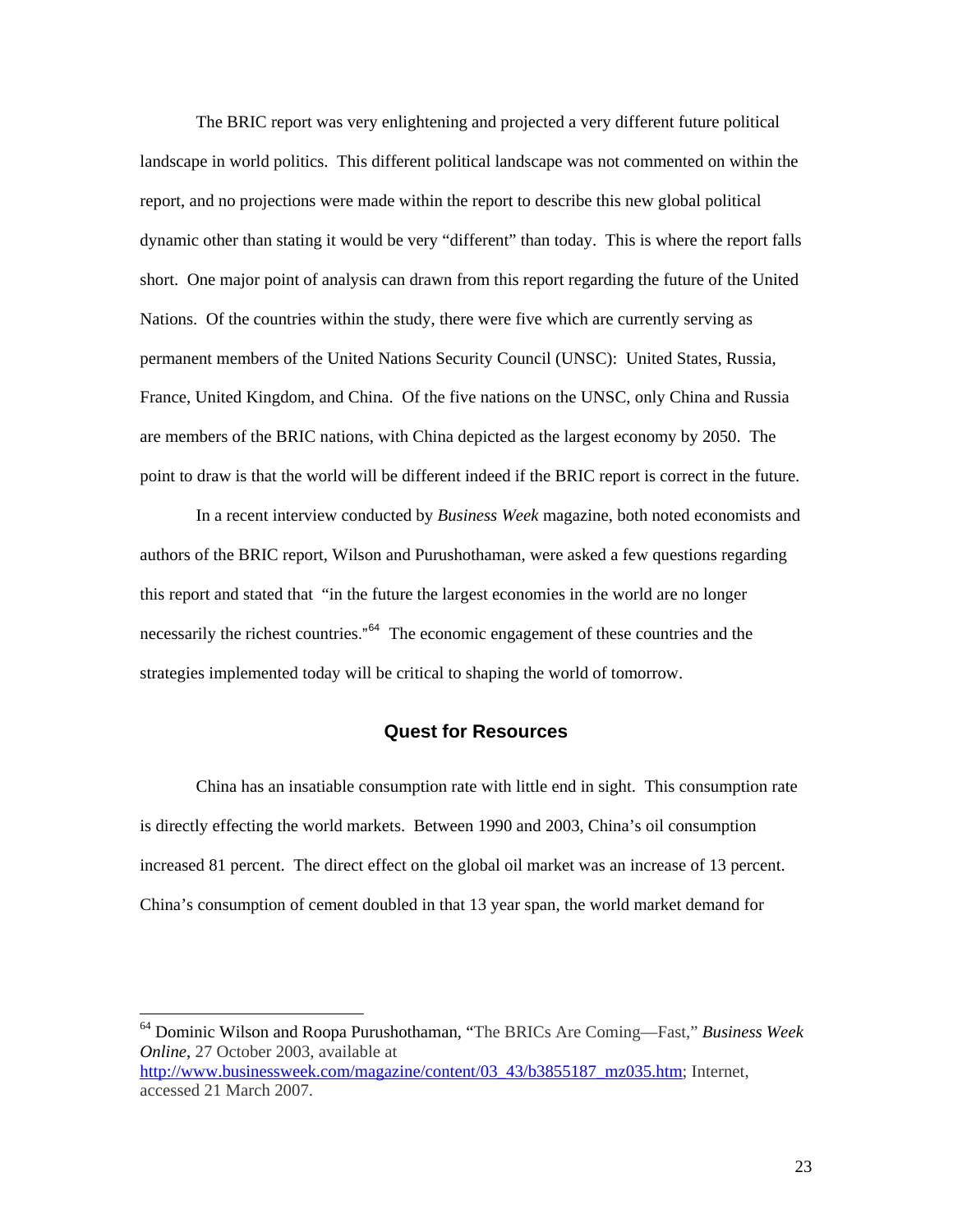cement grew 52 percent. Global demand for stainless steel increased by 48 percent, while demand in China increased eight-fold.<sup>[65](#page-28-0)</sup>

On December 11, 2001, China was admitted into the World Trade Organization (WTO). According to Mike Moore, WTO Director-General, this was truly a defining moment in international economic trade relations. "With China's membership, the WTO will take a major step towards becoming a truly world organization. The near-universal acceptance of its rulesbased system will serve a pivotal role in underpinning global economic cooperation," said Mike Moore.<sup>[66](#page-28-1)</sup>

In a September 2001 press release, China made the following commitments prior to acceptance into the  $WTO^{67}$  $WTO^{67}$  $WTO^{67}$ :

- 1. China will provide non-discriminatory treatment to all WTO Members. All foreign individuals and enterprises, including those not invested or registered in China, will be accorded treatment no less favorable than that accorded to enterprises in china with respect to the right to trade.
- 2. China will eliminate dual pricing practices as well as differences in treatment accorded to goods produced for sale in China in comparison to those produced for export.
- 3. Price controls will not be used for purposes of affording protection to domestic industries or services providers.
- 4. The WTO Agreement will be implemented by China in an effective and uniform manner by revising its existing domestic laws and enacting new legislation fully in compliance with the WTO Agreement.
- 5. Within three years of accession all enterprises will have the right to import and export all goods and trade them throughout the customs territory with limited exceptions.

<span id="page-28-0"></span><sup>&</sup>lt;sup>65</sup> Admiral Alejandro Kenny, Argentine Navy, "China's Presence in Latin America: A View on Security from the Southern Cone, *Military Review* (September-October 2006), 60-61. 66 WTO Press Release, "WTO successfully concludes negotiations on China's entry,"

<span id="page-28-1"></span><sup>17</sup> September 2001, available at [http://www.wto.org/english/news\\_e/pres01\\_e/pr243\\_e.htm;](http://www.wto.org/english/news_e/pres01_e/pr243_e.htm) Internet, accessed on 28 March 2007.

<span id="page-28-2"></span> $67$  Ibid.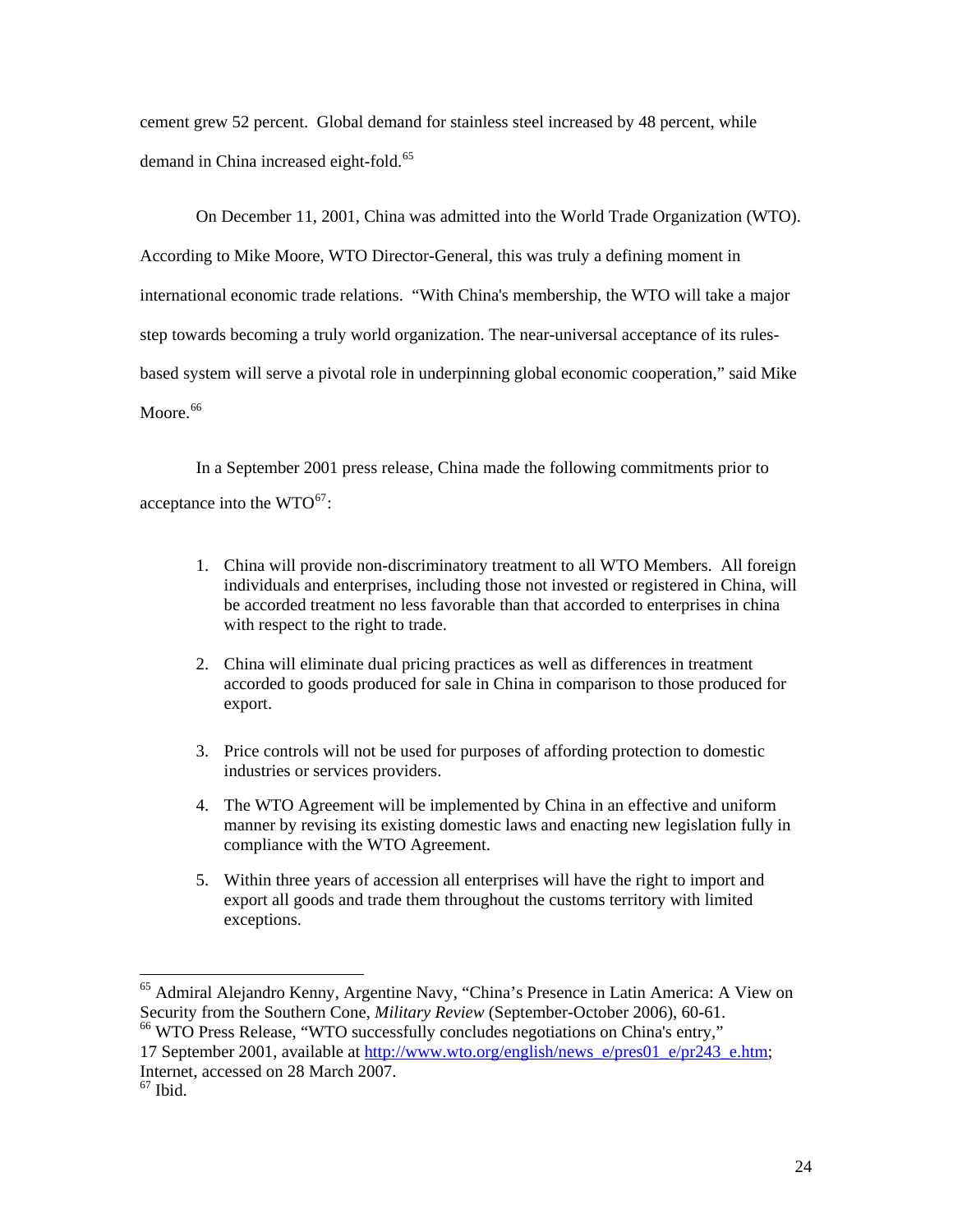6. China will not maintain or introduce any export subsidies on agricultural products.

 Foreign investment remains a strong element in China's remarkable expansion in world trade.<sup>[68](#page-29-0)</sup> China's quest for resources has led to a global outreach to quench China's thirst for resources. China has received many resources from Latin America, essentially the backyard of the U.S. in the Western Hemisphere. Many in Latin America believe that trade with China provides a "good counterbalance to trade asymmetry with the United States."<sup>[69](#page-29-1)</sup> President Hu spent more time in South America in two weeks in 2004 than President George W. Bush spent on the continent during his four-year first term as president.<sup>[70](#page-29-2)</sup>

China has been making a strong move into Latin American resources over the past 5 years. As the United States remains focused in the Global War on Terror in the Middle East, China is gaining a strong foothold in Latin America. Brazilian exports to China are growing at an alarming rate annually. This strong trade will give China an economic and political hold in Latin America. In 2004, President Lula of Brazil stated that China and Brazil "share similar interests regarding social needs, imperatives of growth, and communal thinking in the United Nations and the World Trade Organization."<sup>[71](#page-29-3)</sup>

Recently, President Bush has tried to reach out to Latin American countries once again during a recent visit in March 2007 to reestablish trade and alliance with these important strategic allies in the Western Hemisphere. President and Mrs. Bush traveled to [Brazil](http://www.state.gov/p/wha/ci/br/), [Uruguay](http://www.state.gov/p/wha/ci/uy/), [Colombia](http://www.state.gov/p/wha/ci/co/), [Guatemala](http://www.state.gov/p/wha/ci/gt/) and [Mexico](http://www.state.gov/p/wha/ci/mx/) from March 8-14, 2007. The trip was suppose to reestablish the United States commitment to the Western Hemisphere and highlighted common agenda to

<span id="page-29-0"></span><sup>68</sup> CIA World Factbook, available from

<span id="page-29-1"></span>[https://www.cia.gov/cia/publications/factbook/geos/ch.html;](https://www.cia.gov/cia/publications/factbook/geos/ch.html) Internet; accessed 15 March 2007. 69 Admiral Alejandro Kenny, Argentine Navy, "China's Presence in Latin America: A View on Security from the Southern Cone, *Military Review* (September-October 2006), 61.

<span id="page-29-2"></span><sup>70</sup> Michael Elliott, "The Chinese Century," *Time* (January 22, 2007), vol. 169, no. 4, 35-44.

<span id="page-29-3"></span><sup>71</sup> Ted C. Fishman, *China Inc*. (New York: Scribner, 2005), 144.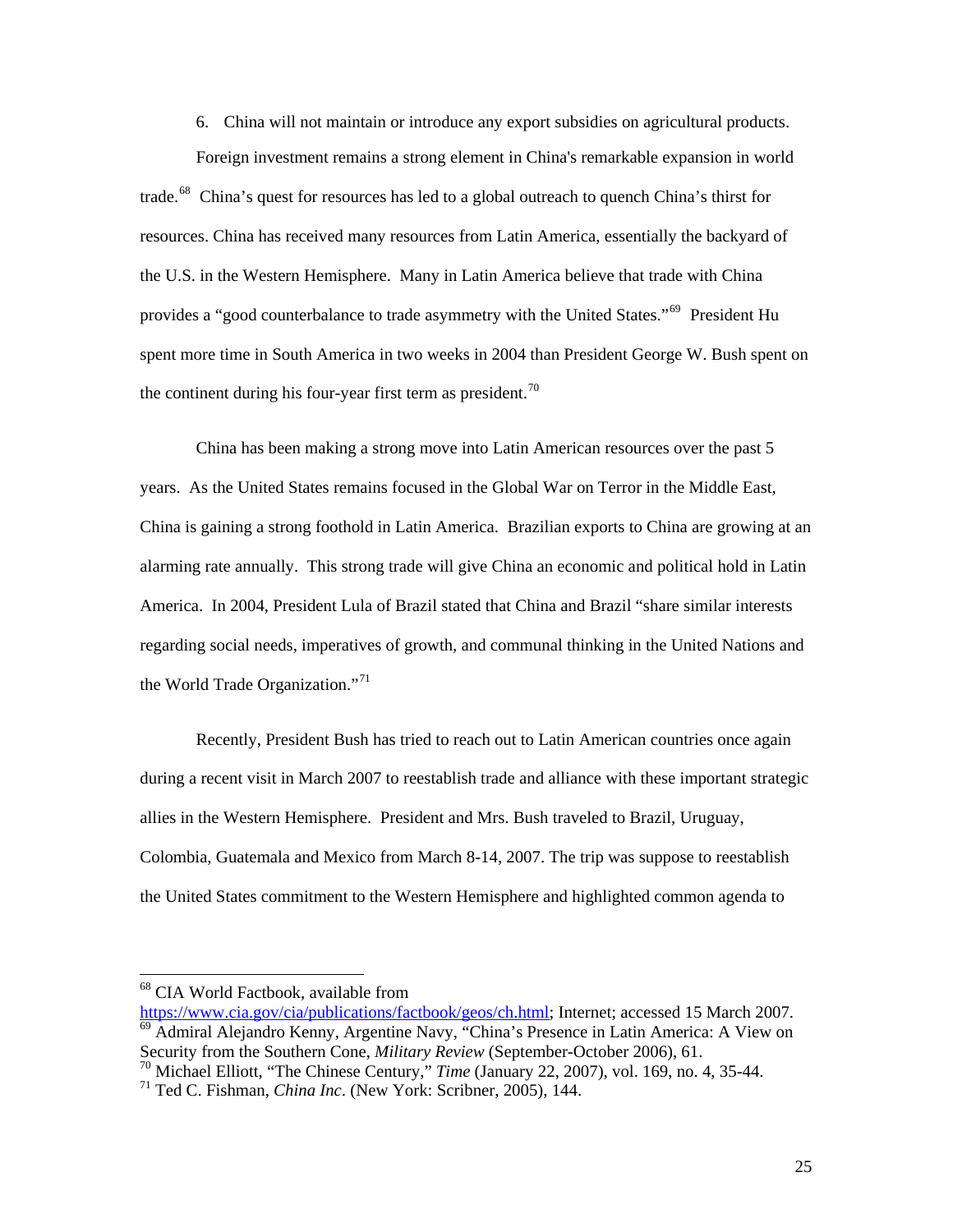<span id="page-30-0"></span>advance freedom, prosperity, and social justice and deliver the benefits of democracy in the areas of health, education, and economic opportunity.<sup>[72](#page-30-1)</sup>

Export growth continues to be a major component supporting China's rapid economic growth, and China's current account has been in surplus due to large surpluses in trade balance. In 2005, trade surplus surged from US\$59 billion in 2004 to US\$134.2 billion.<sup>[73](#page-30-2)</sup> The United States accounts for more than 20 percent of China's total exports, while China's imports from the United States account for about 10 percent of its total imports. The large trade deficit by the U.S. with China has strained trade relations between the two countries. In 2005 the U.S. trade deficit with China reached a record US\$202 billion, up from a deficit of US\$124 billion in 2003. The United States believes that China is purposefully undervaluing its currency to keep its manufactured exports inexpensive.<sup>[74](#page-30-3)</sup> According to Stephen Roach, chief economist and director of global economic analysis at Morgan Stanley, "the Chinese economic boom could change the global order and lift Beijing above Washington in economic might and influence."[75](#page-30-4)

## **Regional Economic Dominance**

 According to the 2006 Annual Report to Congress: Military Power of the People's Republic of China, China remains a committed participant in the Asia-Pacific Economic Cooperation (APEC) and the Association of Southeast Asian Nations (ASEAN) Regional Forum. Both of these institutions, in which the Unites States participates, form the foundation for East-

<span id="page-30-1"></span><sup>72</sup> U.S. State Department, *The President's trip to Latin America: March 2007*, available from *<http://www.state.gov/p/wha/81535.htm>*; Internet; accessed 17 March 2007.

<span id="page-30-2"></span> $\frac{1}{73}$  Stanford University China Economic Overview 2007, available at [http://www.gsb.stanford.edu/library/programs/faculty\\_china\\_study\\_trip/pdf/Economic%20Overvi](http://www.gsb.stanford.edu/library/programs/faculty_china_study_trip/pdf/Economic%20Overview.pdf) [ew.pdf](http://www.gsb.stanford.edu/library/programs/faculty_china_study_trip/pdf/Economic%20Overview.pdf); Internet; accessed 18 March 2007.  $74$  Ibid.

<span id="page-30-4"></span><span id="page-30-3"></span><sup>&</sup>lt;sup>75</sup> Discussion between economists Stephen Roach and Desmond Lachman, "Is China Growing at the United States' expense?", October 2006, available at http://www.cfr.org/publication/11631/is china\_growing\_at\_the\_united\_states\_expense.html;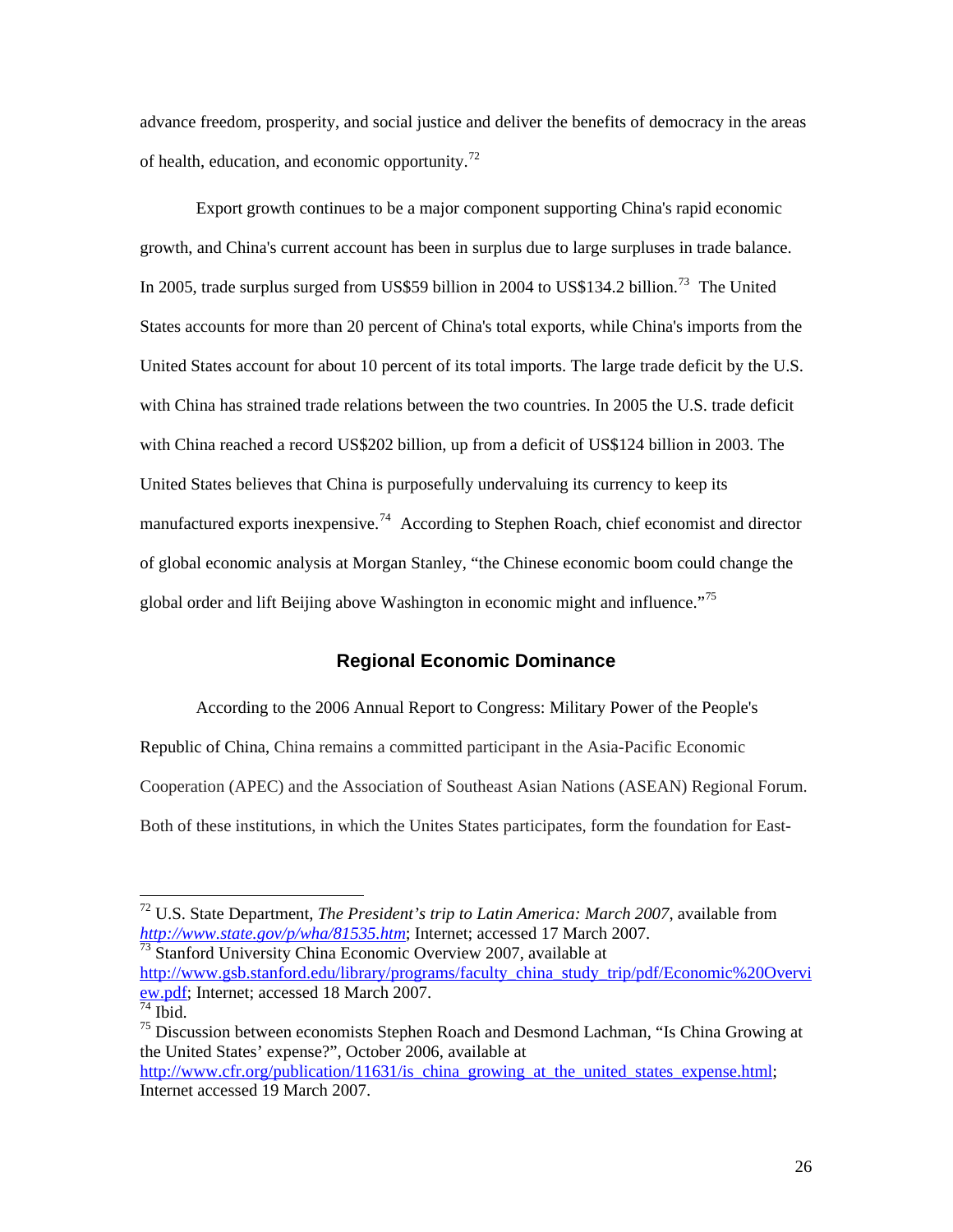Asian and Pacific regional architecture.<sup>[76](#page-31-0)</sup> As recently as December 2005, China continues to try to exclude the United States diplomatically was also geared to promoting regional institutions that would exclude the United States, however, such as the December 2005 East Asia Summit and the ASEAN dialogue.

China's growing economic and military power, expanding political influence, diplomacy, and increasing involvement in regional multilateral institutions are key developments in Asian affairs. According to David Shambaugh, Director of the China Policy Program in the Elliott School of International Affairs and Professor of Political Science and International Affairs at George Washington University, China's has a new proactive regional posture, reflected in almost all their elements of national power: economic, diplomatic, and military. This posture in Asia correlates to China's increased activism on the global stage.<sup>[77](#page-31-1)</sup>

According to realist political scientist John Mearsheimer, a theory that explains how rising powers are likely to act and how other states will react to them predicts the future of Asia. "My theory of international politics says that the mightiest states attempt to establish hegemony in their own region while making sure that no rival great power dominates another region. The ultimate goal of every great power is to maximize its share of world power and eventually dominate the system."[78](#page-31-2) According to Mearsheimer, China is likely to try to dominate Asia the way the United States dominates the Western Hemisphere.<sup>[79](#page-31-3)</sup> China as a regional hegemon could be the beginning of Chin's rise to future superpower status. China watchers are monitoring this

<span id="page-31-0"></span><sup>&</sup>lt;sup>76</sup> 2006 Annual Report to Congress: Military Power of the People's Republic of China, available at [http://www.defenselink.mil/pubs/pdfs/China%20Report%202006.pdf;](http://www.defenselink.mil/pubs/pdfs/China%20Report%202006.pdf) Internet accessed 21 March 2007.

<span id="page-31-1"></span><sup>77</sup> David Shambaugh, "China Engages Asia: Reshaping the World Order," *International Security*, vol. 29, no. 3 (Winter 2004/05), 64.

<span id="page-31-2"></span> $^{78}$  John J. Mearsheimer and Zbigniew Brzezinski: O and A discussion forum, "Clash of the Titans," *Foreign Policy*, available at

[http://www.foreignpolicy.com/story/cms.php?story\\_id=2740&page=1](http://www.foreignpolicy.com/story/cms.php?story_id=2740&page=1); Internet, accessed on 21 March 2007.

<span id="page-31-3"></span><sup>79</sup> Ibid.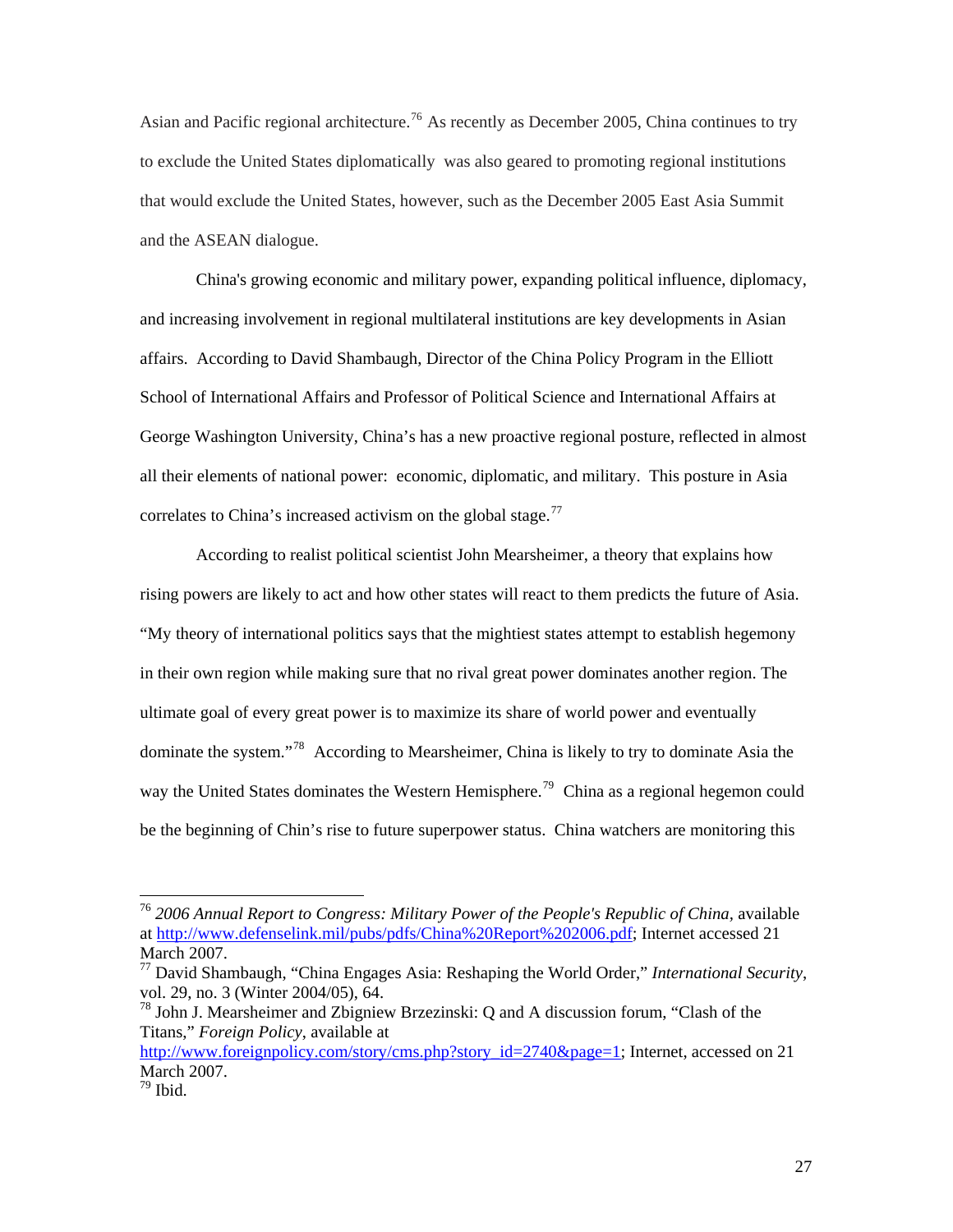situation closely to determine China's strategy in the East as it shapes itself through its economic element of national power.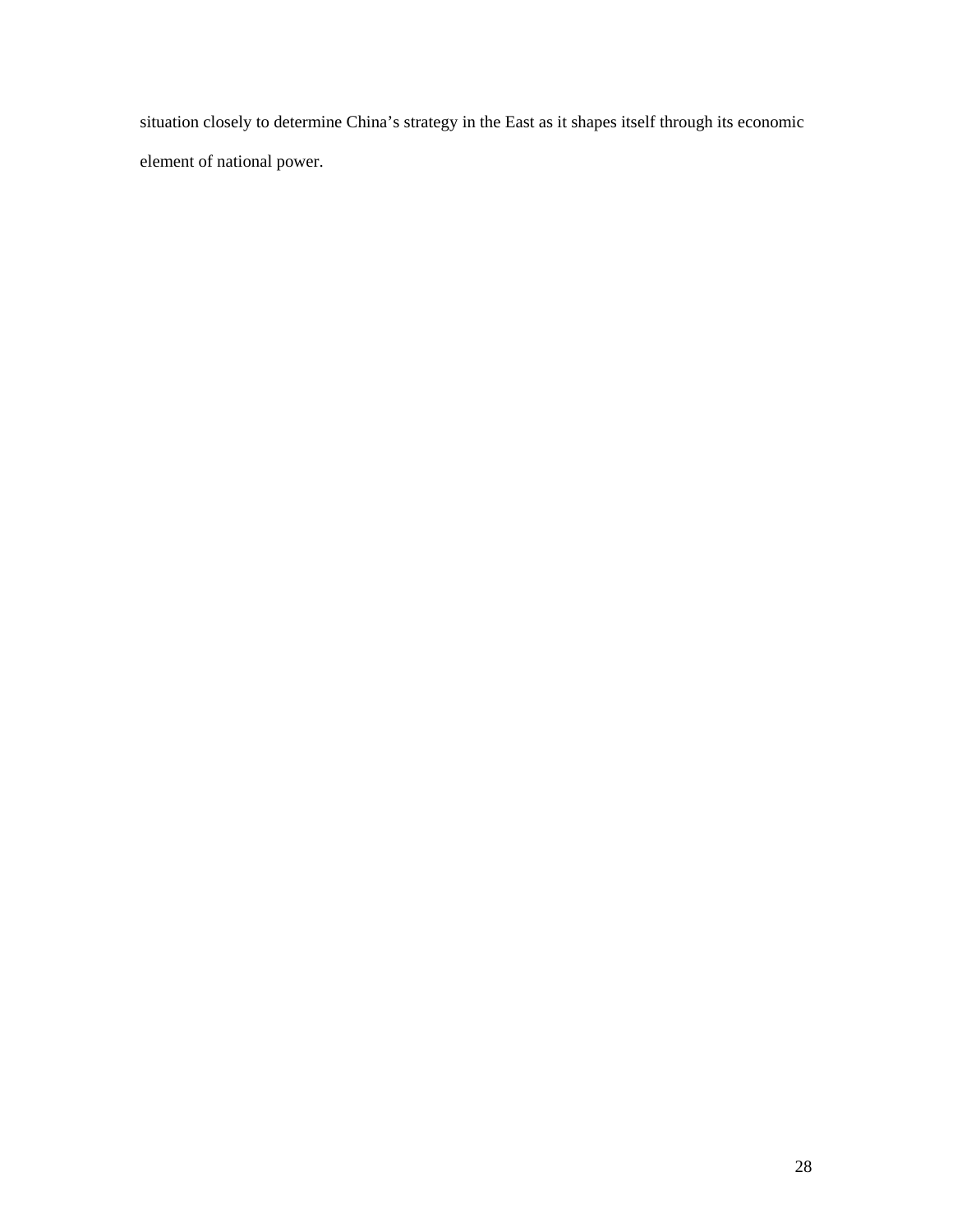### <span id="page-33-0"></span>CHAPTER 3

## **ECONOMIC WARFARE?**

"This is to say that there is nothing in the world today that cannot become a weapon...As we see it, a single man-made stock market crash, a single computer virus invasion, or a single rumor or scandal that results in the fluctuation in the enemy country's exchange rates or espouses the leaders of an enemy country on the Internet, all can be included in the ranks of new-concept weapons…The new concept of weapons will cause ordinary people and military men alike to be greatly astonished at the fact that commonplace things that are close to them can also become weapons with which to engage in war."

*Unrestricted Warfare*<sup>[80](#page-33-1)</sup>

"He who wants to win today's wars, or those of tomorrow, to have victory firmly in his grasp, must "combine" all the resources of war which he has at his disposal and use them as means to prosecute the war."

*Unrestricted Warfare*[81](#page-33-2)

 The quotations above are from a book by two former Chinese Colonels in the People's Liberation Army (PLA), Col Qiao Liang and Col Wang Xiangsui, called *Unrestrictive Warfare: China's Master Plan to Destroy America*. These Colonels view traditional warfare as limited and that future warfare will test the limits of war and develop many more means to achieve victory. Warfare is no longer an activity confined to the military sphere or "domain," but rather can be decided by political factors, economic factors, diplomatic factors, cultural factors, technological factors, or non-military factors.<sup>[82](#page-33-3)</sup> The domains of politics, *economics*, and diplomacy are the new battlefields of future warfare. These are elements of a new "beyond limits" approach to warfare which combines all the resources of war to achieve victory.

 A "beyond limits" warfare approach focuses on the different "means" available to be utilized to achieve an objective. This approach to warfare is described in *Unrestricted Warfare* as

<span id="page-33-1"></span><sup>80</sup>Col Qiao Liang and Col Wang Xiangsui. *Unrestricted Warfare: China's Master Plan to Destroy America* (Panama: Pan American Publishing Company, 2002), 16-17.  $81$ Ibid, 155.

<span id="page-33-3"></span><span id="page-33-2"></span><sup>82</sup> Ibid, 164-165.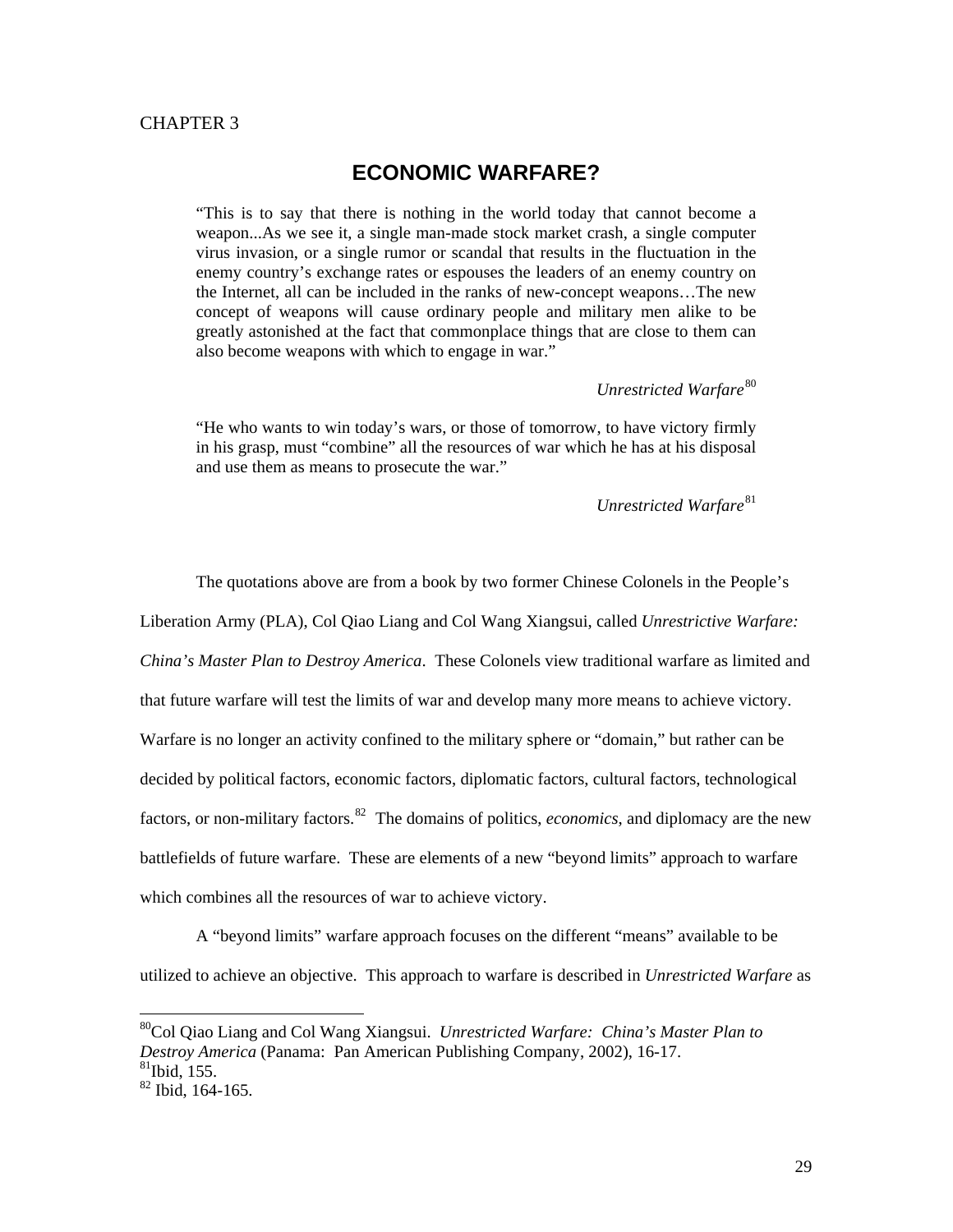a new way of Chinese thinking about the means one can use during warfare, and that "there is nothing" that cannot be considered a means when conducting war.<sup>[83](#page-34-0)</sup>

 According to the authors of *Unrestricted Warfare*, the United States is locked in a military means of conducting warfare. One example of this approach was during the 1978 Iran hostage crisis, where Iranian terrorists occupied the U.S. Embassy and took American hostage. During this crisis, the U.S. used an instant "rash of military means" which failed miserably. It was not until the U.S. used diplomacy negotiations, froze Iran's foreign assets, imposed an arms embargo, and supported Iraq in the war with Iran that ultimately led to the end of the Iranian hostage crisis.<sup>[84](#page-34-1)</sup> In the current world of unprecedented complexity, the various application of varying means led to a solution to the crisis.

 In the current world of globalization and economic integration, an economically powerful country has at its means much more than economic blockades, arms embargos, trade sanctions, and military threats to coerce another country. Instead, a country could adjust its own financial strategy, using currency revaluation or devaluation as a primary means to gain the upper hand in public opinion and make financial crisis appear within the targeted country, ultimately weakening the country's overall power as well as military strength.<sup>[85](#page-34-2)</sup>

The Southeast Asian financial crisis is an example which led to the lowering of the arms race in that region of the world. China could use this approach to affect the world economy. Authors, Col Liang and Col Xiangsui, stated that "if China were a selfish country, and had gone back on its world in 1998 and let the Renminbi lose value, no doubt this would have added to the misfortunes of the economies of Asia. It would have induced a cataclysm in the world's capital markets, with the result that even the world's number one debtor nation, a country which relies on the inflow of foreign capital to support its economic prosperity, the United States, would

<sup>83</sup> Ibid, 166.

<span id="page-34-1"></span><span id="page-34-0"></span> $84$  Ibid.

<span id="page-34-2"></span><sup>85</sup> Ibid, 167.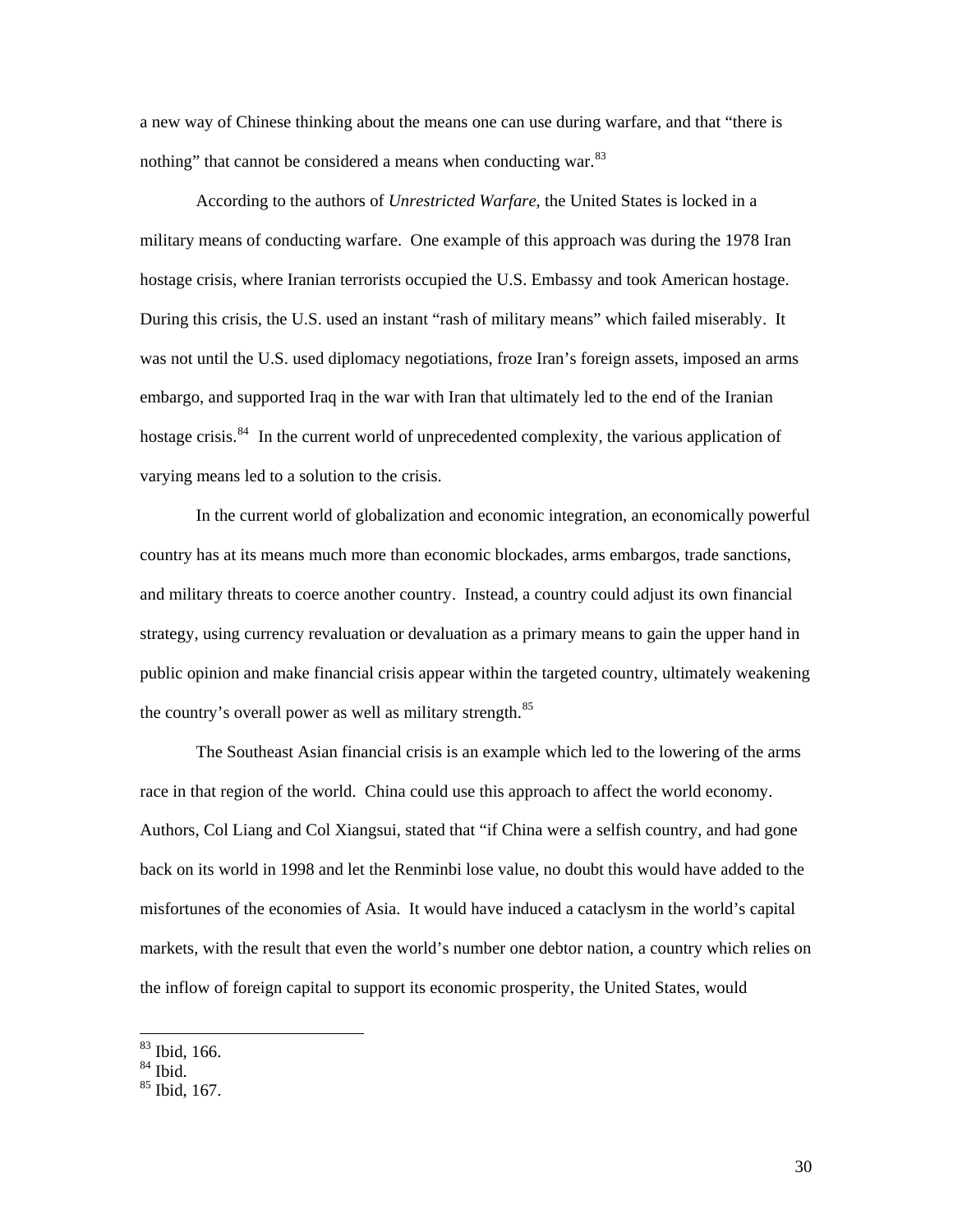definitely have suffered heavy economic losses. Such an outcome would certainly be better than a military strike."<sup>[86](#page-35-0)</sup>

 The authors of *Unrestricted Warfare* discuss a new approach to warfare, but this approach could be analysis based on an assessment that China will be disadvantaged in traditional military engagement with the United States, and therefore more innovative and asymmetric approaches are necessary to engage in warfare. This asymmetric warfare focuses on the development of what the authors call "new-concept weapons". <sup>[87](#page-35-1)</sup>

 Colonels Liang and Xiangsui call all weapons in history "old-concept weapons" or weapons focused solely on their mobility and lethal power such as precision bombs and other high-tech weapons. According to these authors, Americans are slaves in their thinking to this technology and invariably often "halt their thinking at the boundary where technology has not yet reached".<sup>[88](#page-35-2)</sup> New-concept weapons, on the other hand, are not lethal, but arguably still extremely powerful nonetheless. Technology is no longer the main factor, but rather creating weapons that link closely to the lives of the common people.<sup>[89](#page-35-3)</sup>

 There are two indicators that China's economy is part of the component of these "newconcept weapons". First, China has become economically interdependent with both the United States and other Asian nations. Second, China has engaged in a strategy of economic denial and resource dominance in Asia.<sup>[90](#page-35-4)</sup>

During 2004, the Chinese government tightened down on macroeconomic policies. The People's Bank of China (PBC) took steps to reduce overall liquidity in the banking sector and

<sup>86</sup> Ibid, 167.

<span id="page-35-1"></span><span id="page-35-0"></span><sup>87</sup> Ibid, 13-14.

 $88$  Ibid, 15.

<span id="page-35-3"></span><span id="page-35-2"></span><sup>89</sup> Ibid.

<span id="page-35-4"></span> $90$  Cdr James R. Greenburg "China's Free Trade Relationship with the United States: Economic Boon or "Unrestricted Warfare"" USAWC Strategy Research Project, Carlisle Barracks, PA: U.S. Army War College, 3 May 2004.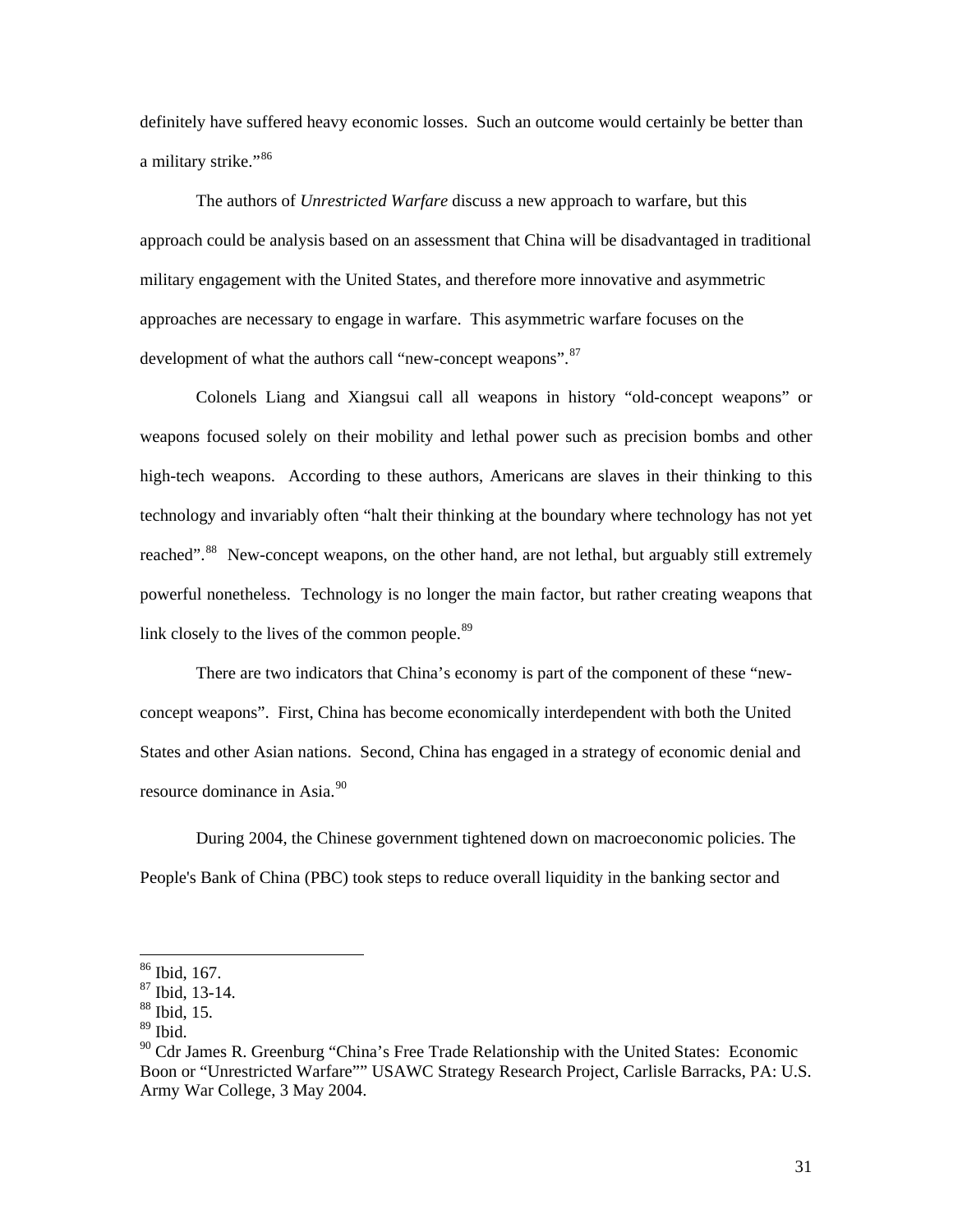slow overall lending growth, intensified open market operations, increased bank deposit and lending interest rates, and eliminated the ceiling on lending rates.  $91$ 

 Upon China's entry into the World Trade Organization (WTO) in 2001, U.S. farmers encountered a sharp decrease in agricultural exports that was not expected by the United States.<sup>[92](#page-36-1)</sup> According to Ron R. Warfield, Illinois Farm Bureau president, China's artificial trade barriers is a real problem for U.S. farmers. "We worked exhaustively to get China into the WTO because it's such a potentially great market, and we expected a good-faith effort to comply with WTO rules, but we've come face-to-face with artificial trade barriers."<sup>[93](#page-36-2)</sup>

 According to Ted C. Fishman, author of *China Inc.*, Chinese trade barriers come and go without warning because they are constantly rebalancing domestic farm taxes and subsidies while attempting to give their internal Chinese farmers access to world markets.<sup>[94](#page-36-3)</sup> Other trade barriers arise when China limits imports citing lack of foreign crop standards or genetic makeup.<sup>[95](#page-36-4)</sup> U.S. farmers were surprised when China exports grew after 2001 in many of the American goods, such as corn and soy, that Chinese farmers hoped to export in large quantities to China.<sup>[96](#page-36-5)</sup> Still, the soybean market is linked directly to Chinese consumers as they continue growing and becoming more affluent.<sup>[97](#page-36-6)</sup> Many of these examples, occurring immediately after China's entry into the WTO, do not tell the complete story.

 The codependency between the U.S. and China is not sustainable. The U.S. cannot continue to take on larger debts annually due to foreign trade deficits. Today, the U.S. pays out greater dividends to foreign government than taken in annually. The U.S. now lives in the world

 $\overline{a}$ 

<span id="page-36-0"></span> $91$  Ibid.

<span id="page-36-1"></span><sup>92</sup> Ted C. Fishman, *China Inc*. (New York: Scribner, 2005), 141.

<span id="page-36-2"></span> $93$  Ibid.

<span id="page-36-3"></span><sup>&</sup>lt;sup>94</sup> Ibid, 141-142.

<span id="page-36-4"></span><sup>&</sup>lt;sup>95</sup> Ibid, 142.

<span id="page-36-5"></span> $96$  Ibid.

<span id="page-36-6"></span> $97$  Ibid.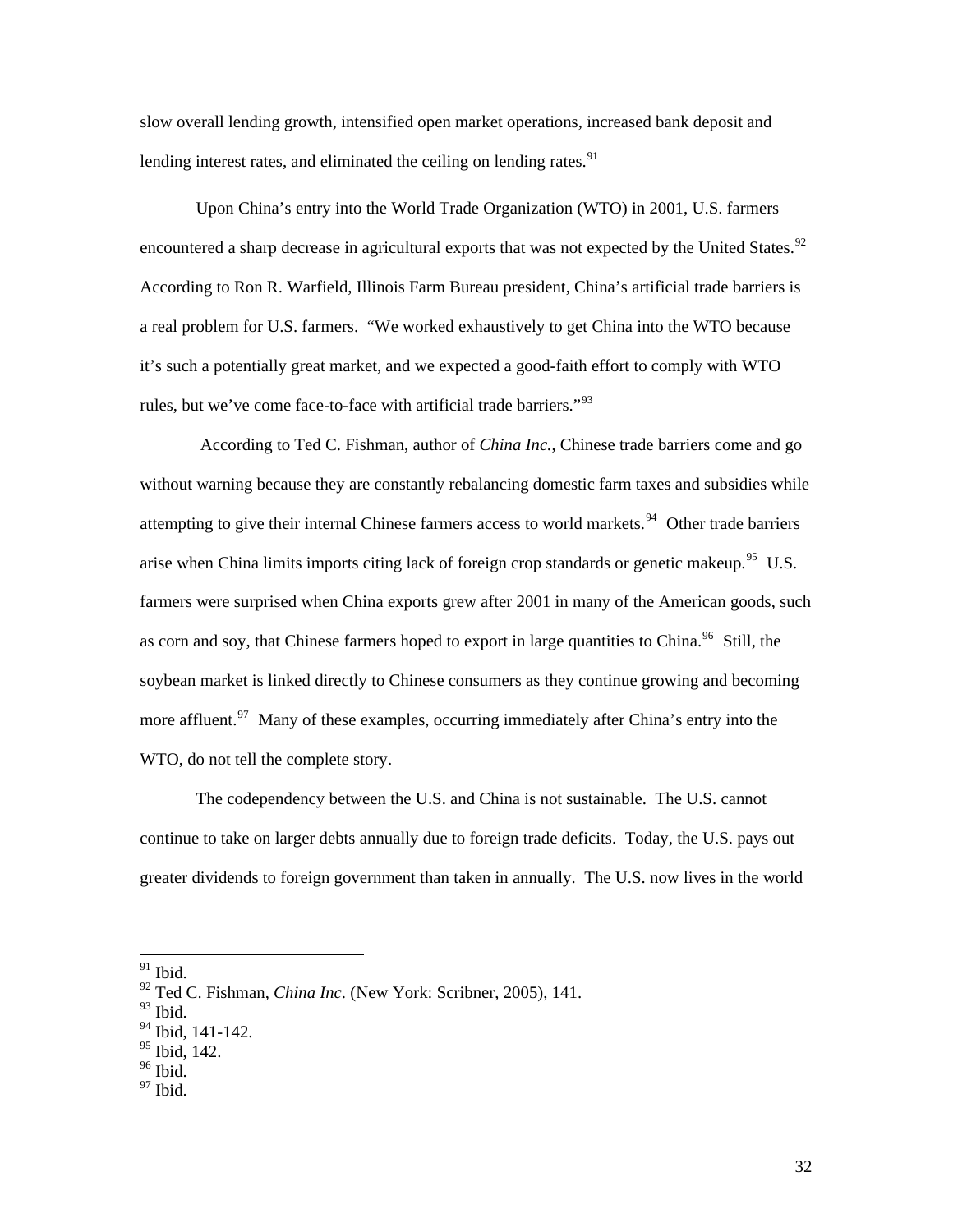as renters rather than landlords.<sup>[98](#page-37-0)</sup> In 2006, the U.S. had a negative \$233 billion export to import ratio with China.<sup>[99](#page-37-1)</sup> If China pulls out of U.S. markets, American interest rates will climb at an alarming rate and the value of stocks, homes, businesses - almost everything declines.<sup>[100](#page-37-2)</sup>

China has offered incentives to U.S. businesses regarding trade. In April 2004, a group gathered en masse in Washington, D.C. to lobby for a change in relations with China. The group called China's currency actions, "direct violations of their commitments under the World Trade Organization and International Monetary Fund. "China's manipulation of the yuan has had a devastating effect on U.S. manufacturers," said Dan Feinberg, chairman of the IPC Government Relations Steering Committee.

The worldwide competition for Chinese markets means there can be no rule of law, compliance with the World Trade Organization, or sanctions against China. There will be effort to pressure China regarding the environment, labor rights, or even geopolitical ambitions due to financial market interdependence.<sup>[101](#page-37-3)</sup> China is rapidly accumulating an "impressive hand filled with foreign investment dollars, the world's best technology, and new strategic powers. China has little problem setting the rules of the game and no problem breaking them."<sup>[102](#page-37-4)</sup> "In a short" period of time, Beijing has proven that it can shift its foreign policy quickly and woo the world, often focusing on countries America has alienated," Joshua Kurlantzick writes in his new book *Charm Offensive*. [103](#page-37-5)

China's broken promise to buy more US corn after joining the World Trade Organization in 2001 cost American corn farmers more than \$500 million in losses, causing the US to threaten

1

<span id="page-37-1"></span><span id="page-37-0"></span><sup>99</sup> U.S. Census Bureau, U.S. and China Foreign Trade 2006, available at

<sup>&</sup>lt;sup>98</sup> Ibid, 268.

[http://www.census.gov/foreign-trade/balance/c5700.html#2006;](http://www.census.gov/foreign-trade/balance/c5700.html#2006) Internet, accessed 18 January 2007.

<span id="page-37-2"></span><sup>100</sup> Ted C. Fishman, *China Inc*. (New York: Scribner, 2005), 269.

<span id="page-37-3"></span><sup>101</sup> Ibid, 293.

<span id="page-37-4"></span><sup>102</sup> Ibid, 294.

<span id="page-37-5"></span><sup>103</sup> Joshua Kurlantzick, *Charm Offensive* (New Haven: Yale University Press, 2007), p. 226.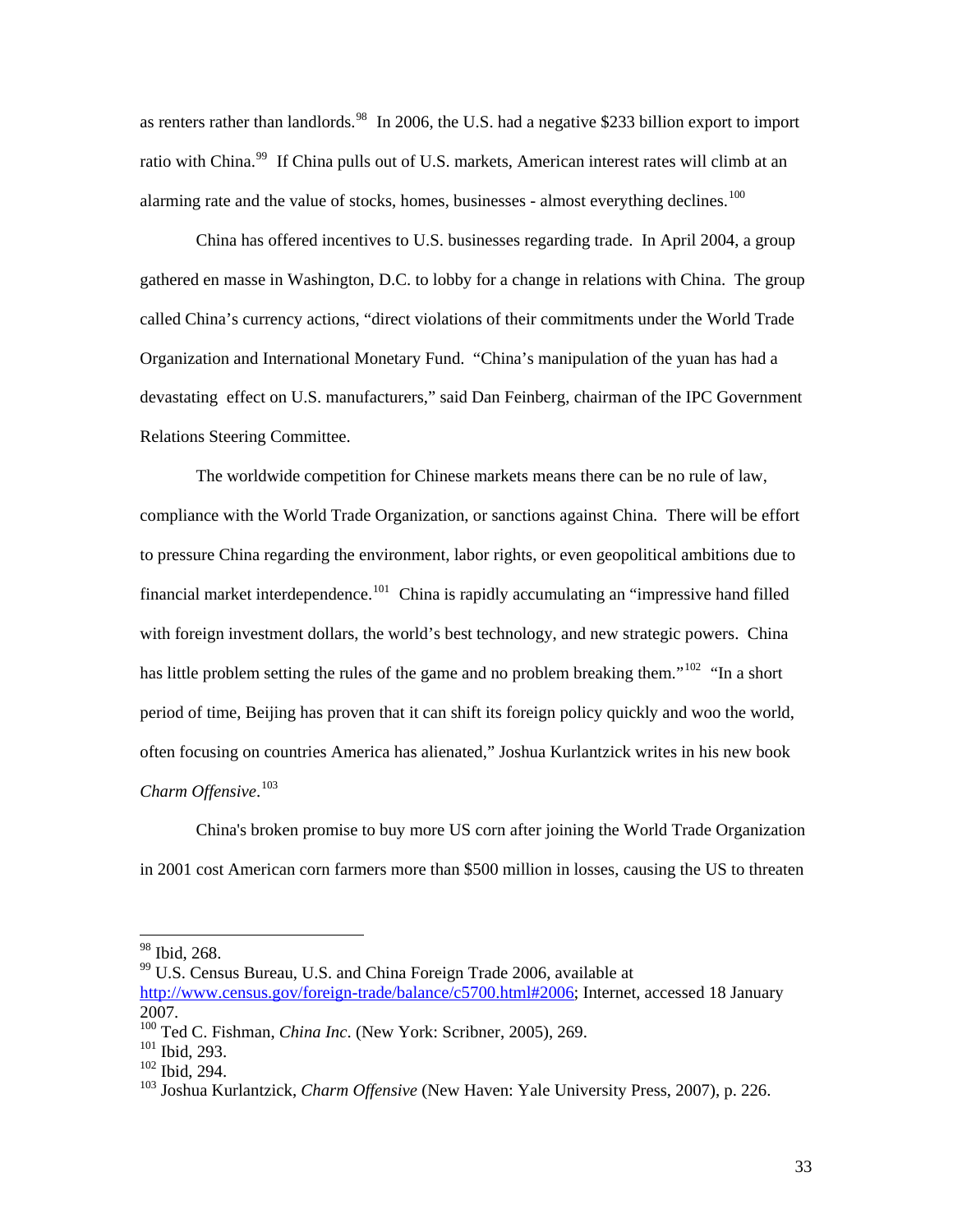trade sanctions in 2002.<sup>[104](#page-38-0)</sup> After China's entry into the WTO in December 2001, America's \$100 billion trade deficit with China jumped by over 20 percent. Today, American officials remain upset that Beijing continues to drag its feet on many key trade reforms all the while Chinese exports flow into U.S. markets at an accelerating pace.<sup>[105](#page-38-1)</sup>

Trade complaints against China, extend beyond agriculture since China joined the WTO. American companies seeking a larger share of China's market face obstacles ranging from lax copyright enforcement to unfair contract practices, said Bill Reinsch, head of the US National Foreign Trade Council.<sup>[106](#page-38-2)</sup> Chinese violations of U.S. patents, trademarks and copyrights are estimated to cost U.S. firms over \$100 billion a year in lost revenue, with affected products running the gamut from shampoo to aircraft parts and from cell phone batteries to pharmaceuticals. $107$ 

One of the greatest challenges of China's rise as a global power is their lack of transparency. China's official accountability and rule of law on the domestic front plays out very poorly on the international stage. Current Chinese leaders' inability to be forthcoming and transparent on all matters of international importance -- whether SARS, the Harbin pollution

1

[http://www.kiplinger.com/businessresource/forecast/archive/more\\_clashes\\_with\\_china\\_over\\_trad](http://www.kiplinger.com/businessresource/forecast/archive/more_clashes_with_china_over_trade.html) [e.html;](http://www.kiplinger.com/businessresource/forecast/archive/more_clashes_with_china_over_trade.html) Internet, accessed on 29 March 2007.

<span id="page-38-2"></span> $\frac{106}{106}$  Al Santoli, "China's broken WTO pledges hurt U.S., Asian farmers; Nepotism of China's Ruling Elite Challenged," *China Reform Monitor* No. 488 (March 11, 2003), American Foreign Policy Council, Washington, D.C.

<span id="page-38-0"></span><sup>&</sup>lt;sup>104</sup> Al Santoli, "China's broken WTO pledges hurt U.S., Asian farmers; Nepotism of China's Ruling Elite Challenged," *China Reform Monitor* No. 488 (March 11, 2003), American Foreign Policy Council, Washington, D.C.

<span id="page-38-1"></span><sup>&</sup>lt;sup>105</sup> Andrew C. Schneider, "More Clashes with China over Trade," Kiplinger Business Resource Center (20 November 2006), available on

<span id="page-38-3"></span><sup>&</sup>lt;sup>107</sup> Andrew C. Schneider, "More Clashes with China over Trade," Kiplinger Business Resource Center (20 November 2006), available on

[http://www.kiplinger.com/businessresource/forecast/archive/more\\_clashes\\_with\\_china\\_over\\_trad](http://www.kiplinger.com/businessresource/forecast/archive/more_clashes_with_china_over_trade.html) [e.html;](http://www.kiplinger.com/businessresource/forecast/archive/more_clashes_with_china_over_trade.html) Internet, accessed on 29 March 2007.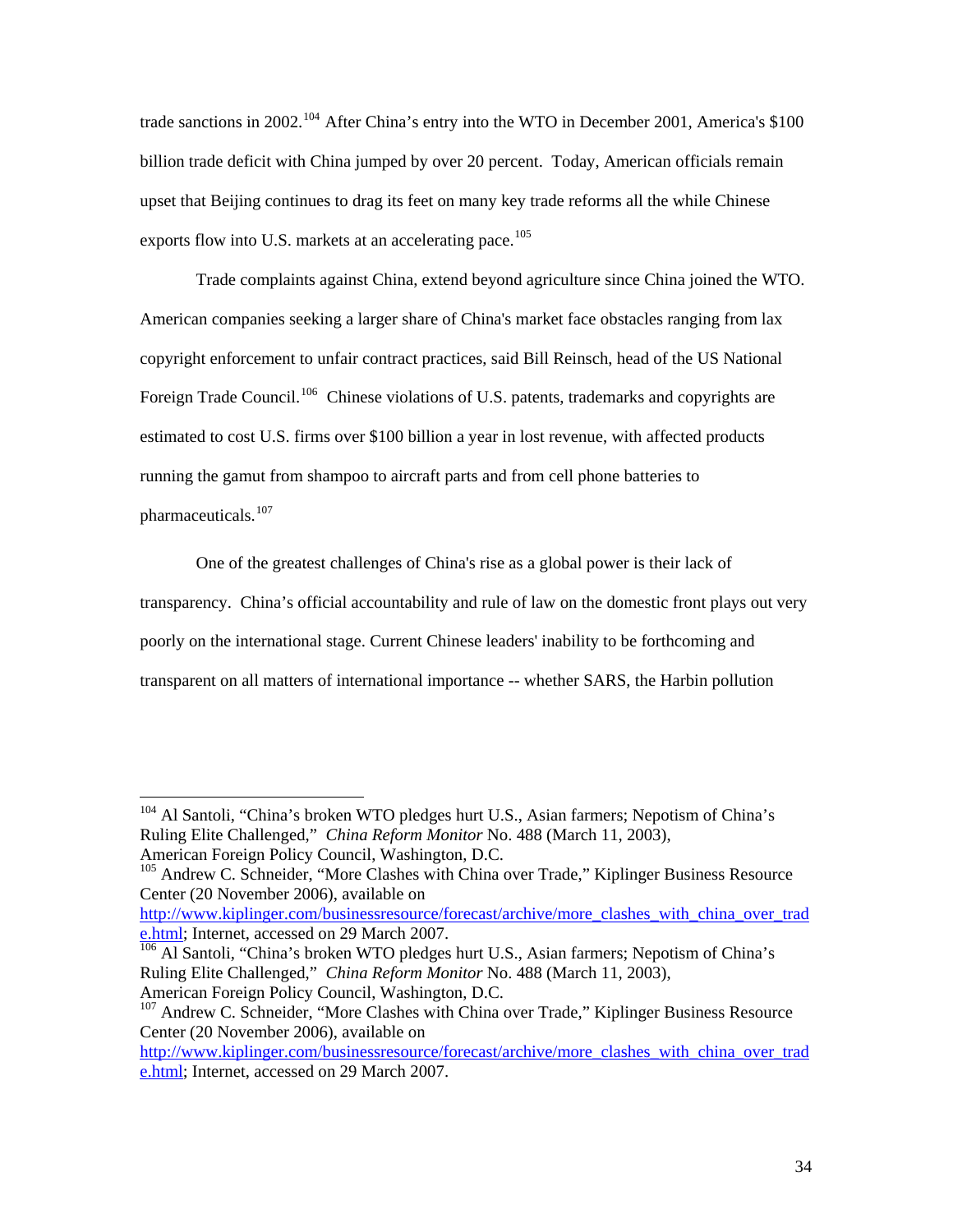disaster, or the Chinese missile strike -- erodes whatever goodwill and trust they earn from their tireless sojourns abroad and suggests that they are not ready for prime time.<sup>[108](#page-39-0)</sup>

 China's economic rise could surpass the United States as early as 2020. In terms of GDP (nominal dollar terms), by 2050 China will have \$45 trillion versus about \$35 trillion for the United States.<sup>[109](#page-39-1)</sup> China will be a large global creditor and the yuan could be the world's money in the future (or at least its major reserve currencies) $110$ 

<sup>108</sup> Elizabeth Economy, "China's Missile Message," *Washington Post* (January 25, 2007), 25.

<span id="page-39-1"></span><span id="page-39-0"></span><sup>&</sup>lt;sup>109</sup> Clyde Prestowitz, *Three Billion New Capitalists: The Great Shift of Wealth and Power to the East* (New York: Basic Books, 2005), 227.

<span id="page-39-2"></span> $110$  Ibid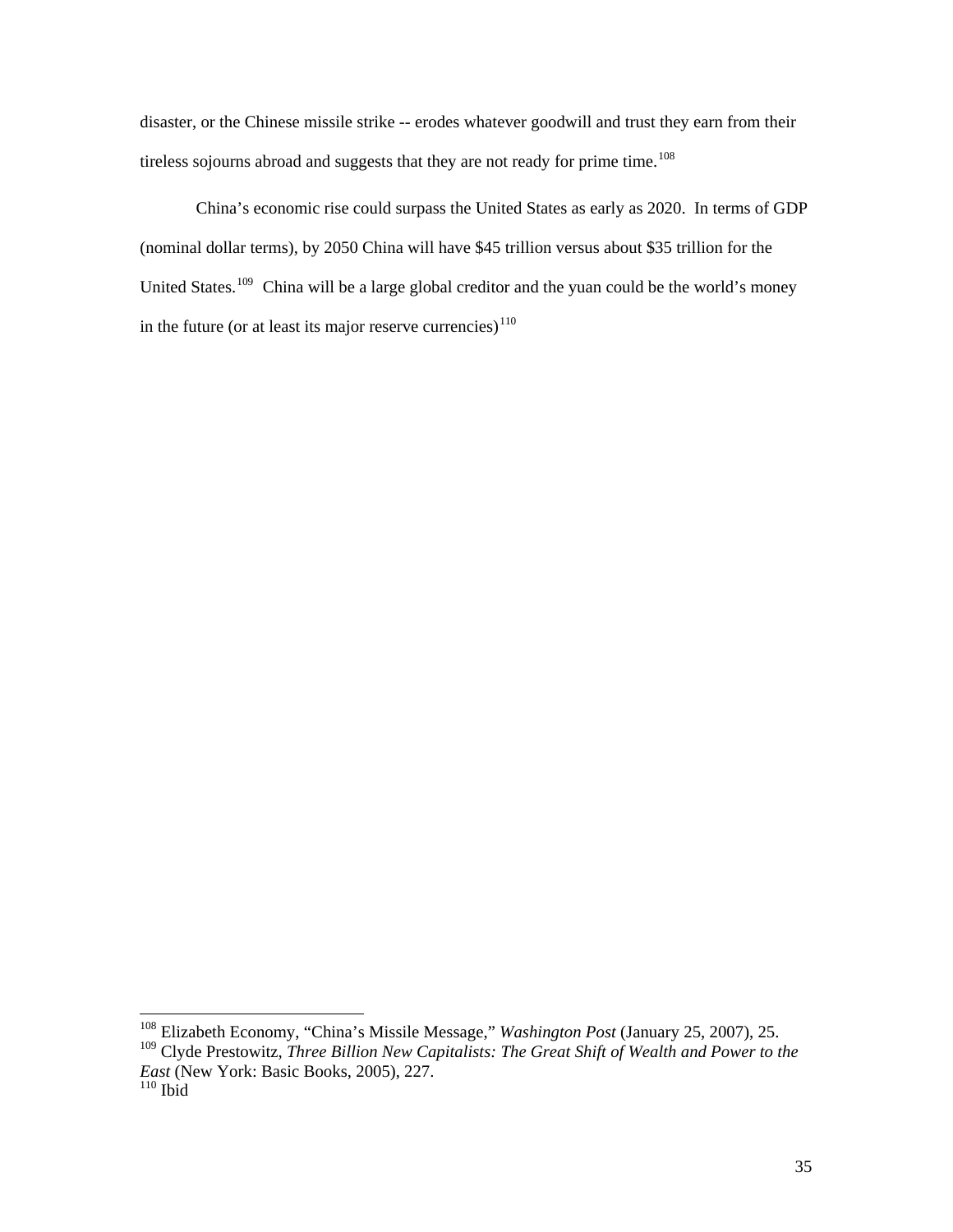## **SUMMARY**

<span id="page-40-0"></span>The year 2006 was not the year of the dog, but the year of the dragon. The Chinese economy grew by 10.7 percent. China surpassed Japan as the world's second largest investor in research and development. It passed Mexico to become America's second largest trade partner. Beijing became the world's largest holder of foreign exchange reserves, much of it invested in U.S. treasury bonds. $^{111}$  $^{111}$  $^{111}$ 

China's economic *peaceful* rise is not entirely accurate. On January 25, 2007 China conducted an anti-satellite missile test which sparked a political firestorm.<sup>[112](#page-40-2)</sup> "China's continued fast-paced military buildup, are less constructive and are not consistent with China's stated goal of a 'peaceful rise,'" warns Vice President Dick Cheney (in a statement made immediately following China's missile test).<sup>[113](#page-40-3)</sup> China's rise should be watched closely from all aspects of national power – diplomacy, information, military, an economic to determine what their true global goals are for the future.

By 2025, China is likely to become the world's biggest economy. Asia will resume its historical position as the global economic leader.<sup>[114](#page-40-4)</sup> According to Clyde Prestowitz, director of the Economic Strategy Institute, "this will not be only a matter of size of GDP. It is commonly thought that development occurs in a sequence that begins with labor intensive manufacturing of such things as textiles, shoes, and toys. It then proceeds slowly but steadily up the ladder of increasing sophistication and value added. The developed countries of Japan, North America,

<span id="page-40-1"></span><sup>111</sup> John Feffer, "China the Indispensible?" *Foreign Policy in Focus* (9 March 2007), available at [http://www.fpif.org/fpiftxt/4070;](http://www.fpif.org/fpiftxt/4070) Internet, accessed 20 March 2007.

<span id="page-40-3"></span><span id="page-40-2"></span><sup>112</sup> Elizabeth Economy, "China's Missile Message," *Washington Post* (January 25, 2007), 25. 113 John Feffer, "China the Indispensible?" *Foreign Policy in Focus* (9 March 2007), available at [http://www.fpif.org/fpiftxt/4070;](http://www.fpif.org/fpiftxt/4070) Internet, accessed 20 March 2007.

<span id="page-40-4"></span> $114$  Clyde Prestowitz, "The Return to Asia", Economic Strategy Institute (October 3, 2006), 1.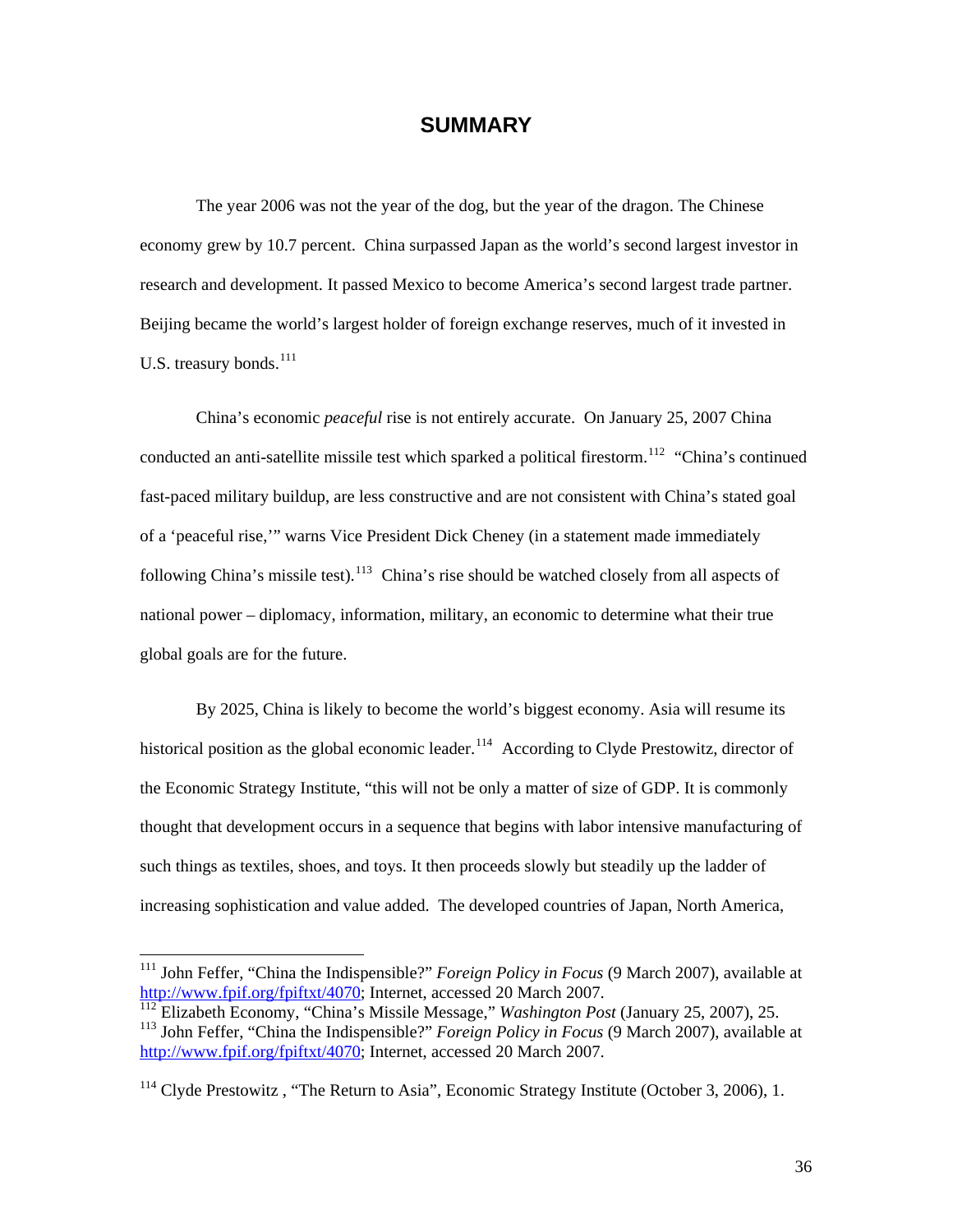and Europe tend to assume that as this movement takes place, they will also move up the scale to higher technology and sophisticated services, thereby maintaining economic and technological leadership. But this is unlikely to be the case. The advent of the Internet and of express air delivery coupled with the reduction of trade and investment barriers has already demonstrated that the most advanced technology and services can readily be moved and accomplished in developing countries at much lower cost and frequently with better quality. Today, the venture capitalists of Silicon Valley are moving not only the production but also the R&D of their startups to Asia. Innovation is becoming as global as manufacturing and delivery of call center services."<sup>[115](#page-41-0)</sup>

China is growing, but the pace of their growth is definitely worth watching. With over 1.5 billion people today, China's economic growth is comparable to the growth of the United States during the Industrial Revolution, and ultimately, when we came to present day power in the world. When the United States became the world's leading industrial nation between 1890 and 1920, it took over 35 years to double real per capita income. China has achieved this same feat in only 9 years. $116$ 

It is tempting to "mirror image" those from the East, but that would be a mistake. Our elements of national power are "our elements of national power." We wield these instruments differently than China does. This understanding is the first step in truly understanding just how dangerous the economic interdependence policy of the National Security Strategy can be. Should we continue to promote China's rise at the expense of the almighty U.S. dollar? The future is definitely uncertain with this economic interdependence strategy and could ultimately lead to U.S. demise.

 $115$  Ibid.

<span id="page-41-1"></span><span id="page-41-0"></span><sup>116</sup> Admiral Alejandro Kenny, Argentine Navy, "China's Presence in Latin America: A View on Security from the Southern Cone, *Military Review* (September-October 2006), 60.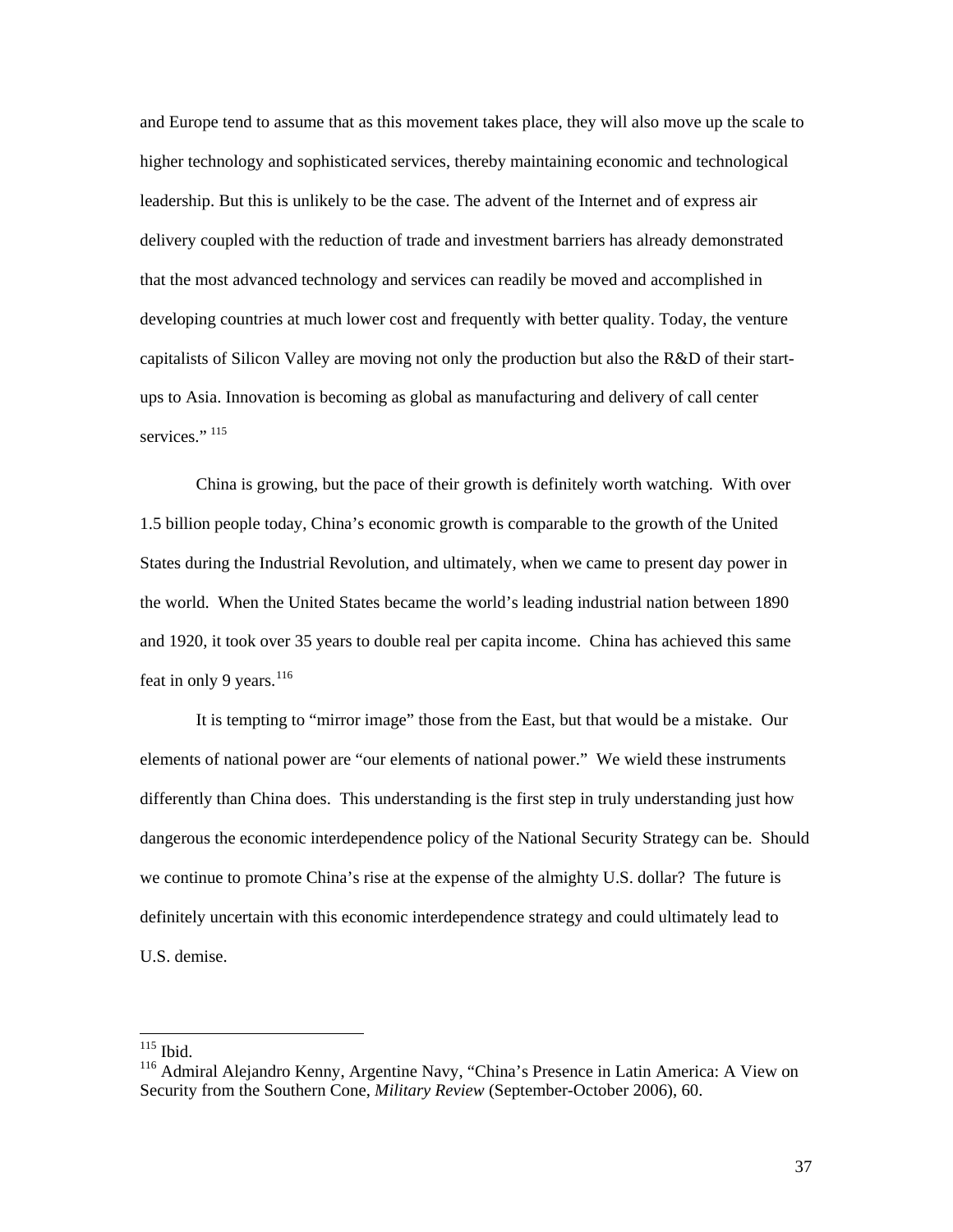Chinese Colonels in the People's Liberation Army (PLA), Col Qiao Liang and Col Wang Xiangsui in their book *Unrestrictive Warfare: China's Master Plan to Destroy America*, depict Chinese capabilities and willingness to use *all* elements of national power to carry out their grand strategy. The economic element of power is worth watching closely to determine if China's rise is truly peaceful or is it shaping its future using elements of their national power with economic at the forefront?

The way to deal with China is the same way we dealt with the Soviet Union. We must apply the Reagan formula: constrict trade, staunch the flow of high technology and investment, and severely inhibit Chinese ability to continue to acquire hard currency. We must also demonstrate our superiority by building up a military capability they cannot match. Missile defense must occupy the center focus of this effort because missile defense is the center state of Chinese military strategy, just as it was with the Soviet Union.<sup>[117](#page-42-0)</sup> This was evident on January 25, 2007 as China tested its ballistic missile capability as it shot down one of its weather satellites.<sup>[118](#page-42-1)</sup> "If there is a silver lining to this missile strike, it may be that we can finally stop talking about China's peaceful rise or the Washington consensus vs. the Beijing consensus. The only consensus that matters is one rooted in a clear understanding of China's rise and the urgency it brings to the need for real U.S. leadership."<sup>[119](#page-42-2)</sup>

Economic power has helped shape American foreign policy for decades. This element of power is very flexible. If used wisely in conjunction with the political, military, and informational elements, it is hard to beat. Whether our nation has a large or small military, our leadership does understand economics, but not necessarily in the same manner the Chinese do as a weapon of warfare. Economics is a great tool to create conditions for further action or to coerce a nation to change its behavior. As the world further embraces globalization, economics as an element of

<sup>117</sup> Michael Elliott, "The Chinese Century," *Time* (January 22, 2007), vol. 169, no. 4, 35-44.

<span id="page-42-2"></span><span id="page-42-1"></span><span id="page-42-0"></span><sup>118</sup> Elizabeth Economy, "China's Missile Message," *Washington Post,* January 25, 2007, 25.  $119$  Ibid.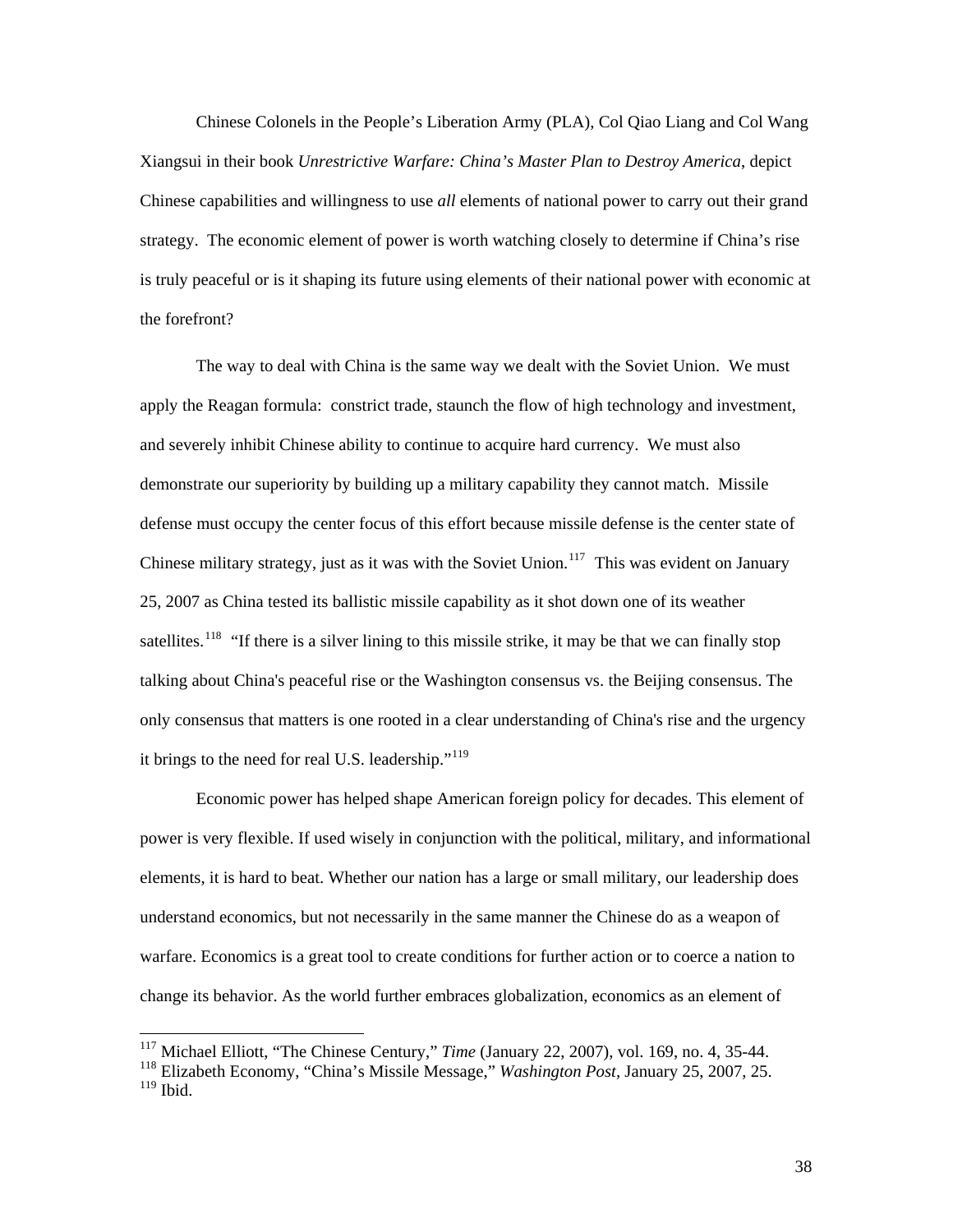power will only gain greater influence in the United States and around the world. The question is whether or not we are truly using economics to *our* advantage as a weapon of warfare to shape the world of tomorrow with China possibly at the top.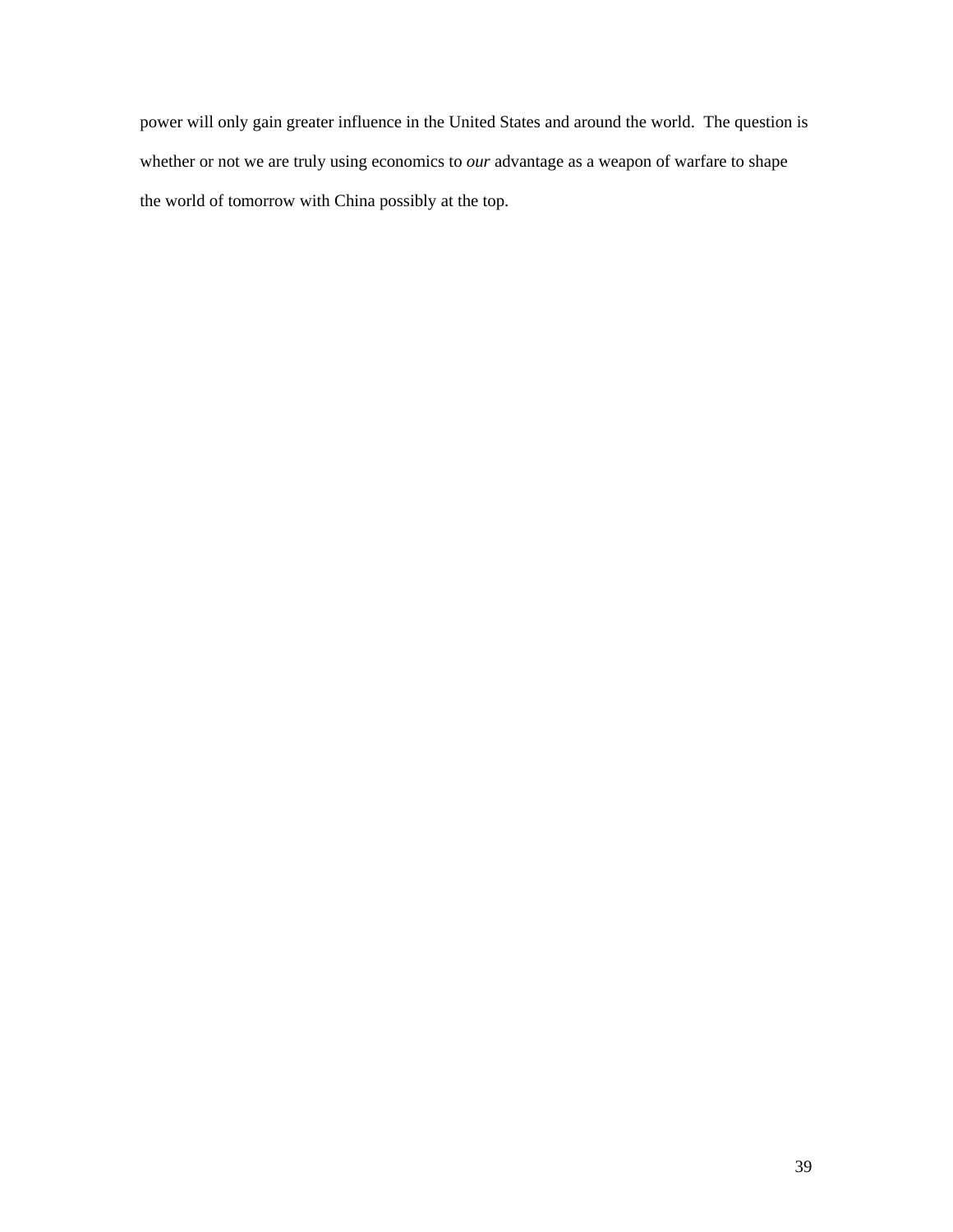## **BIBLIOGRAPHY**

- <span id="page-44-0"></span>2006 Annual Report to Congress: Military Power of the People's Republic of China. Available at [http://www.defenselink.mil/pubs/pdfs/China%20Report%202006.pdf.](http://www.defenselink.mil/pubs/pdfs/China%20Report%202006.pdf) Accessed 21 March 2007.
- Mills, John. "All Elements of National Power': Re-Organizing the Interagency Structure and Process for Victory in the Long War." *Strategic Insights*, volume V, issue 6 (July 2006), available at [http://www.ccc.nps.navy.mil/si/2006/Jul/millsJul06.pdf;](http://www.ccc.nps.navy.mil/si/2006/Jul/millsJul06.pdf) Internet, accessed 21 March 2007.
- Armistead, Leigh. *Information Operations: Warfare and the Hard Reality of Soft Power.*  Washington, D.C: Brassey's Inc., 2004.
- Barnett, A. Doak. *China's Economy in Global Perspective.* Washington D.C: Brookings Institution Press, 1981.
- Barnett, Thomas P.M. *The Pentagons New Map.* New York, NY: G.P. Putnam's Sons, 2004.
- Bush, George W. *The National Security Strategy of the United States of America*. March 2006.
- Broen, Michael E. *The International Dimensions of Internal Conflict.* Cambridge, Massachusetts: The MIT Press, 1996.
- Bush, George W. "Speech to West Point Class of 2002." *Office of Press Secretary*. West Point, New York. 1 June 2002.
- Carter, K. Holly Maze. *The Asian Dilemma in U.S. Foreign Policy.* Armonk, New York: East Gate, 1989.
- Ching-Chi, Chi-Hua. *Chinese Economic Planning.* Translated by Nicholas R Lardy. New York: M.E. Sharpe, 1978.
- Chun, Clayton K. S. "Economics: American element of Power or Source of Vulnerability?" (2004) Available at [http://www.au.af.mil/au/awc/awcgate/army](http://www.au.af.mil/au/awc/awcgate/army-usawc/strategy2004/11chun.pdf)[usawc/strategy2004/11chun.pdf](http://www.au.af.mil/au/awc/awcgate/army-usawc/strategy2004/11chun.pdf). Accessed 21 March 2007, 157-163.
- CIA World Factbook. Available from https://www.cia.gov/cia/publications/factbook/ geos/ch.html. Accessed 15 March 2007.
- Cobden, Richard. *The Political Writings of Richard Cobden*. London: T. Fischer Unwin, 1903.
- Crouch, J.D. "New National Security Strategy Charts U.S. Foreign Policy Course" *Department of State.* Available from http://usinfo.state.gov/mena/Archive/2006/Mar/20-242143.html
- Dunn, Martin. *Virtual War College*, 1998-2000 available at [http://www.geocities.com/virtualwarcollege/ir\\_realism.htm](http://www.geocities.com/virtualwarcollege/ir_realism.htm); accessed on 27 March 2007.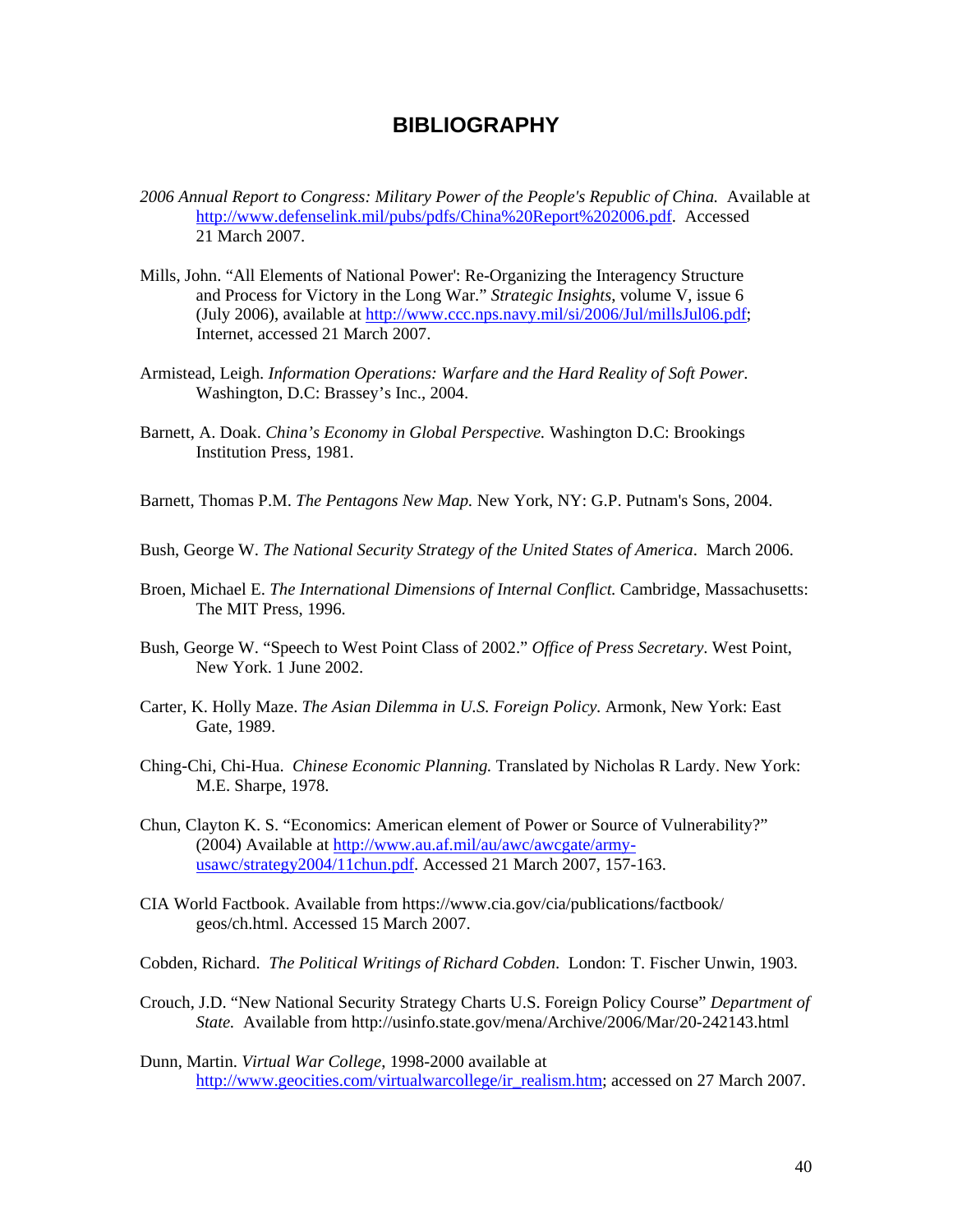Economy, Elizabeth. "China's Missile Message." *Washington Post* (January 25, 2007), 25.

Elliott, Michael. "The Chinese Century." *Time*, vol 169, no. 4. *(*January 22, 2007), 35-44.

Fishman, Ted C. *China Inc*. New York: Scribner, 2005.

Friedman, Thomas L. *The World Is Flat.* New York: Farrar, Straus, and Giroux, 2006.

- Goldstein, Avery. "China's Grand Strategy and U.S. Foreign Policy." Available from http://www.unc.edu/depts/diplomat/item/2005/0709/gold/gold\_china.html, 2005.
- Greenburg, Cdr James R. *China's Free Trade Relationship with the United States: Economic Boon or "Unrestricted Warfare".* USAWC Strategy Research Project, Carlisle Barracks, PA: U.S. Army War College, 3 May 2004.
- Hastedt, Glenn P. American Foreign Policy: Past, Present, and Future 6<sup>th</sup> Edition. New Jersey: Prentice Hall Publishing, 2005.
- International Relations Theory (Realism defined), available at [http://www.irtheory.com/know.htm;](http://www.irtheory.com/know.htm) accessed on 28 March 2007.
- Johnson, David E., Karl P. Mueller, and William H. Taft, V. *Conventional Coercion Across the Spectrum of Operations.* Santa Monica, CA: RAND Corporation, 2002.
- Kenny, Adm Alejandro, Argentine Navy. "China's Presence in Latin America: A View on Security from the Southern Cone." *Military Review* (September-October 2006): 60-66.
- Keohane, Robert O. "International Liberalism Reconsidered," in John Dunn, ed., *The Economic Limits to Modern Politics.* Cambridge: Cambridge University Press, 1990. 165-194.

Kurlantzick, Joshua. *Charm Offensive*. New Haven: Yale University Press, 2007.

- Lardy, Nicholas R. *Integrating China into the Global Economy.* Washington D.C: Brookings Institution Press, 2002.
- Larson, Alan P. "Economic Priorities of the National Security Strategy," *Department of State*. Available from [http://usinfo.state.gov/journals/itps/1202/ijpe/pj7-4larson.htm.](http://usinfo.state.gov/journals/itps/1202/ijpe/pj7-4larson.htm) Accessed 21 December 2006.
- Liang, Col Qiao and Col Wang Xiangsui. Unrestricted Warfare: China's Master Plan to Destroy *America.* Panama: Pan American Publishing Company, 2002.
- Mann, James. *The China Fantasy*: *How Our Leaders Explain Away Chinese Repression*. New York: Viking, 2007.
- Mearsheimer, John J. *The Tragedy of Great Power Politics.* New York, NY: W.W. Norton & Company, 2001.
- Mearsheimer, John J., "Disorder Restored," in Graham Allison and Gregory F. Treverton, eds., *Rethinking America's Security.* New York: W.W. Norton, 1992.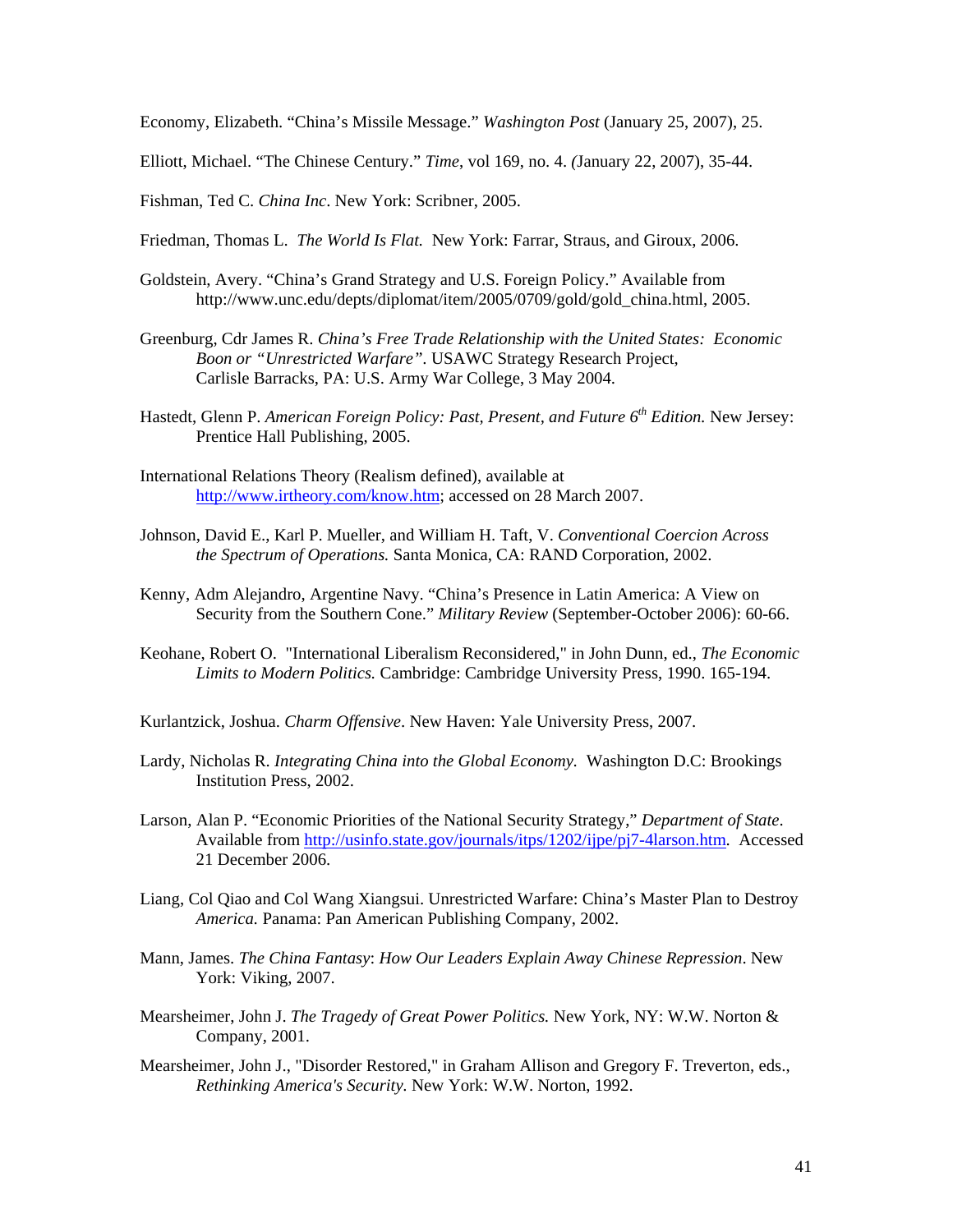- Mearsheimer, John J. and Zbigniew Brzezinski: Q and A discussion forum. "Clash of the Titans." *Foreign Policy.* Available at [http://www.foreignpolicy.com/story/cms.php?story\\_id=2740&page=1](http://www.foreignpolicy.com/story/cms.php?story_id=2740&page=1). Accessed on 21 March 2007.
- Murray, Williamson, and MacGregor Knox. *The Dynamics of Military Revolution 1300-*2050. Cambridge, UK: Cambridge University Press 2001.
- National Committee on American Foreign Policy. *American Policy and Security Interests: In the China, Taiwan, and Korean Theater.* 1-2 April 2004.
- Nye, Joseph S. *Soft Power: The Means to Success in world Politics 3rd Edition.* New York: Public Affairs, 2004.
- O'Sullivan, Meghan L. *Shrewd Sanctions.* Washington, D.C: Brookings Institution Press, 2003.
- Prestowitz, Clyde. "The Return to Asia." *Economic Strategy Institute*. 3 October 2006.
- Prestowitz, Clyde*. Three Billion New Capitalists: The Great Shift of Wealth and Power to the East.* New York: Basic Books, 2005.
- Ricks, Thomas E. "Empire or Not? A Quiet Debate Over U.S. Role." *Washington Post*, 21 August 2001. Database on-line.
- Roach, Stephen and Desmond Lachman, "Is China Growing at the United States' expense?", October 2006, available at [http://www.cfr.org/publication/11631/is\\_china\\_growing\\_at\\_the\\_united\\_states\\_expense.ht](http://www.cfr.org/publication/11631/is_china_growing_at_the_united_states_expense.html) [ml.](http://www.cfr.org/publication/11631/is_china_growing_at_the_united_states_expense.html) Accessed 19 March 2007.
- Rode, Reinhard and Hanns-D. Jacobson. *Economic Warfare or Détente.* Colorado: Westview Press, 1985.
- Rothberg, Robert I, ed. *When States Fail. Causes and Consequences*. Princeton, NJ: Princeton University Press, 2004.
- Ruggie, John G. *Winning the Peace: America and World Order in the New Era*. New York: Columbia University Press, 1996.
- Salvatore, Dominick. *International Economics, 5th Edition*. New Jersey: Prentice Hall, 1995.
- Santoli, Al. "China's broken WTO pledges hurt U.S., Asian farmers; Nepotism of China's Ruling Elite Challenged." *China Reform Monitor* No. 488. 11 March 2003 American Foreign Policy Council, Washington, D.C.
- Schneider, Andrew C. "More Clashes with China over Trade." Kiplinger Business Resource Center (20 November 2006). Available on [http://www.kiplinger.com/businessresource/forecast/archive/more\\_clashes\\_with\\_china\\_o](http://www.kiplinger.com/businessresource/forecast/archive/more_clashes_with_china_over_trade.html) [ver\\_trade.html](http://www.kiplinger.com/businessresource/forecast/archive/more_clashes_with_china_over_trade.html); Internet, accessed on 29 March 2007.
- Scott, Bruce R. "How Practical is National Economic Planning?" *Harvard Business Review.*  March/April 1978, 131.
- Shambaugh, David. "China Engages Asia: Reshaping the World Order." *International Security* vol. 29, no. 3. (Winter 2004/05), 64-99.